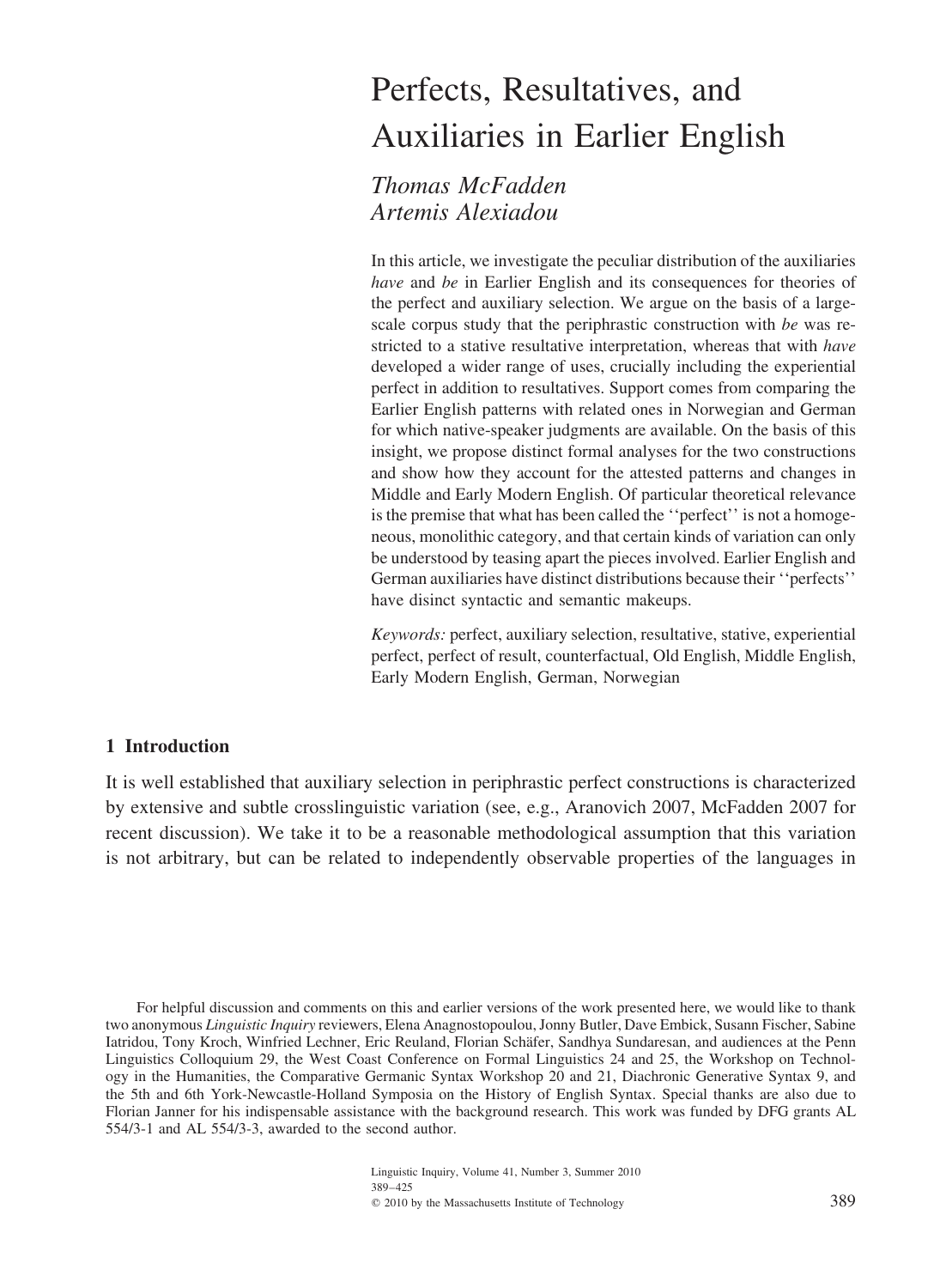question. However, while existing accounts of the phenomenon have made significant progress in mapping out the space in which such variation is possible, they have largely failed to explain why a given language occupies one particular location in that space and not another. In this article, we propose one strategy for formulating such explanations.

As a starting point, consider that the temporal-aspectual construction within which auxiliary selection usually takes place—the perfect—is anything but a stable and consistent crosslinguistic category. A great volume of work has by now made it clear that there is considerable variation crosslinguistically in the properties of what are plausibly labeled ''perfects'' (for extensive discussion, see Alexiadou, Rathert, and von Stechow 2003). We propose, partly inspired by Iatridou, Anagnostopoulou, and Pancheva (2003), that *perfect* does not refer to a simple category with a universal definition and consistent properties. Rather, it is a cover term for a series of complex constructions that have certain temporal-aspectual pieces in common, but differ in the precise specification and combination of those pieces. Such an understanding of the perfect has clear consequences for our approach to auxiliary selection. If two languages differ in the abstract makeup of their perfects, we can expect that they might also differ in the identity and distribution of the auxiliaries they employ to realize their perfects morphosyntactically. This means that we can look for explanations for specific patterns of auxiliary selection in the independently observable properties of the perfect in a given language. That is, two languages will differ in their auxiliary selection at least in part because of differences in the makeup of their perfects.

In this article, we will pursue this strategy in some detail by using it to explain the patterns of auxiliary selection attested in Earlier English and to understand why these differ from the patterns in languages like German and Italian.<sup>1</sup> The choice between *have* and *be* in Earlier English is reminiscent of the choice between the corresponding auxiliaries in the familiar modern languages, but it differs curiously in a series of restrictions placed on the use of *be*. We will argue that these restrictions can be explained once we arrive at the correct understanding of the Earlier English periphrasis with *be*. Crucially, it was syntactically and semantically distinct both from the Earlier English periphrasis with *have* and from the perfects of the other modern languages with either auxiliary.<sup>2</sup> To the extent that this account is successful, it can provide a deeper kind of explanation for crosslinguistic variation than theories that must stipulate rules of selection. In

and the ''*have* periphrasis'' or ''periphrasis with *have*,'' avoiding the misleading and imprecise ''*be* perfect'' and ''*have* perfect.'' It should be clear that by ''periphrasis'' we always mean active periphrastic constructions with the past participle.

<sup>&</sup>lt;sup>1</sup> We will use *Earlier English* as a cover term for Old English (OE, to 1150), Middle English (ME, from 1150 to 1500), and Early Modern English (EModE, from 1500 to 1710). We avoid using the simpler term *Early English* because it is usually reserved for OE and ME to the exclusion of EModE. We refer to English as it is currently spoken as *Present-Day English* (PDE). <sup>2</sup> Because of this, we refer to the Earlier English constructions as the ''*be* periphrasis'' or ''periphrasis with *be*''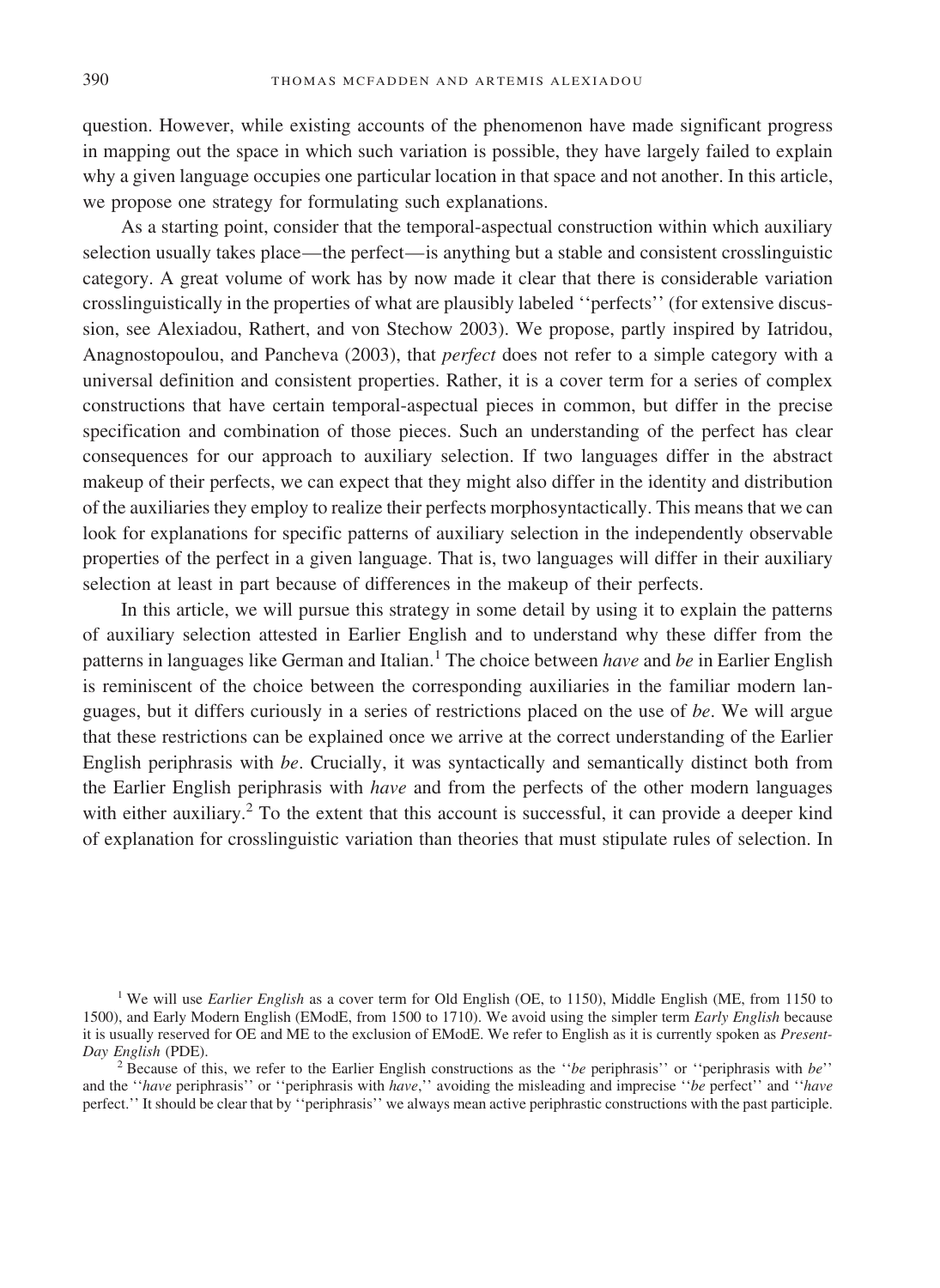the case of Earlier English, we will show that it also allows a more satisfactory account of diachronic developments than has been possible until now.

### *1.1 Historical Background*

Earlier English had periphrastic constructions consisting of the past participle of the main verb plus an auxiliary *have* or *be*, as in (1).<sup>3</sup>

(1) a. I *am come* as Çe bade me (*be* periphrasis) 'I have come as you asked me.' (Mirk,75.2015) b. he *haÈe foghten* wyth Èe fend (*have* periphrasis) 'He has fought with the enemy.' (Mirk,116.3171)

Such constructions are like their formal analogues in languages like German, Dutch, and Italian in the following ways: they are active in voice; they involve at least implicit reference to past or anterior eventualities; and the auxiliary is usually BE with intransitive verbs denoting change of location or change of state, while it is usually HAVE with other intransitives as well as all transitives.<sup>4</sup> However, as is well known, English subsequently diverges from these other languages in losing the version with BE. In PDE, *have* is used to form perfects with all verbs.

(2) a. I *have*/*\*am come* as you asked me. b. He *has fought* with the enemy.

Considerable research has been devoted to the history of the perfect in English (see, e.g., Hoffmann 1934, Fridén 1948, Johannisson 1958, Mustanoja 1960, Traugott 1972, Zimmermann 1972, Kakietek 1976, Rydén and Brorström 1987, Kytö 1997; also Paul 1902 for related discussion of older German), resulting in the following more or less standard account. Both the periphrasis with *have* and that with *be* had their pre-OE origins in stative resultatives, the former with transitives like  $(3a)$ , the latter with intransitives like  $(3b)$ .<sup>5</sup>

<sup>3</sup> Except where otherwise noted, our data and statistics come from the York-Toronto-Helsinki Parsed Corpus of Old English Prose (Taylor et al. 2003), the Penn-Helsinki Parsed Corpus of Middle English, 2nd edition (Kroch and Taylor 1999), and the Penn-Helsinki Parsed Corpus of Early Modern English (Kroch, Santorini, and Delfs 2005), and our dating follows that of the corpora. The final line in each example gives an abbreviated label for the source text followed by the sentence ID from the corpus file. Complete information on the texts from which examples have been taken is given in the appendix. <sup>4</sup> We write HAVE and BE in small capitals when referring to the auxiliaries in general, crosslinguistic terms. When

referring to the specific lexical items of an individual language, we use italics, as in *have* and *be* for English, *haben* and *sein* for German.

<sup>5</sup> Resultatives like (3b) with strictly intransitive verbs are at best marginal in PDE (except with certain lexicalized participles like *gone* and *rotten*) but were unobjectionable through EModE.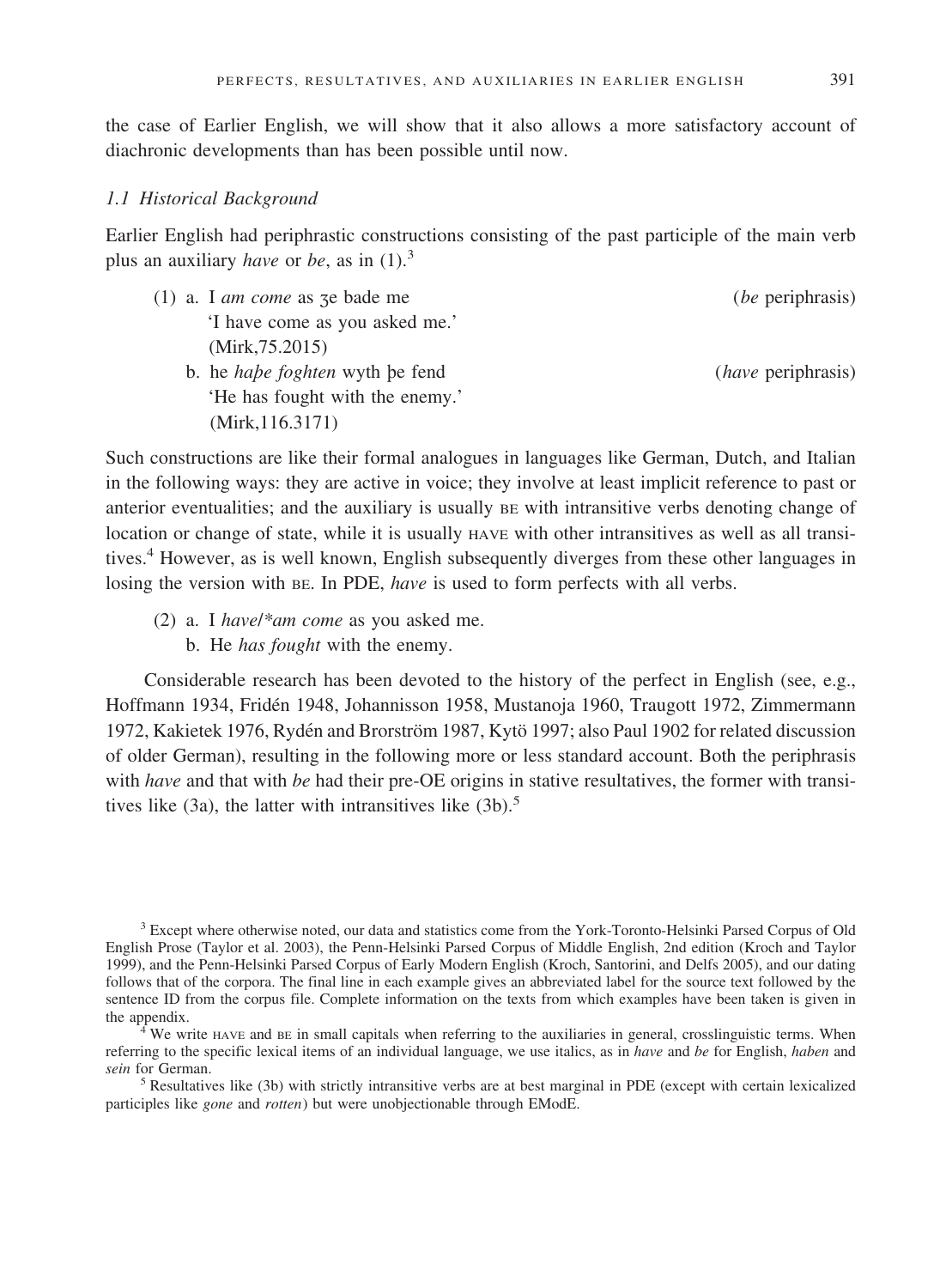- (3) a. I have my bags packed.
	- (i.e., 'I have my bags in a state of having been packed.')
	- b. My bags are arrived.
		- (i.e., 'My bags are in the state of having arrived.')

In the course of OE and early ME, these resultative constructions grammaticalized to become perfects—constructions with anterior temporal-aspectual meanings not restricted to resultativity. In the process, *have* spread to unergative intransitives like *work* (which, being atelic, could not have formed a resultative), while *be* was established as the norm with unaccusatives. Later in ME, around 1350, *have* began to replace *be* with unaccusatives. This process was gradual, involving a period of variation lasting several hundred years, where the relevant verbs could appear with either *have* or *be*. The former appeared earliest and most consistently in modal and irrealis contexts, past and infinitive perfects, and clauses with iterative or durative semantics. From this point onward, *be* lost more and more ground to *have*, finally disappearing by the end of the nineteenth century.

In our research, based on parsed electronic corpora covering the OE, ME, and EModE periods, we have found this scenario to be broadly supported in its claims about the origin of the perfects and the frequencies of *have* and *be* relative to one another at any given time. However, it raises three questions that will lead us to fundamentally reconsider the syntactic systems that underlie those frequencies. First, why should the factors just mentioned (and not others) have favored the spread of *have*? A priori, they seem to be a mixed bag of modal, temporal, and aspectual categories, and some of them are quite unlike those relevant for auxiliary selection in the familiar modern languages. Second, why should these factors have become relevant only around the year 1350? That is, if modals, pluperfects, infinitives, iteratives, and duratives favored *have* after this time, why didn't they do so before? Third, why did the change subsequently take so long to go to completion? Was there really just a slow, homogeneous replacement of *be* by *have* over the course of 550 years, or were there identifiable stages in the process, smaller changes adding up to the eventual loss of *be*? In this article, we will present evidence for a revised view of the relevant synchronic systems and diachronic developments, which will provide answers for these three questions about Earlier English and which will lead to a more nuanced understanding of auxiliary alternations and the perfect in general.

#### *1.2 Our Claims*

Our central claim about Earlier English is that the periphrasis with *be*—unlike that with *have*—did not change significantly from OE to EModE. It remained a stative resultative construction with a restricted interpretation and correspondingly restricted use. The *have* periphrasis, on the other hand, developed by the end of the ME period the full range of interpretations characteristic of the PDE perfect. We will propose the structure in (4) for *have* periphrases like (1b), where the auxiliary *have* spells out a clause-level Perf head carrying the anteriority semantics required for the experiential and universal readings of the perfect (we will describe these in detail in section 3.1).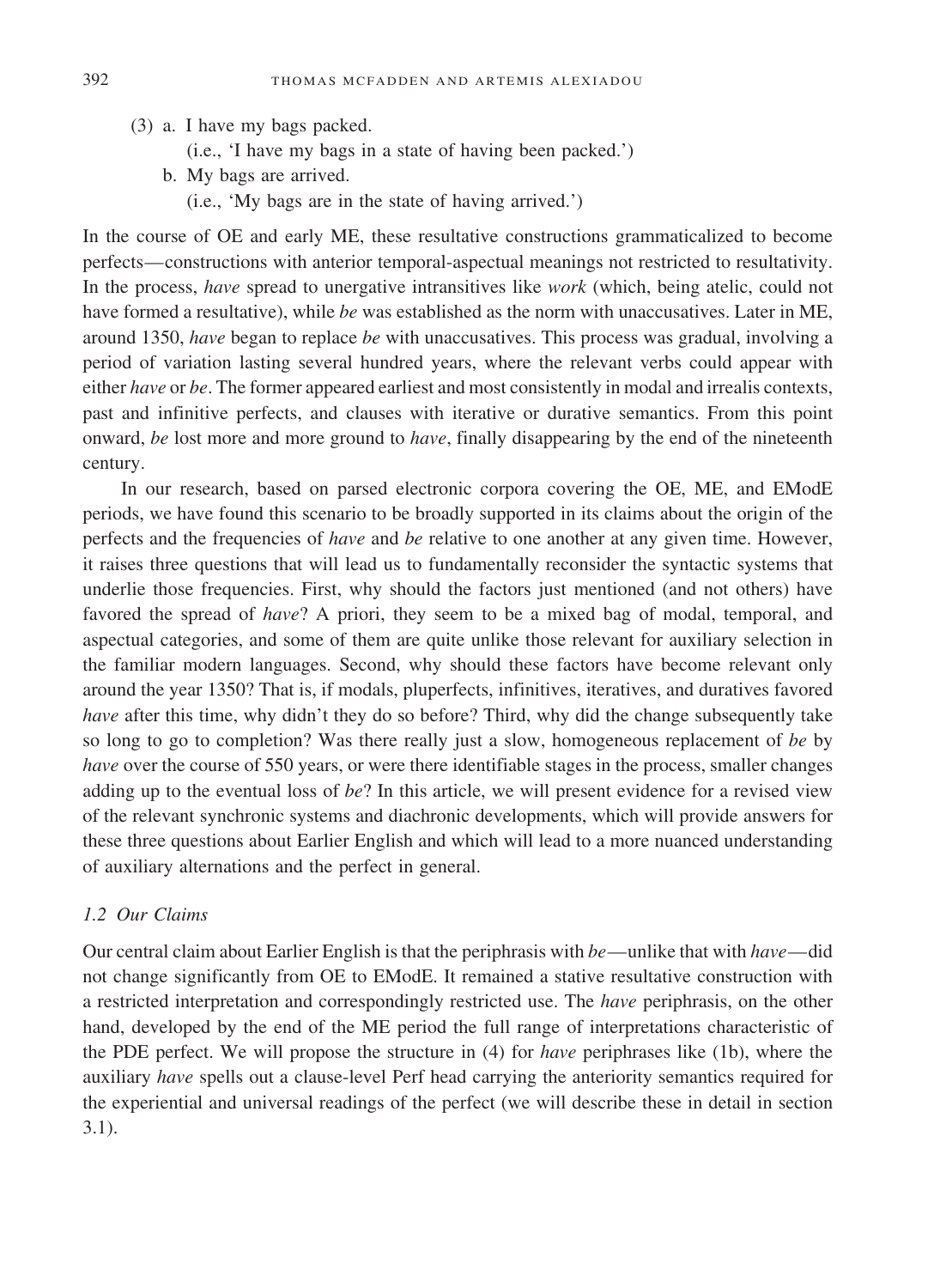

For *be* periphrases like (1a), we propose the structure in (5), which specifically lacks Perf. Auxiliary *be* is nothing more nor less than the copula, combining here with a resultative participle. This compositionally yields a perfect-of-result interpretation, where the result state holds of the subject. Because it lacks Perf, however, we will argue that it cannot produce any of the other interpretations associated with the PDE perfect.

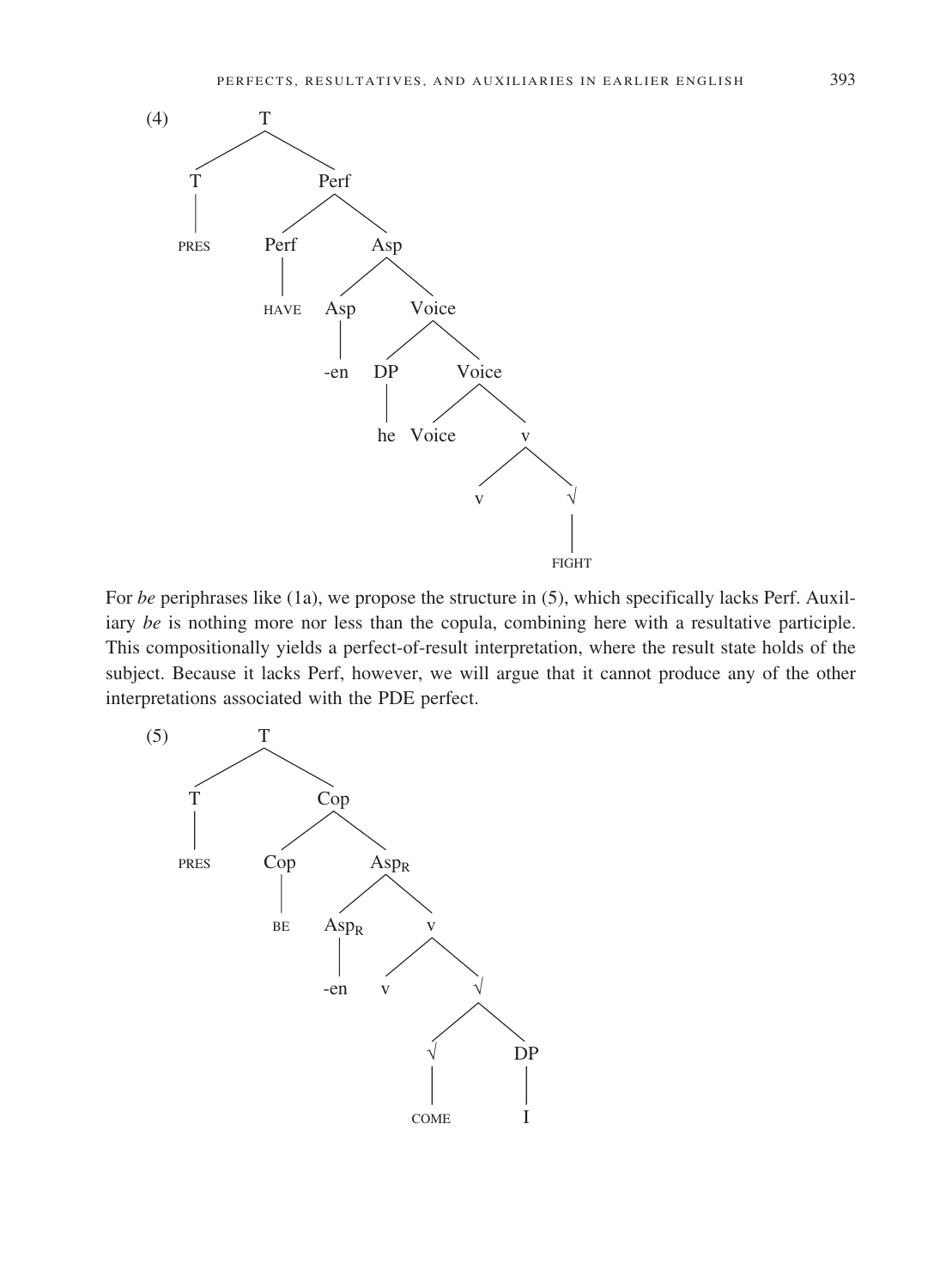The change in the *have* periphrasis from a resultative to a more general perfect came around 1350. At this point, *have* started showing up with verbs that had previously only appeared with *be*—but it was not replacing *be* in the perfect-of-result contexts with these verbs. Rather, it spread into experiential perfect contexts that had been the domain of the morphosyntactic simple past in OE and early ME. We will show that the curious restrictions on the use of *be* in late ME and EModE can all be reduced to its perfect-of-result interpretation and resulting incompatibility with contexts that would require an experiential perfect. This will lead to a greatly improved understanding of the developments that followed.

Note crucially that this account relates the appearance of specific auxiliaries to independently observable semantic properties. The distribution of *be* is not stipulated in terms of lexical selection, but follows from the special semantics of the structure in which it appears. Our account thus suggests a promising approach to the analysis of comparative data on auxiliary alternations. To the extent that the distribution of auxiliaries in a language like German differs from that in Earlier English, this suggests that its ''perfect'' constructions might have a different syntactic and semantic structure. Conversely, if we find a construction with semantics similar to the semantics of one of the Earlier English periphrases, we predict that it will have a similar distribution, other things being equal. Indeed, comparison with similar data from German and Norwegian, where native-speaker intuitions are available, will provide support for the semantics we propose on purely distributional grounds for the Earlier English constructions.

## **2 The Distribution of** *Be* **and** *Have* **in Earlier English**

The main empirical claim of this article is that the *be* periphrasis in Earlier English did not have the same temporal-aspectual interpretation as the *have* periphrasis, at least after 1350. The primary evidence for this claim comes from the rather different distribution of the two constructions during late ME and EModE: while the *have* periphrasis could apparently show up in all the contexts where it can in PDE, the *be* periphrasis was heavily restricted. In this section, we present the basic data showing the nature of these restrictions, most of which have been noted and catalogued by previous researchers (see especially Fridén 1948, Rydén and Brorström 1987, Kytö 1997). With our use of large, syntactically annotated electronic corpora, we have however been able to achieve more precision in our findings. This allows us to define some of the restrictions more tightly and in some instances to identify crucial connections between them that seem to have escaped attention until now.

#### *2.1 The Counterfactual Effect*

It has long been known that the strongest restriction on the *be* periphrasis in Earlier English comes from modal and/or irrealis contexts (Fridén 1948, Johannisson 1958, Mustanoja 1960, Traugott 1972, Rydén and Brorström 1987, Kytö 1997, Lipson 1999). In previous work (McFadden and Alexiadou 2005, 2006), we have more precisely identified the relevant contexts as past counterfactuals and argued that a number of other factors not obviously related to modality can be reduced in part or in whole to this counterfactual effect. We briefly summarize here the results of that work, extending it where necessary.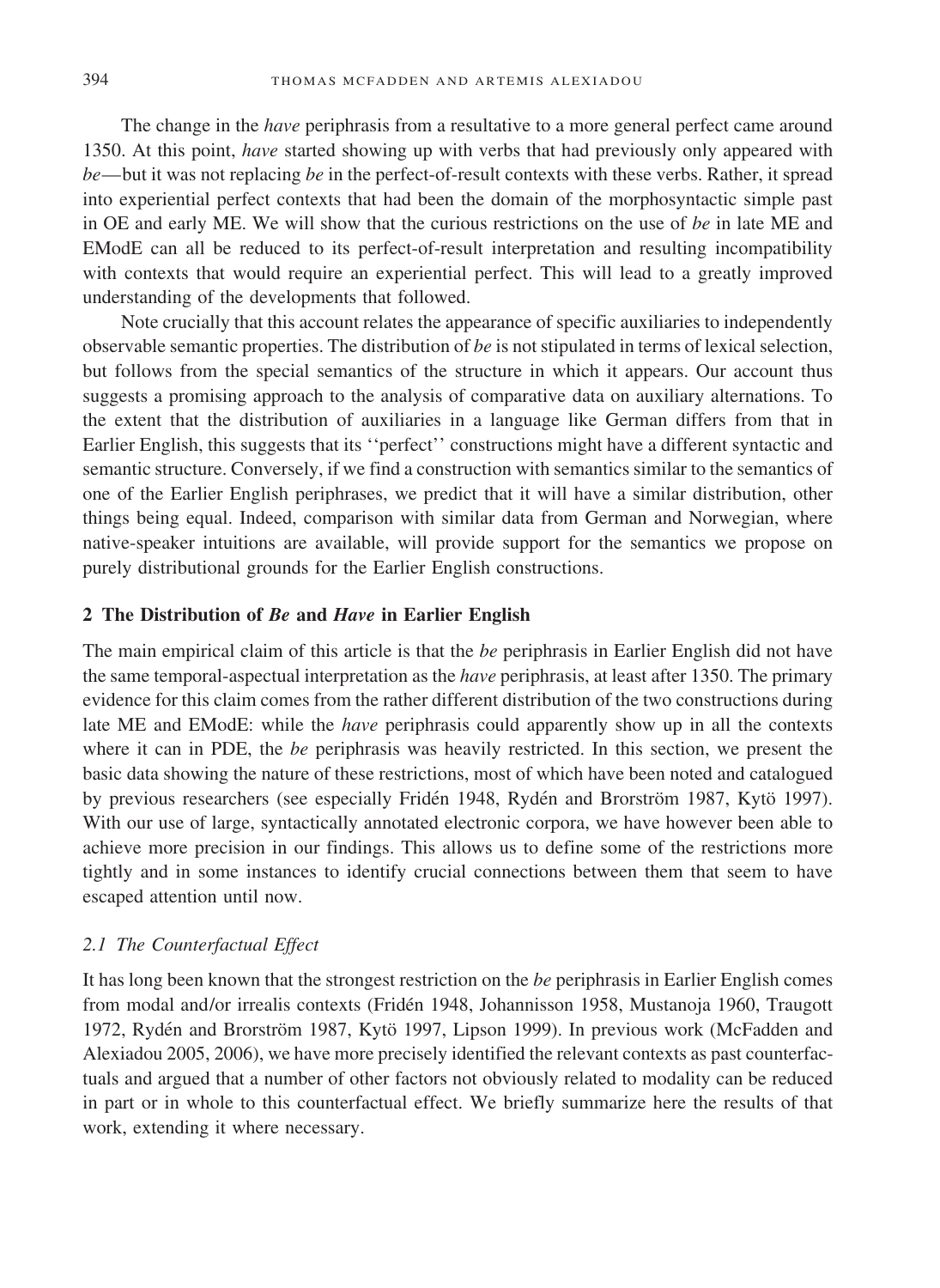By ''past counterfactuals,'' we mean clauses that convey (independent of any sentential negation) that the proposition being considered was contrary to fact at a particular time in the past.<sup>6</sup> The prototypical members of this category are (past) counterfactual conditionals, both the antecedent (i.e., the *if* clause) as in (6a) and the consequent (i.e., the *then* clause) as in (6b). Also included are clauses like (6c), which have essentially the same semantics as the consequent of a counterfactual conditional but no accompanying overt conditional antecedent. Finally, the category includes counterfactual wishes like (6d).

- (6) a. and if they *had come* sooner, they could haue holpen them. 'And if they had come sooner, they could have helped them.' (Giff,G3V.246)
	- b. he *had* never *come* to himself . . . if he had not met with this allay 'He would never have come to himself . . . if he had not met with this distraction.' (Behn,189.165)
	- c. I am satisfy'd . . . else I *had* not *come* to Town at all. 'I am satisfied . . . otherwise I wouldn't have come to town at all.' (Vanbr,32.10,11)
	- d. And he . . . will wish he *had* with the poore peoples children *gon* barefoot. 'And he . . . will wish he had gone barefoot with the poor people's children.' (Locke,35.46)

The effect of such past counterfactuals on the choice of auxiliaries in ME and EModE is nearly categorical. Table 1 shows the frequency of *be* and *have* in ME, comparing past counterfactuals with all other examples, while table 2 shows the same for EModE. Throughout the article, we limit our attention to examples with verbs that could potentially occur with *be*, which we indicate by referring to the *suitably restricted* periphrastic examples (henceforth *SR*).<sup>7</sup> We find that *be* is vanishingly rare in past counterfactuals. Combining both periods, only 9 of 167 (5.4%) counterfactual periphrases use *be*, compared with 77.8% *be* use in noncounterfactuals.<sup>8</sup> Even verbs like *come*, which always took *be* in OE and early ME, are forced to take *have* in these contexts (as exemplified already in  $(6a-c)$ ). In fact, we will argue below that the 9 instances with *be* listed in the tables have a special status and are not really counterexamples, so that this counterfactual effect is essentially without exception.<sup>9</sup>

<sup>6</sup> We follow Iatridou (2000) in the intentionally vague use of the word *convey* to avoid the issue of whether the counterfactuality is asserted, presupposed, or implicated, as that question is beyond the concerns of this article. See

<sup>&</sup>lt;sup>7</sup> Specifically, if a verb appears at least once in a corpus with *be*, we include all of its occurrences in that corpus in our data. Otherwise, we exclude all of them. This is so that an especially high or low frequency of verbs like *work* or *say* in a particular context will not skew the auxiliary frequencies.

<sup>&</sup>lt;sup>8</sup> Not surprisingly, the differences between counterfactual and noncounterfactual periphrases here are highly statistically significant. For ME,  $\chi^2 = 256.0, p \le 0.001$ ; for EModE,  $\chi^2 = 202.6, p \le$ 

<sup>&</sup>lt;sup>9</sup> The similarly exceptionless appearance of *have* in periphrases below a modal auxiliary verb in ME reduces to the counterfactual effect, as we discuss in McFadden and Alexiadou 2006. During this period, all such attested examples, like (i) and (ii), turn out to be past counterfactuals.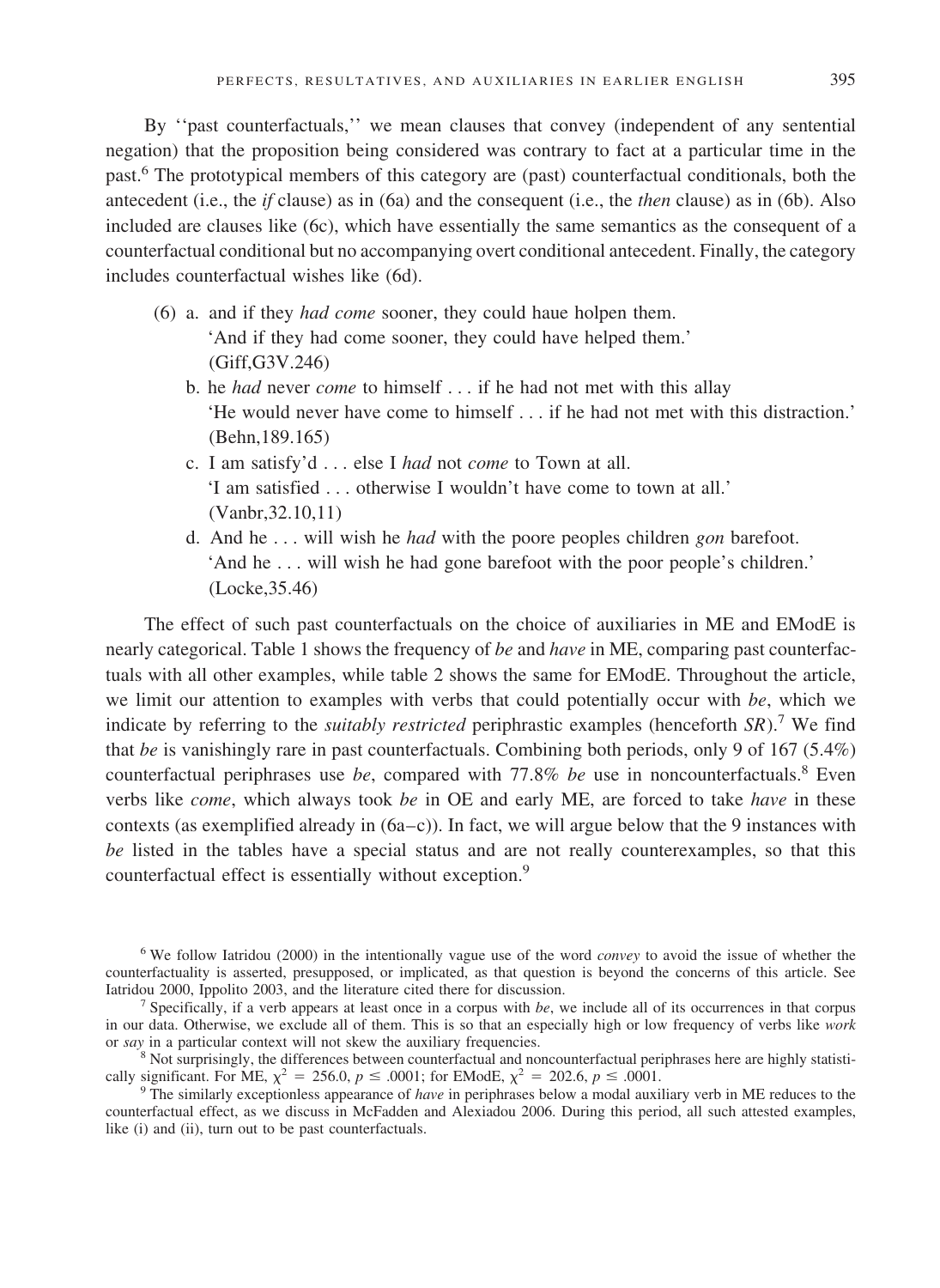|                         | be  | have | % be  |
|-------------------------|-----|------|-------|
| Past counterfactuals    |     | 59   |       |
| All other intransitives | 535 | 68   | -88.7 |

**Table 1** Middle English auxiliary frequency by modality (suitably restricted)

#### **Table 2**

Early Modern English auxiliary frequency by modality (suitably restricted)

|                         | be  | have | % be |
|-------------------------|-----|------|------|
| Past counterfactuals    |     | 99   | 5.7  |
| All other intransitives | 984 | 365  | 72 Q |

#### *2.2 Other (Apparent) Restrictions on* Be

Two further contexts discussed by previous researchers do favor the use of *have* over *be*, but can be shown to boil down to the counterfactual effect. One is the pluperfect (i.e., periphrases with past forms of the auxiliary), exemplified with both *be* and *have* in (7).

- (7) a. For his tyme *was* not *come* to dyen . . . 'For his time had not come to die ...' (WycSer,I,414.3405)
	- b. For also thei *hadden comun* to the feeste dai 'For they had also come to the feast day.' (NTWyc,IV,40.334)

Consider that all past counterfactual periphrases are formally pluperfects, in Earlier English as in PDE. Only *If I had gone* . . . can be a past counterfactual. *If I have gone* . . . can be about the past, but it cannot be counterfactual. We can thus expect the requirement for *have* in past counterfactuals to inflate the overall frequency of *have* in pluperfects. If we want to know whether past periphrases are independently more likely to use *have* than present ones, we must exclude the past counterfactuals. Doing so, we find that in ME the pluperfect *disfavored* the auxiliary

Sentences like *He must have come to London* with a noncounterfactual modal above the perfect do not yet appear, so there is no need to consider modal perfects and counterfactual perfects separately.

<sup>(</sup>i) But and yf he *wolde haue comen* hyther he myght haue ben here 'But if he had come here, he might have been here.' (ReyFx,55.408)

<sup>(</sup>ii) she *would have com* to you longe or this tim if I would have let her com 'She would have come to you long before now if I had let her come.' (JPin,40.69)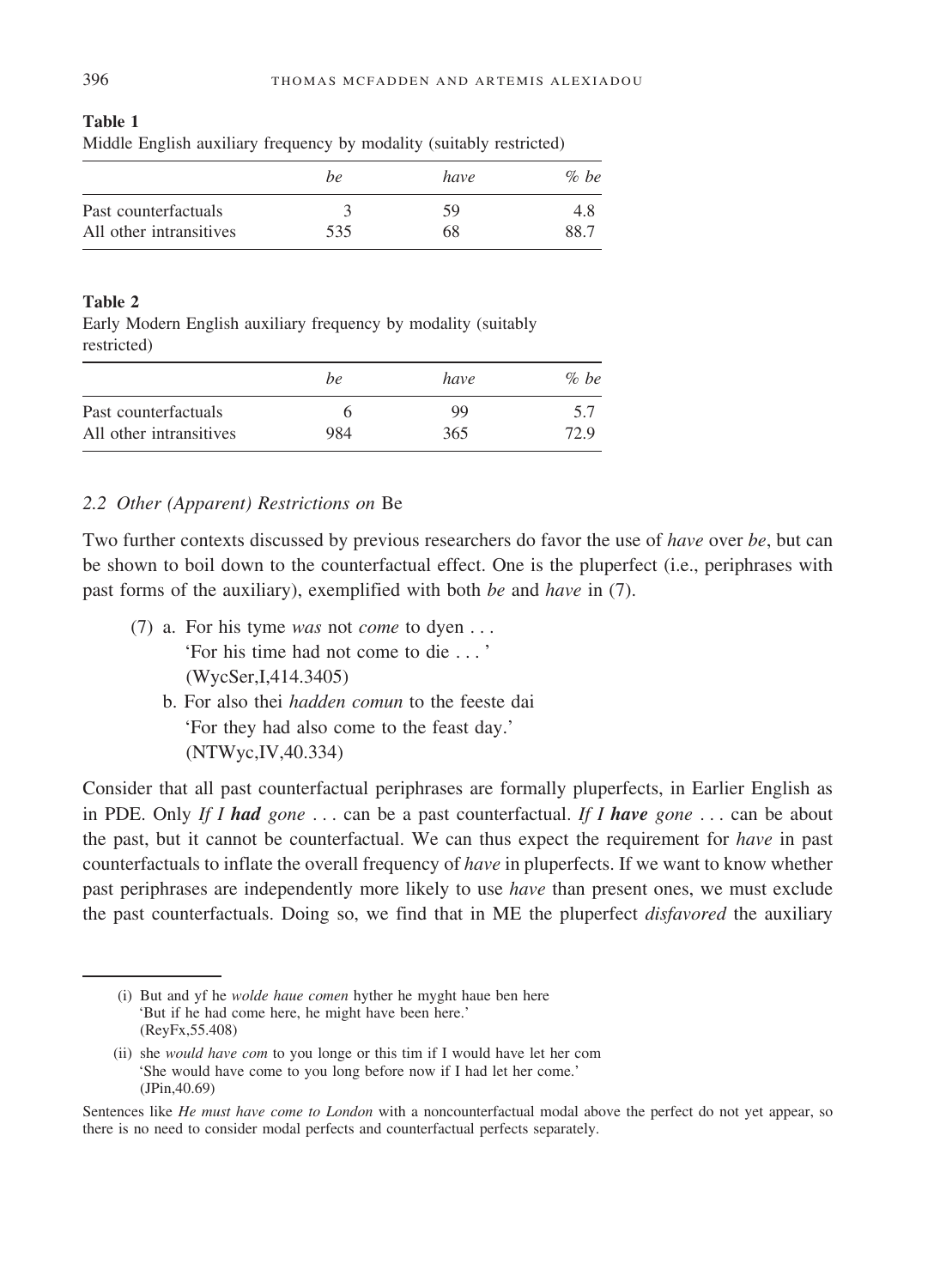#### **Table 3**

Middle English noncounterfactual present and past periphrases (suitably restricted)

|                  | be  | have | % be |
|------------------|-----|------|------|
| Pluperfects      | 327 | 23   | 93.4 |
| Present perfects | 188 | 32   | 85.5 |

#### **Table 4**

Early Modern English noncounterfactual present and past periphrases (suitably restricted)

|                  | be  | have | % be |
|------------------|-----|------|------|
| Pluperfects      | 369 | 150  | 71.1 |
| Present perfects | 530 | 149  | 78.1 |

*have*, as table 3 shows. In EModE, as shown in table 4, the remaining preference for *have* in the pluperfect relative to the present perfect is small.<sup>10</sup>

A similar pattern is found with negation. Here we have to account for interference from the counterfactual effect in sentences of the type *If Jones hadn't X, she wouldn't have Y*. Indeed, in our ME corpus 28.6% of SR negative periphrastic examples are counterfactuals, compared with only 8.7% of nonnegative periphrases. Similarly, in EModE 14.9% of SR negatives are counterfactuals, compared with  $7.2\%$  of nonnegatives.<sup>11</sup> If we exclude counterfactuals, we get the numbers in table 5 for the two auxiliaries. In ME, an apparent difference between negative and nonnegative contexts remains, but it is not statistically significant ( $\chi^2 = 1.2$ ,  $p \leq .3$ ).<sup>12</sup> In EModE, we can see from the raw numbers that negation makes no appreciable difference ( $\chi^2 = .008$ ,  $p \le 1$ ). The apparent preference for *have* with negation was thus just a side effect of the counterfactual effect.

An independent context that does favor *have* is the infinitive.

- (8) a. we rede them *to haue doon* so zelously in goddys cause 'We read that they have acted so zealously in God's cause.' (Fitzj,B1V.108)
	- b. to make vnable prelatis eithir curatis in the chirche of God, is *to haue come* to the hizest degree of trespasis

'To make people who are incompetent prelates or curates in the church of God is to have come to the highest degree of trespasses.' (Purv,I,32.1568)

<sup>10</sup> Both differences are statistically significant: for ME,  $\chi^2 = 9.9$ ,  $p \le 0.005$ ; for EModE,  $\chi^2 = 7.6$ ,  $p \le$ <sup>10</sup> Both differences are statistically significant: for ME,  $\chi^2 = 9.9$ ,  $p \le 0.005$ ; for EModE,  $\chi^2 = 7.6$ ,  $p \le 0.01$ .<br><sup>11</sup> These differences are significant: for ME,  $\chi^2 = 9.5$ ,  $p \le 0.005$ ; for EModE,  $\chi^2 = 7.3$ ,

<sup>&</sup>lt;sup>12</sup> If we do not exclude counterfactuals, a significant spurious preference for *have* appears: *be* appears in only 57.1% of SR negative perfects, versus 80.9% of nonnegative ones ( $\chi^2 = 7.2$ ,  $p \le .01$ ).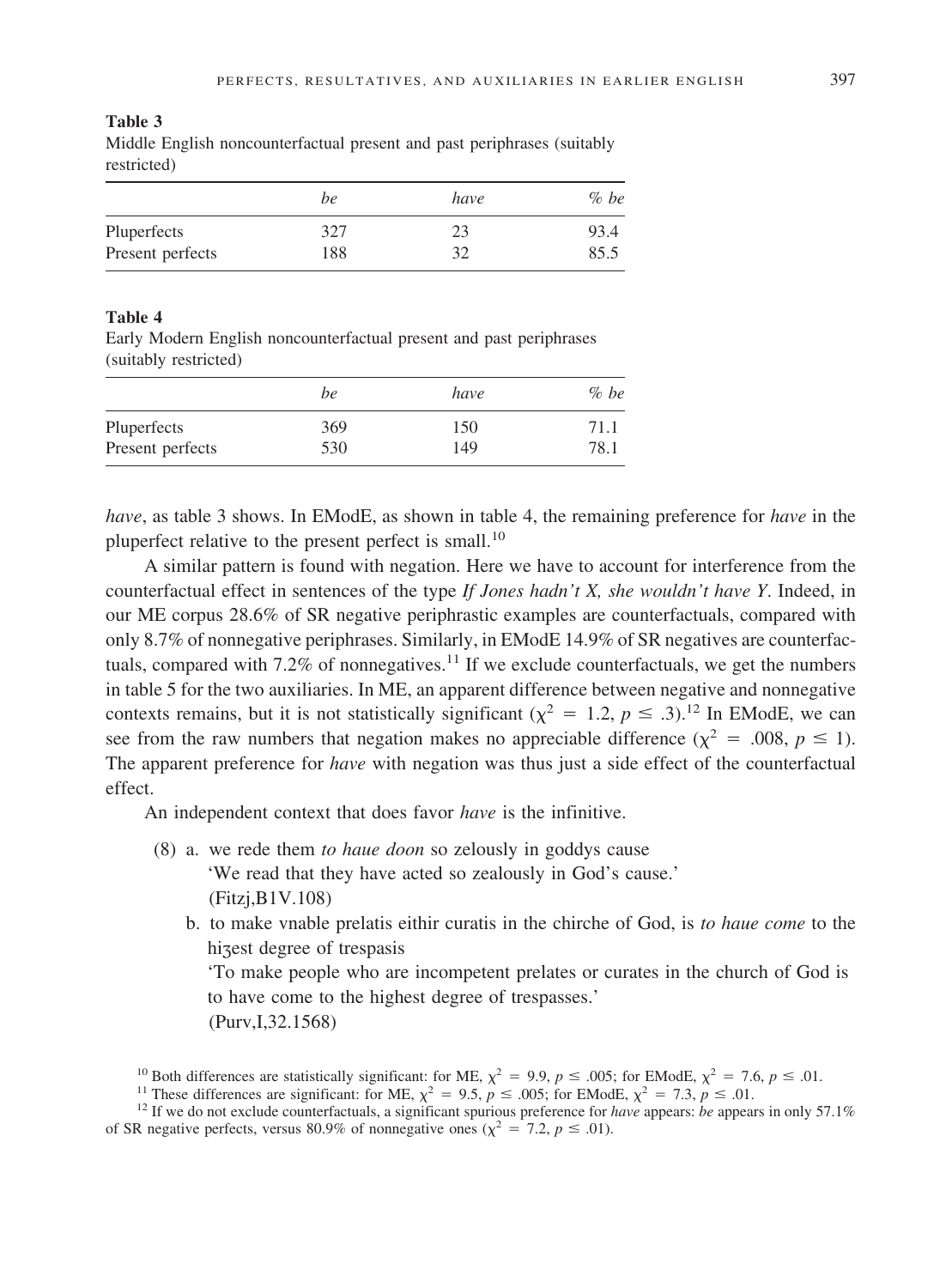|                      |                         | be        | have      | % be         |
|----------------------|-------------------------|-----------|-----------|--------------|
| Middle English       | Negative<br>Nonnegative | 12<br>523 | 65        | 80.0<br>88.9 |
| Early Modern English | Negative<br>Nonnegative | 58<br>926 | 22<br>343 | 72.5<br>73.0 |

**Table 5**

Noncounterfactual periphrases (suitably restricted), negative versus nonnegative

As table 6 shows, the effect is clear, though not as marked as that with past counterfactuals.<sup>13</sup> In section 5.3, we will present additional data on the infinitives and show how their behavior can be related to the other contexts favoring *have*.

Iterative and durative semantics, as exemplified in (9a) and (9b), respectively (Kytö 1997), are also associated with a higher-than-usual frequency of *have*. 14

|  | (9) a. Syns the death of them it hath sumwhat decayed.                  | (durative)           |
|--|-------------------------------------------------------------------------|----------------------|
|  | 'Since the death of them it has decayed somewhat.'                      |                      |
|  | (Leland, <i>The Itinerary of John Leland</i> I 143).                    |                      |
|  | b. how wel oftymes <i>hath</i> this fel theef <i>goon</i> rounde aboute | ( <i>iterative</i> ) |
|  | this wal                                                                |                      |
|  | 'how this evil thief has often gone around this wall'                   |                      |
|  | (Caxton, History of Reynard the Fox 11)                                 |                      |

Kytö reports that 73% of durative periphrases in her corpus use *have*, compared with 54% of nonduratives. Similarly, 78% of iterative periphrases use *have*, again compared with 54% of noniteratives. Our corpus investigations broadly support these findings.<sup>15</sup>

#### **Table 6**

Infinitive and finite periphrases (suitably restricted)

|             | Middle English |      | Early Modern English |     |      |      |
|-------------|----------------|------|----------------------|-----|------|------|
|             | be             | have | $\%$ be              | be  | have | %be  |
| Infinitives |                | 10   | 9.1                  |     | 36   | 32.1 |
| All others  | 548            | 74   | 88.1                 | 973 | 428  | 69.5 |

<sup>13</sup> The differences are significant: for ME,  $\chi^2 = 58.6$ ,  $p \le .001$ ; for EModE,  $\chi^2 = 32.8$ ,  $p \le .001$ 

<sup>14</sup> Data taken from the literature are reproduced with the original information regarding the textual source.<br><sup>15</sup> For example, we have found 16 (noncounterfactual) examples with *through* or *throughout* denoting a path motion in SR periphrases in our ME and EModE corpora. All 16 use auxiliary *have*.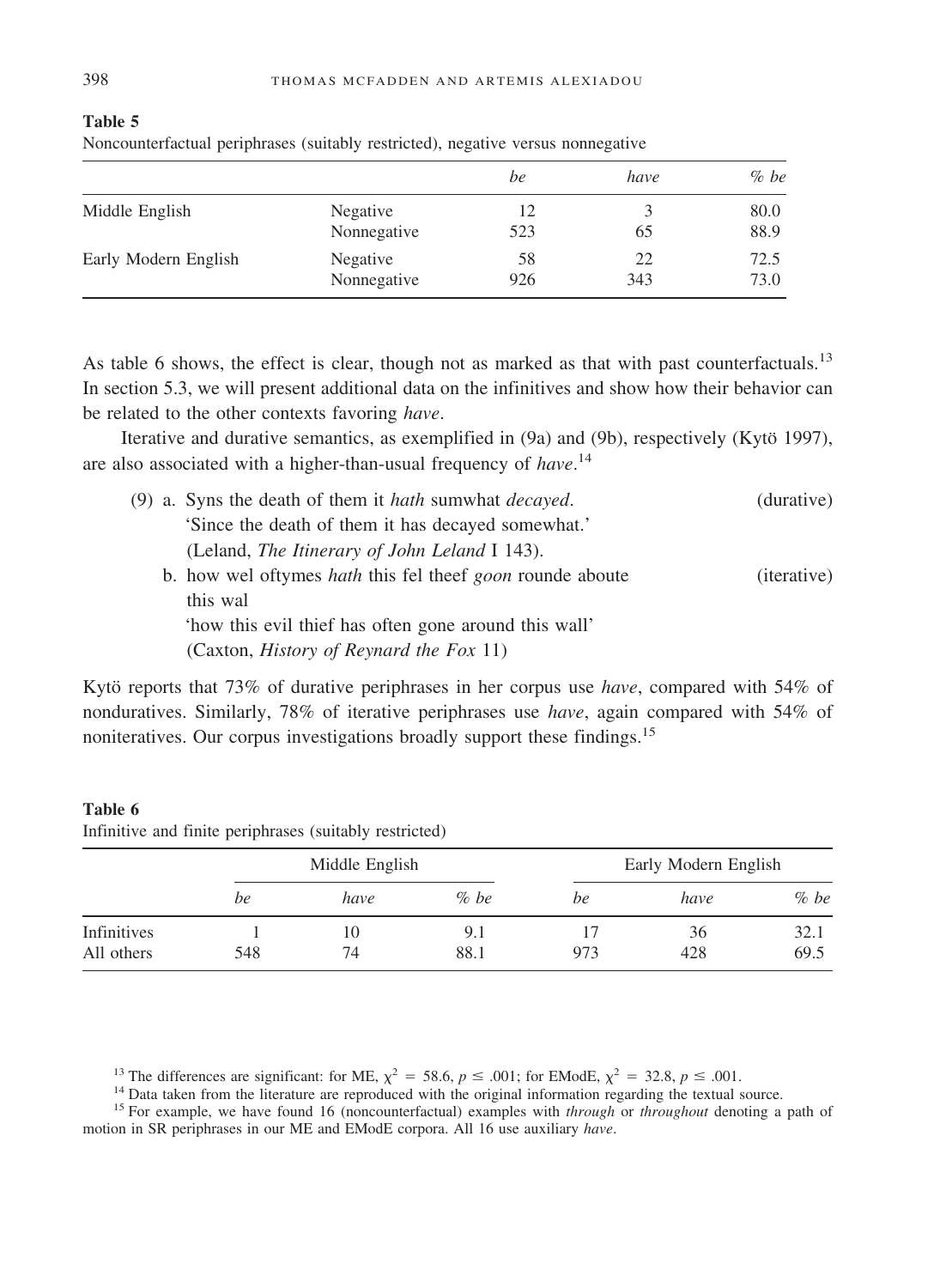To summarize, then, in late ME and EModE, past counterfactuals required a periphrasis with *have*. Periphrastic infinitives and those with iterative or durative semantics had a clear (but not categorical) preference for *have*. Other factors that have been reported to be relevant either can be subsumed under the counterfactual effect or do not turn out to favor *have* at all.<sup>16</sup> What is needed, then, is a theory of the distribution of the two auxiliaries that can accommodate and hopefully explain these effects.

## **3 The** *Be* **Periphrasis as a Perfect of Result**

We have established that the periphrasis with *be* was distributed differently than that with *have* in late ME and EModE. The question we must answer now is what difference in the two constructions was responsible for this. Because the clearest restrictions on *be* are semantic, we will propose that the *be* and *have* periphrases differed semantically, in terms of their temporal-aspectual interpretations. The previous literature on perfects in Earlier English offers some suggestive remarks on this difference, centering on the distinction between state and action. For example, Kytö (1997: 31) writes, ''Over the centuries, the distinction between state/result (indicated by *be*) and action (indicated by *have*) seems to have been one of the main distributional factors influencing the choice of the auxiliary.'' The generalization that we would like to propose is essentially a stronger and more explicit version of this idea.

- (10) *The distribution of auxiliaries in late ME and EModE periphrases*
	- a. *Be* only forms perfects of result where the result state holds of the subject.
	- b. *Have* appears in all experiential perfects and in perfects of result where the result state holds of something other than the subject.

In this section, we provide a basic discussion of perfect semantics to clarify what we mean by (10) and then demonstrate that it correctly characterizes the Earlier English data.

# *3.1 Background on Perfect Semantics*

Since Reichenbach 1947, it has been standard to distinguish three times relevant to the meanings of tenses and aspects. The *speech time* is the time when an utterance is made. The *event time* is the time when the eventuality denoted takes place. The *reference time* is the time from which the eventuality is viewed or the time about which a claim is being made. To see the interaction of the three times, consider a PDE past perfect like (11).

(11) When we got home, Randy had been sleeping for three hours.

The reference time is the time when ''we got home,'' at some point before the speech time. The event time—when Randy sleeps for three hours—precedes that. Simplifying a bit, it is the perfect

<sup>16</sup> One such factor is a present participial auxiliary, as in *he approved extremely of your having come away* (Drumd,2.4,201.37) or *being come to the Towne, I found good ordinary Countrey entertainment* (JoTay,1,128.C2.9). These are claimed by Rydén and Brorström (1987) to favor *have*, but our research turned up a mild preference for *be*. See McFadden and Alexiadou 2006 for data and discussion.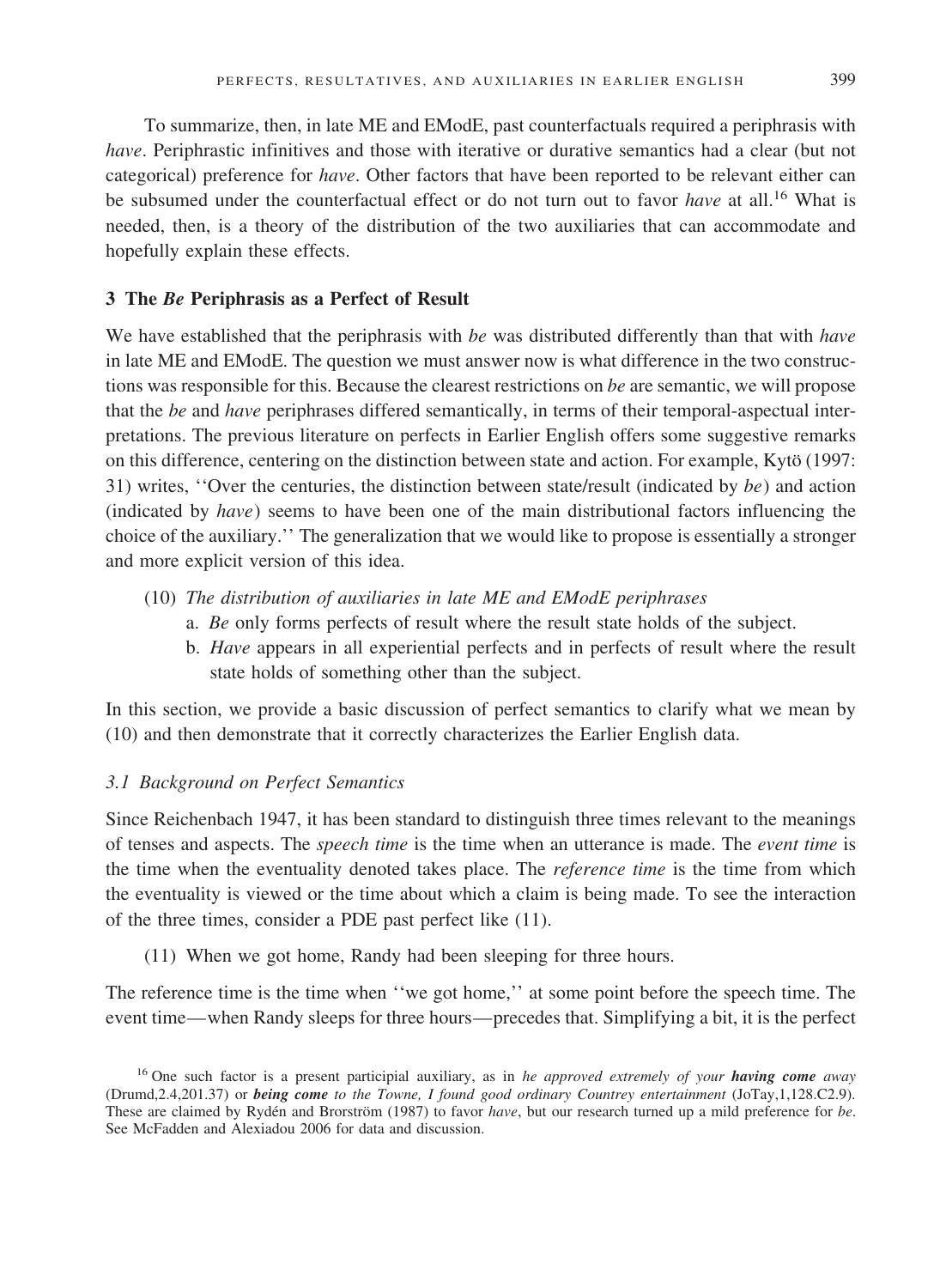that indicates that the event time is before the reference time, while the past tense on *had* places the reference time before the speech time.

For the PDE perfect, four main interpretations are usually distinguished (see, e.g., McCawley 1971, Iatridou, Anagnostopoulou, and Pancheva 2003), as exemplified in (12).

| (universal)    | (12) a. I have been sick since January.                 |  |
|----------------|---------------------------------------------------------|--|
| (experiential) | b. I have been sick twice since January.                |  |
| (result)       | c. I have lost my cellphone. Could you help me find it? |  |
| (recent past)  | d. The Phillies have just won the World Series!         |  |

The *universal perfect* describes an eventuality that holds over an interval starting some time in the past and continuing up to and including the reference time, so in (12a) the speaker has been sick for the entire time from January up to when she utters the sentence. The *experiential perfect* describes an eventuality that occurred before the reference time, with no implication that it continues. In (12b), *twice* implies two separate ''being sick'' eventualities between January and now, but there is no claim that the speaker is still sick.<sup>17</sup> The *perfect of result* describes a state holding at the reference time that is the result of the eventuality described by the verb phrase. This reading is indicated in (12c) because the second sentence makes clear that the phone is still lost. Finally, the *perfect of recent past* describes eventualities that have just happened, as in (12d).

We will be concentrating on the experiential perfect and the perfect of result, as these are the readings that were clearly available with the intransitive verbs that alternated between *have* and *be* in Earlier English.<sup>18</sup> The distinction between the two is clear if we consider two kinds of sentences that allow experiential but not perfect-of-result readings.<sup>19</sup> Sentence (13a) cannot have a perfect-of-result reading because there is no single result state that continues to hold at the reference time; losing the same phone three times implies having found it again twice. Instead, (13a) has a clear experiential reading, that there are three instances of the speaker losing the phone, prior to the reference time, in the past year. A perfect-of-result interpretation is also ruled out for (13b), but for a different reason: since *ride around the park* is atelic, it does not yield a good result state; therefore,  $(13b)$  must contain an experiential perfect.<sup>20</sup>

<sup>17</sup> A parallel experiential reading is possible for (12a), namely, 'I have been sick at least once since January'.<br><sup>18</sup> Only stative and activity verbs can form universal perfects, but these never take *be* in Earlier En not clear whether the perfect of recent past should be distinguished from the perfect of result. Kiparsky (2002) and others have argued that they should be unified in general, and the few potential perfects of recent past that we have found in the corpora behave in all respects like perfects of result.<br><sup>19</sup> For extensive recent discussion of the distinction and possible diagnostics, see Mittwoch 2008.<br><sup>20</sup> Parsons (1990) distinguishes two kinds of result states,

Anagnostopoulou 2003). The former is the characteristic, independently identifiable, and reversible state that something is in after a telic eventuality has applied to it. The latter is simply the state of an eventuality having culminated. Resultant states have been argued (see, e.g., Parsons 1990, Kamp and Reyle 1993) to characterize certain meanings of the PDE perfect, but for the perfect of result it seems we need to talk about target states. We don't get a perfect of result if the target state (the cellphone being lost) no longer holds, even though the resultant state (the speaker having previously lost the cellphone) by definition still must. As the distinction will not be of further importance, we stick to the simpler term *result states*.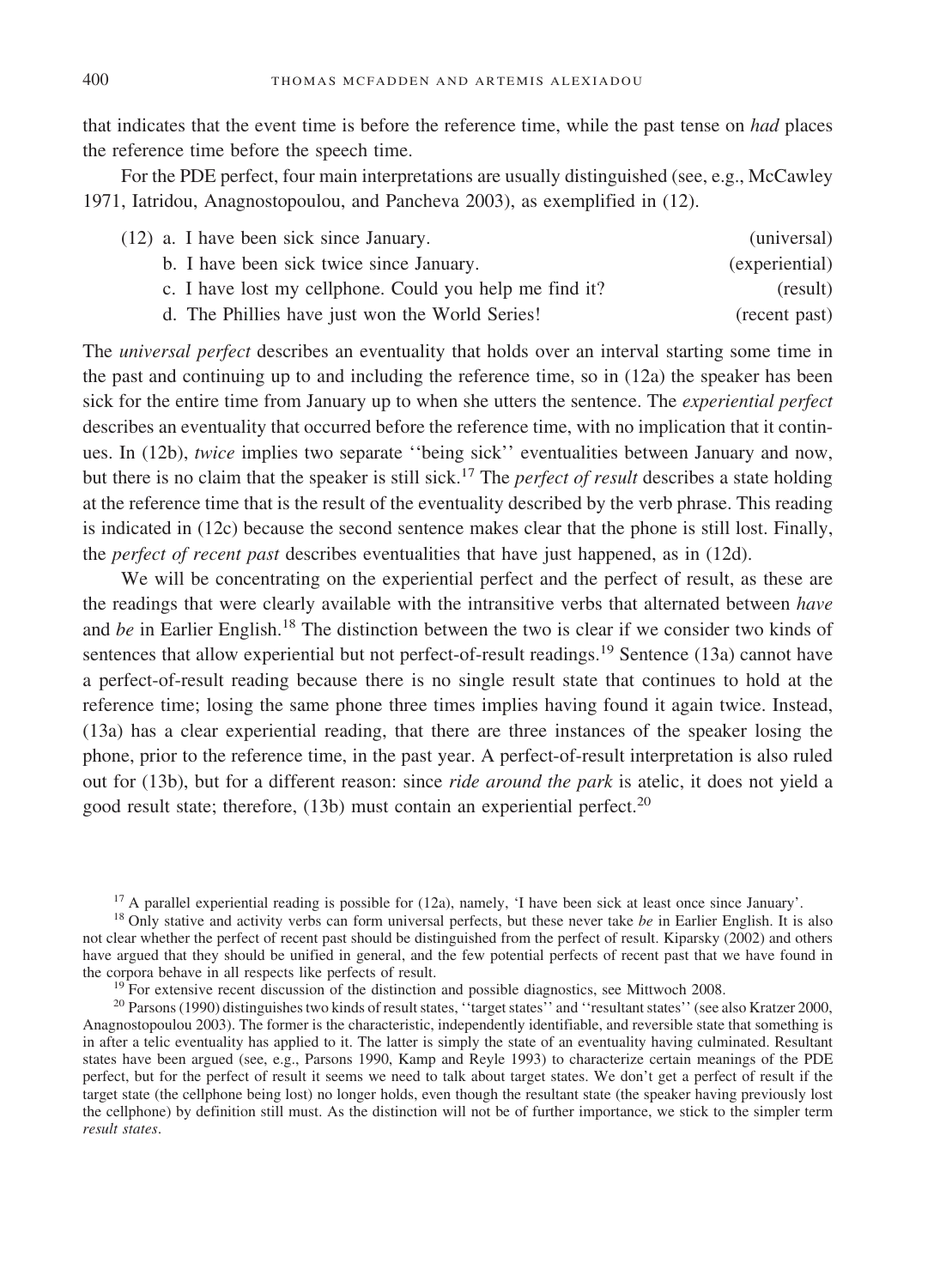- (13) a. I have lost my cellphone three times in the past year.
	- b. I have ridden all around the park.

#### *3.2 Initial Support for the Generalization*

Having given a basic idea of the different readings of the perfect, we can return to the generalization in (10). To repeat, in late ME and EModE, while the *have* periphrasis had both experiential and result readings, we claim that the *be* periphrasis had only the latter, and only where the result state held of the subject. It is easy to find perfects of result with *be*, as in (14), and experiential perfects with *have*, as in (15).

- (14) a. I . . . wil build againe the Tabernacle of Dauid, which *is fallen* downe. (KJNT,XV,1A.1000)
	- b. I perceive these honourable Lords . . . *are come* to hear what hath been scattered upon the Wrack of Report. (RalTr,1,214.59)
- (15) a. when so euer this coniecture *hath fallen* in my mynde, the clearnesse of my conscience hath made mine hearte hoppe for ioy. (More,540.56)
	- b. For suche as *hath gone* anye tyme abroade, wyll neuer forsake their trade. 'Whoever has gone some time abroad will never forsake their trade.' (Har,75.376)

Consistent with our generalization, we also find what look like perfect-of-result readings with transitive *have* periphrases where the result state holds of the object, as in (16).

(16) a. I *have brought* your Lordship as accomplisht a Suit of Cloaths, as ever Peer of England trode the Stage in. (Vanbr,26.39) b. O, Archer, my Honesty, I fear *has ruin'd* me. (Farq,66.534)

What we should not find, according to our generalization, are experiential perfects with *be*, regardless of the main verb involved. As we are dealing with corpora for dead languages rather than native-speaker intuitions for living ones, data on ungrammaticality are not, strictly speaking, available. However, if a verb normally forms a periphrasis with *be*, but consistently appears instead with *have* in a particular context, then we have at least indirect evidence that it was ungrammatical with *be* in that context. This empirical configuration is particularly informative because the choice between *have* and *be* is a binary one: every time *have* appears, *be* has failed to appear. The situation is thus distinct from and more probative than the more general case of a given syntactic construction not appearing in a corpus.

Returning then to the contexts where the *be* periphrasis is restricted, we argue that they are precisely those where a perfect-of-result interpretation would be ruled out or strongly dispreferred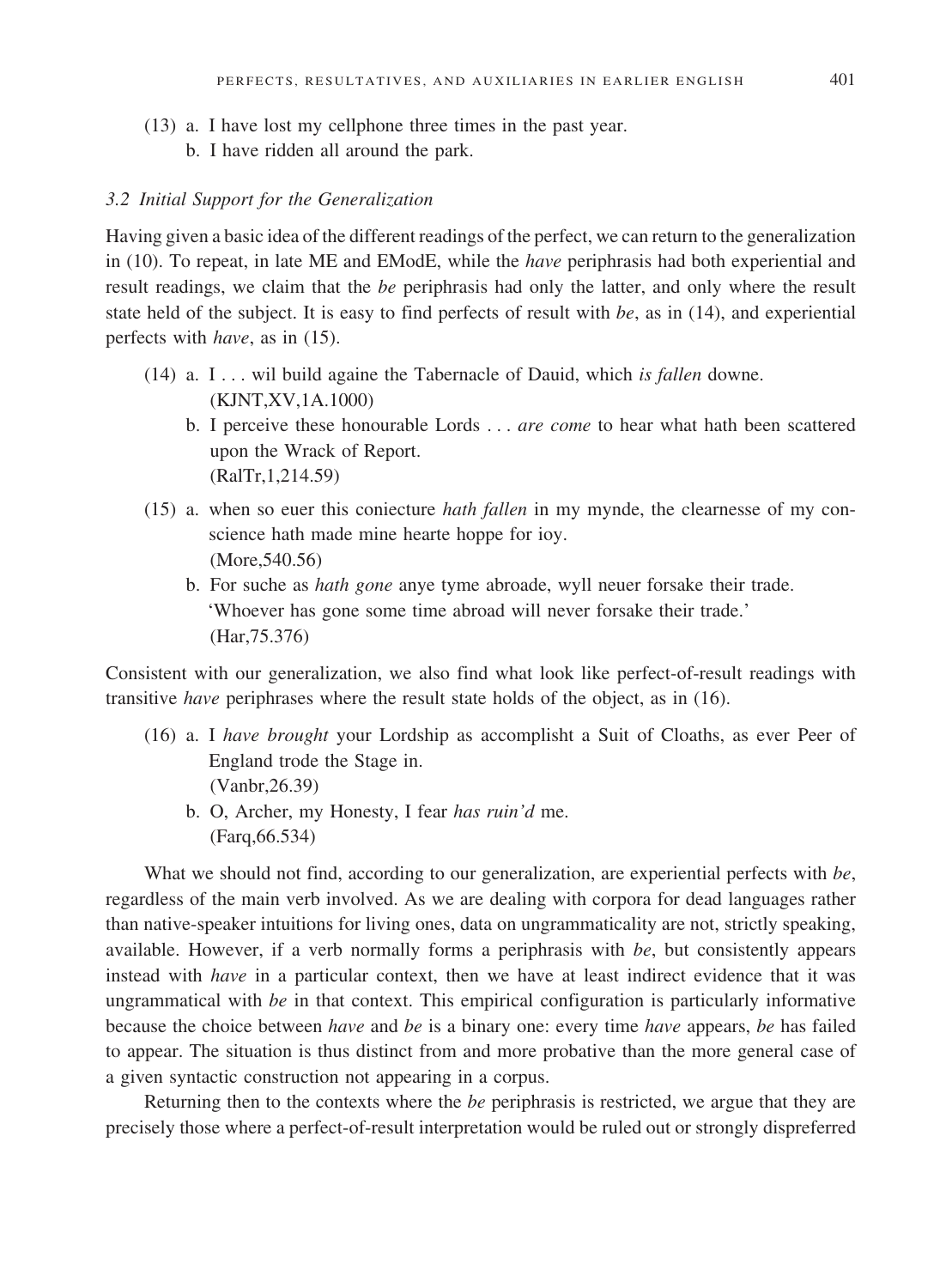in favor of an experiential perfect. Duratives (for example) are atelic, describing a process rather than its result. In Aktionsart terms, a durative adverbial yields an activity, even when the predicate it combines with would otherwise be an achievement or accomplishment. Iteratives typically imply that the result state of each iteration no longer holds when the next iteration takes place. If Jones comes to London several times in a given period, she clearly cannot also remain in London over the same period. Neither kind of context yields a good result state; thus, a perfectof-result interpretation is unavailable, and the construction with *be* is simply inappropriate.

That resultativity is the deciding criterion is evidenced by examples that do not fit into any of the categories discussed so far, yet where *have* occurs with a verb that otherwise appears with *be*. Several such clauses have neither iterative nor durative adverbials, yet are clearly atelic.

- (17) a. Èei *han gon* all aboute the cytee they have gone all about the city 'They have walked all around the city.' (ManTr,117.2859)
	- b. ze *haue* in his lande *riden* wip baner displaiede ... you have in his land ridden with banner displayed 'You have ridden in his land with banner displayed ...' (Brut,222.3998)

Again, an atelic eventuality does not yield a good result state, so these are clearly existential perfects, predicted to use *have*. Other examples describe a past eventuality that was in fact telic and produced a proper result state. They are special, however, in that the context makes clear that this result state no longer holds at the reference time. $21$ 

- (18) a. For ye *han entred* into myn hous by violence 'For you have entered into my house by force.' (CTMel,328.C1.814)
	- b. he was zit in that place, where Martha *hadde comun* azens hym. 'He was still in the place where Martha had come upon him.' (NTWyc,XI,20.1102)

(18a) is uttered by a man accusing thieves who are no longer in his house. (18b) comes at a point when Martha has left and sent her sister Mary back to the place where she had met Jesus (who *hym* refers to). Since the result state no longer holds at the reference time in such examples, they must again be experiential perfects, and the use of *have* is consistent with our generalization.

Finally, there are a number of examples that describe an eventuality that happened once for each individual denoted by the plural subject, as in (19).

 $21$  Such contexts were noted by Fridén (1948) and Johannisson (1958), but have not been investigated since.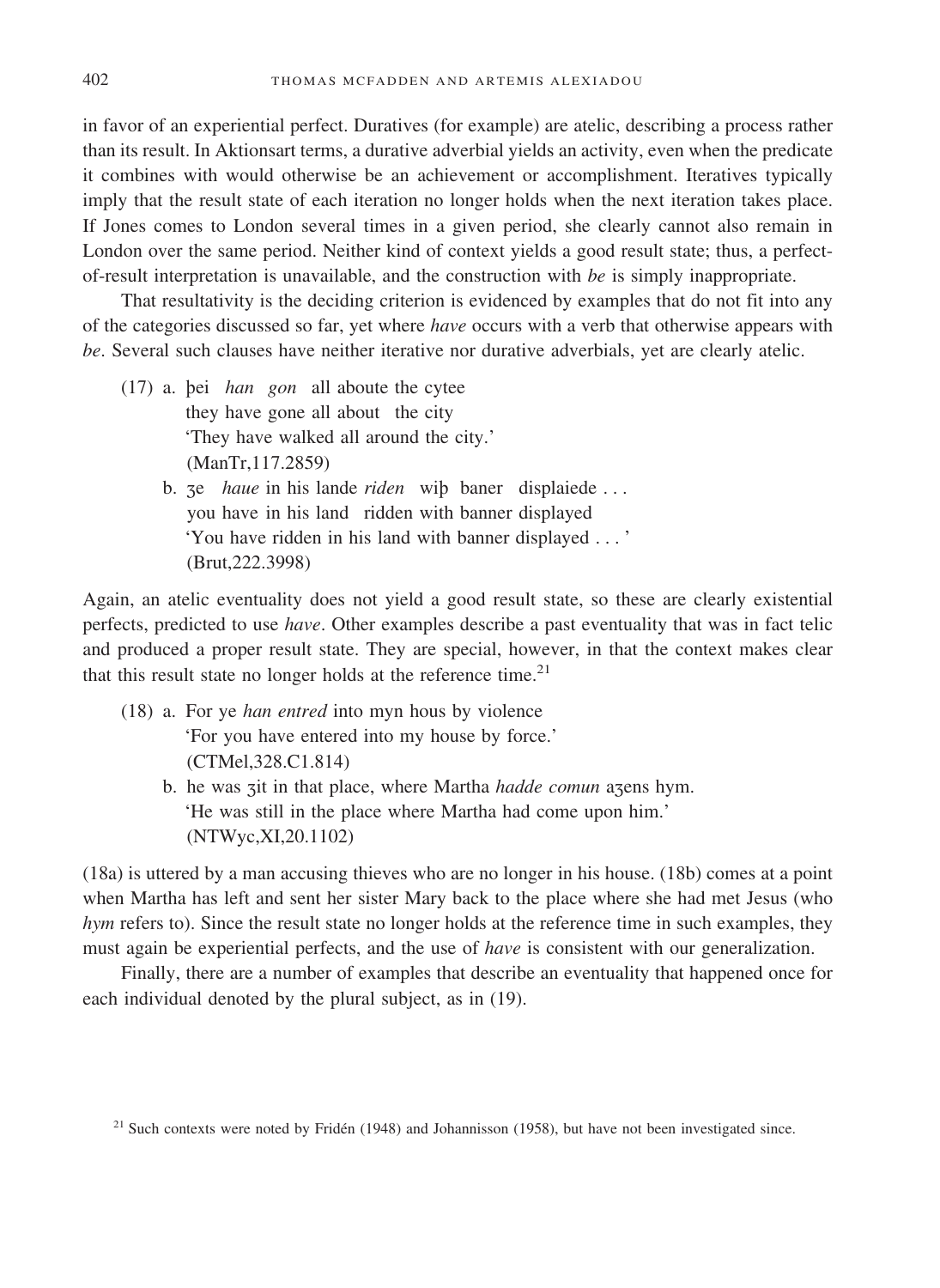- (19) a. many a grete hurte *hath byfallen* 'Many great injuries have occurred.' (ReyFx,53.369)
	- b. Sence I came to y<sup>e</sup> Tower her *hath com* to or 3 frends 'Since I came to the Tower, two or three friends have come here.' (EHat,2,158.60)

Like iteratives, these sentences involve a series of independent eventualities that do not together yield a unified result state. They are about what has happened previously, not what is the case as the result of a prior event—clearly experiential perfects. The auxiliary is therefore *have* even though these verbs can otherwise appear with *be*.

Thus, by proposing that the *be* periphrasis can only form perfects of result, we immediately account for several facts of its distribution. We will now consider German data that support our interpretation of the contexts just discussed and also give insight into the most important factor restricting the use of *be*: the counterfactual effect.

## *3.3 Counterfactuals and Stative Resultatives: A German Comparison*

Alongside its *haben* (HAVE) and *sein* (BE) perfects (see (20a) and (20b), respectively), German has a stative passive (see (20c)), which is formally identical to the *sein* perfect, but semantically quite distinct (see especially Kratzer 2000, for discussion).

- (20) a. Er hat gearbeitet. he HAS worked 'He has worked.' b. Er ist angekommen.
	- he IS arrived 'He has arrived.'
	- c. Er ist geheilt. he IS healed 'He is healed.'

The difference in the temporal-aspectual semantics is suggested by the English translations: perfects for (20a) and (20b) but a present for the stative passive (20c). In fact, the stative passive has just the kind of resultative meaning we posit for the Earlier English *be* ''perfect.'' It implies that the subject is in the result state of the event described by the main predicate at the reference time. The only difference is that the subject in the German stative passive corresponds to the object of a transitive main verb, while that in the Earlier English *be* periphrasis is the sole argument of an intransitive.<sup>22</sup> None of the other perfect interpretations are possible for the stative passive.

<sup>22</sup> German also forms stative resultatives with intransitives that are entirely parallel to the Earlier English *be* ''perfects.'' Unfortunately, it is difficult to distinguish them from *sein* perfects. Hence, we concentrate on the stative passive, where this problem does not arise. Similarly, we do not discuss the PDE stative passive here because it is difficult to separate from the eventive passive.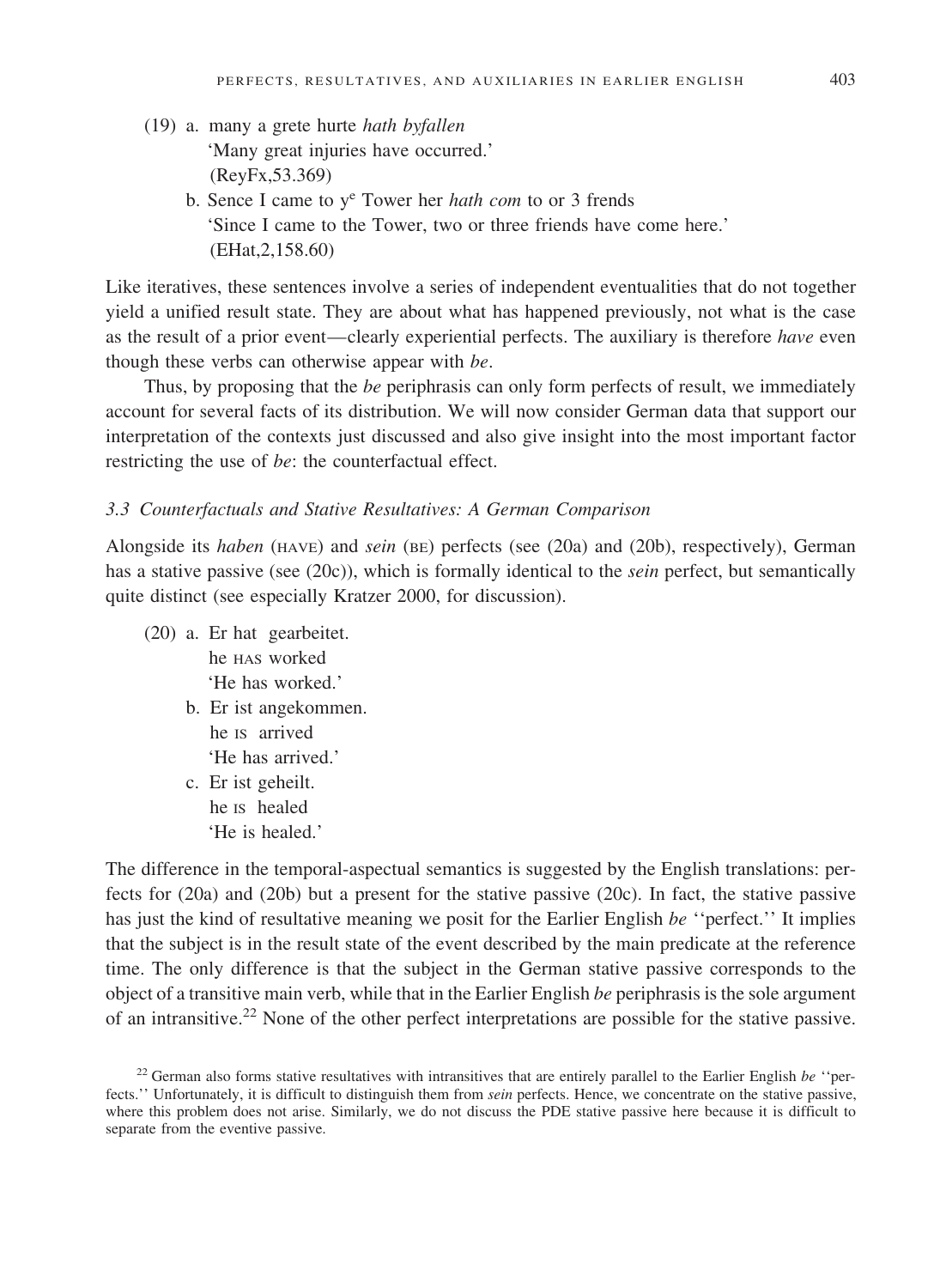The *sein* perfect, on the other hand, can have experiential in addition to perfect-of-result readings. Crucially, the German stative passive (but not the *sein* or *haben* perfect) shows restrictions on its distribution that are remarkably similar to those on the Earlier English *be* periphrasis.

First, while perfects with both *haben* and *sein* are compatible with durative adverbials (see (21a) and (21b), respectively), the stative passive is rather bad (see (21c)).

- (21) *Duratives*
	- a. Seitdem hat Erosion die Festung immer weiter zerstört. since has erosion the fort ever further destroyed (*haben* perfect) 'Since then, erosion has destroyed the fort more and more.'
	- b. Seitdem ist die Festung immer weiter verfallen. since is the fort ever further decayed (*sein* perfect) 'Since then, the fort has decayed more and more.'
	- c. ?\*Seitdem ist die Festung immer weiter zerstört. since is the fort ever further destroyed (stative passive) Intended: 'Since then, the fort has been destroyed more and more.'

The same applies to clauses with iterative adverbials (compare (22a) and (22b) with (22c)).

- (22) *Iteratives*
	- a. Wir haben ihn in den letzten zehn Jahren immer wieder eingesperrt. we have him in the last ten years always again locked.up 'In the last ten years we have locked him up again and again.'
	- b. Er ist in den letzten zehn Jahren immer wieder entkommen. he is in the last ten years always again escaped 'In the last ten years he has escaped again and again.'
	- c. ?\*Er ist in den letzten zehn Jahren immer wieder eingesperrt. he is in the last ten years always again locked.up Intended: 'In the last ten years he has been locked up again and again.'

Similarly, atelic predicates happily form perfects, but not stative passives.<sup>23</sup>

(23) *Atelics*

| a. | Sie haben das Pferd gekitzelt.               | ( <i>haben</i> perfect) |
|----|----------------------------------------------|-------------------------|
|    | they have the horse tickled                  |                         |
|    | 'They have tickled the horse.'               |                         |
| b. | Sie sind in der Stadt herumgeritten.         | ( <i>sein</i> perfect)  |
|    | they are in the city ridden.around           |                         |
|    | 'They have ridden around in the city.'       |                         |
|    | c. ?*Das Pferd ist gekitzelt.                | (stative passive)       |
|    | the horse is tickled                         |                         |
|    | Intended: 'The horse is in a tickled state.' |                         |

 $23$  (23c) is possible under a so-called 'job-done' reading (see, e.g., Kratzer 2000, Embick 2004), but this merely strengthens the argument being made here, since such readings coerce a telic interpretation.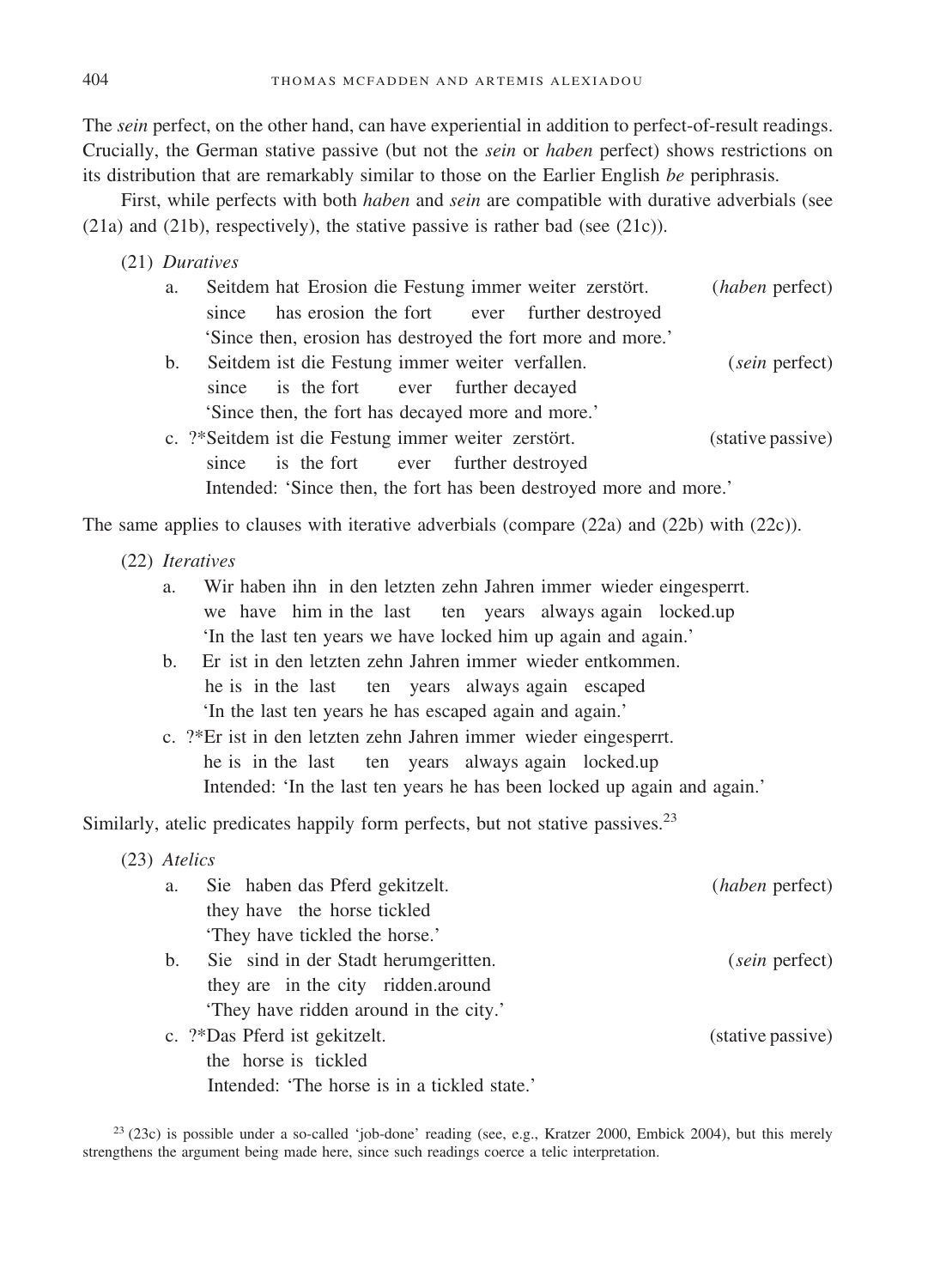Furthermore, in contexts where the result state no longer holds, the stative passive is infelicitous. In the first clause of (24c), the speaker is asserting that the cellphone is in a lost state; thus, the statement in the second clause that the speaker has found it again is a contradiction. In contrast, both the *haben* and *sein* perfects in (24a) and (24b) are fine.

- (24) *Result state no longer holds*
	- a. Ich habe mein Handy verloren und dann wieder gefunden. I have my cellphone lost and then again found 'I have lost my cellphone and then found it again.'
	- b. Mein Handy ist verschwunden und dann wieder aufgetaucht. my cellphone is disappeared and then again turned.up 'My cellphone has disappeared and then turned up again.'
	- c. \*Mein Handy ist verloren, und ich habe es dann wieder gefunden. my cellphone is lost and I have it then again found Intended: 'My cellphone has been lost, and then I've found it again.'

In all of this, the German stative passive behaves like the Earlier English *be* periphrasis, while the German *haben* and *sein* perfects pattern with the *have* periphrasis of late ME and EModE.

The most revealing parallel comes, however, from the interpretation of counterfactuals. If we take either German perfect and put its auxiliary in the past subjunctive, we get a past counterfactual, conveying that a proposition was contrary to fact at a time in the past, as in  $(25a)$  and  $(25b)$ .<sup>24</sup> When we take a stative passive and put its auxiliary in the past subjunctive, on the other hand, what we get is a contrary-to-fact present state that is the result of a past event: a *present* counterfactual, as in (25c).

#### (25) *Counterfactuals*

- a. Wenn er gearbeitet hätte ...
	- if he worked had.SBJ

'If he had worked . . .'

- b. Wenn er angekommen wäre ... if he arrived were.SBJ
	- 'If he had arrived ...'
- c. Wenn er geheilt wäre ...
	- if he healed were.SBJ
	- 'If he were (in the state of having been) healed ...'

Note that (25c) is somewhat difficult to render clearly in English. Indeed, its semantics make it rather marked, only appropriate in very specific circumstances.

The parallel with the Earlier English periphrases here is less obvious but just as strong. As just noted, the past subjunctive of a stative passive in German has a highly marked interpretation. If the Earlier English *be* periphrasis was semantically similar, our prediction was that it should

 $24$  This is in line with Iatridou's (2000) generalization that a language may use a subjunctive form for counterfactuals, but only if that form is also marked for the past.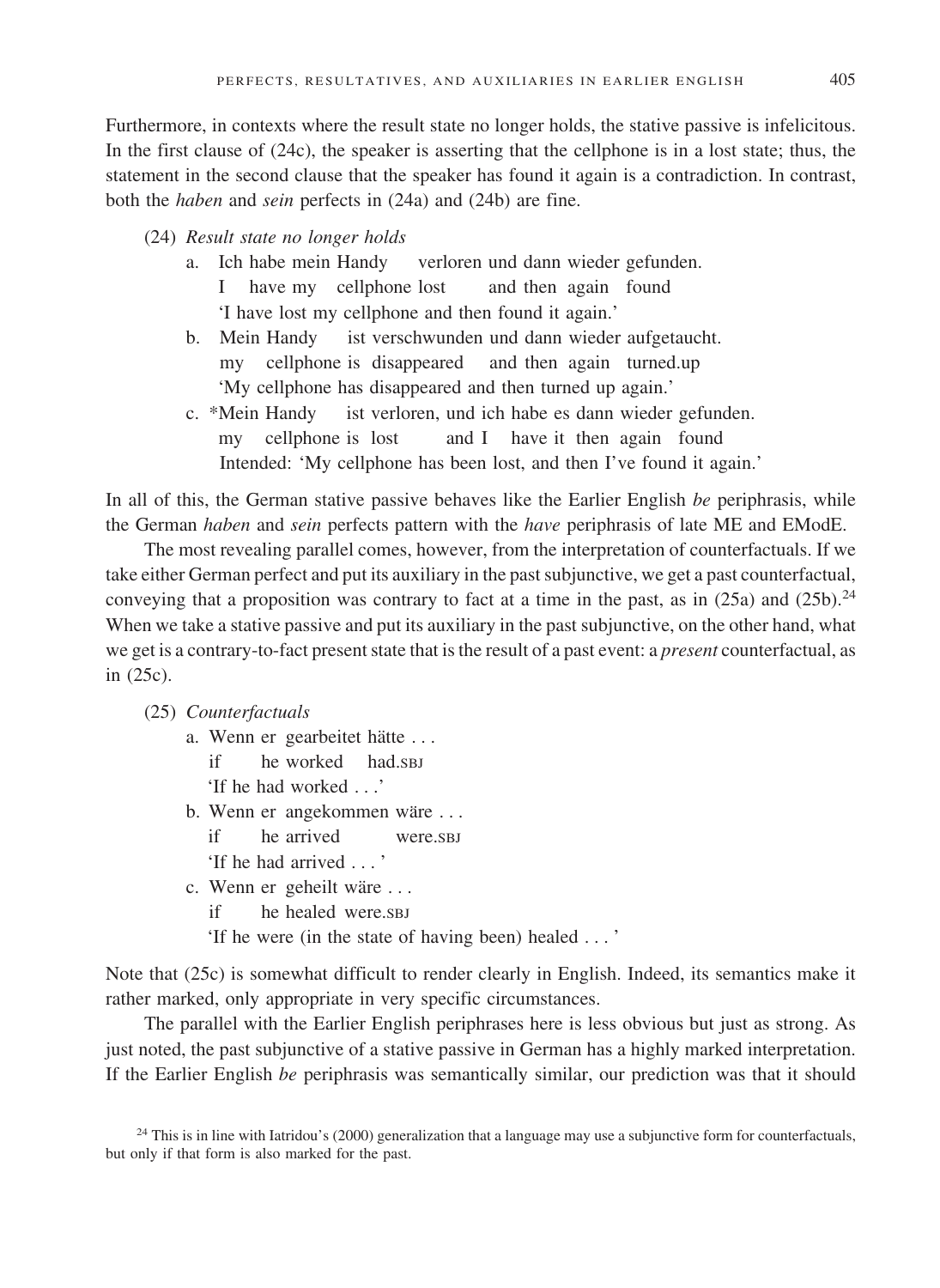have been relatively infrequent in counterfactual contexts. Indeed, in section 2.1 we showed that *be* is all but absent in Earlier English past counterfactuals. Still, highly marked is not the same thing as ungrammatical, and (25c) is certainly possible in German. The *be* periphrasis should thus have appeared in Earlier English counterfactuals occasionally, when that marked interpretation was the intended one. Recall then that we noted nine apparent counterexamples to the counterfactual effect in tables 1 and 2. In fact, there is reason to believe that these are *present* counterfactuals of result states—that is, precisely parallel to the German example (25c). Consider (26a–c).

- (26) a. and this is to singnefie the certeynte of profecie, whos bifalling of tyme to comynge is so certeyn, as if it *were passid* now 'And this is to signify the certainty of prophecy, whose happening in time to come is as certain as if it had already happened now.' (Purv,I,55.2214)
	- b. The Fellow looks as if he *were broke* out of Bedlam. 'The fellow looks like he broke out of Bedlam (and is still loose).' (Farq,60.477)
	- c. yf he had your sowle I wene he shold *be gone*. 'If he had your soul, I think he would be gone.' (MerTal,10.128)

The correct interpretation of such examples is by no means certain, especially since a present result state does imply a prior event. In each, however, there is something to support a present counterfactual reading. In (26a), the adverb *now* suggests a present state rather than a past eventuality. Similarly, in (26b), the present tense in the main clause supports a present counterfactual interpretation of the embedded clause. A person's present appearance is more likely to lead someone to claim that that person is an escaped mental patient than to claim that he or she may have escaped from a mental institution at some point in the past. The clearest indication, however, that we are not dealing with normal past counterfactuals comes from example (26c). Here the antecedent clause *yf he had your sowle* must be a present counterfactual (it is formally a simple past rather than a pluperfect); thus, we expect the consequent to be a present counterfactual as well $25$ 

In German, then, where grammaticality judgments and semantic intuitions are available, a stative resultative construction is impossible in precisely the contexts where the Earlier English *be* periphrasis did not appear. General perfects, however, work just fine in these contexts, whether with HAVE or with BE. This supports our proposal that the Earlier English periphrasis with *be* was a perfect of result. What is relevant seems not to be the ''perfect'' or anything related to voice, but stative resultative semantics, which the German stative passive and the Earlier English *be* periphrasis have in common.

 $25$  Our analysis is clearest in the PDE translation of this example because of the lexicalized stative resultative use of *gone*. We are proposing that the sentence really meant 'I think he would *be* gone' as indicated, not '... *have* gone', and furthermore that (26a) and (26b) have parallel meanings.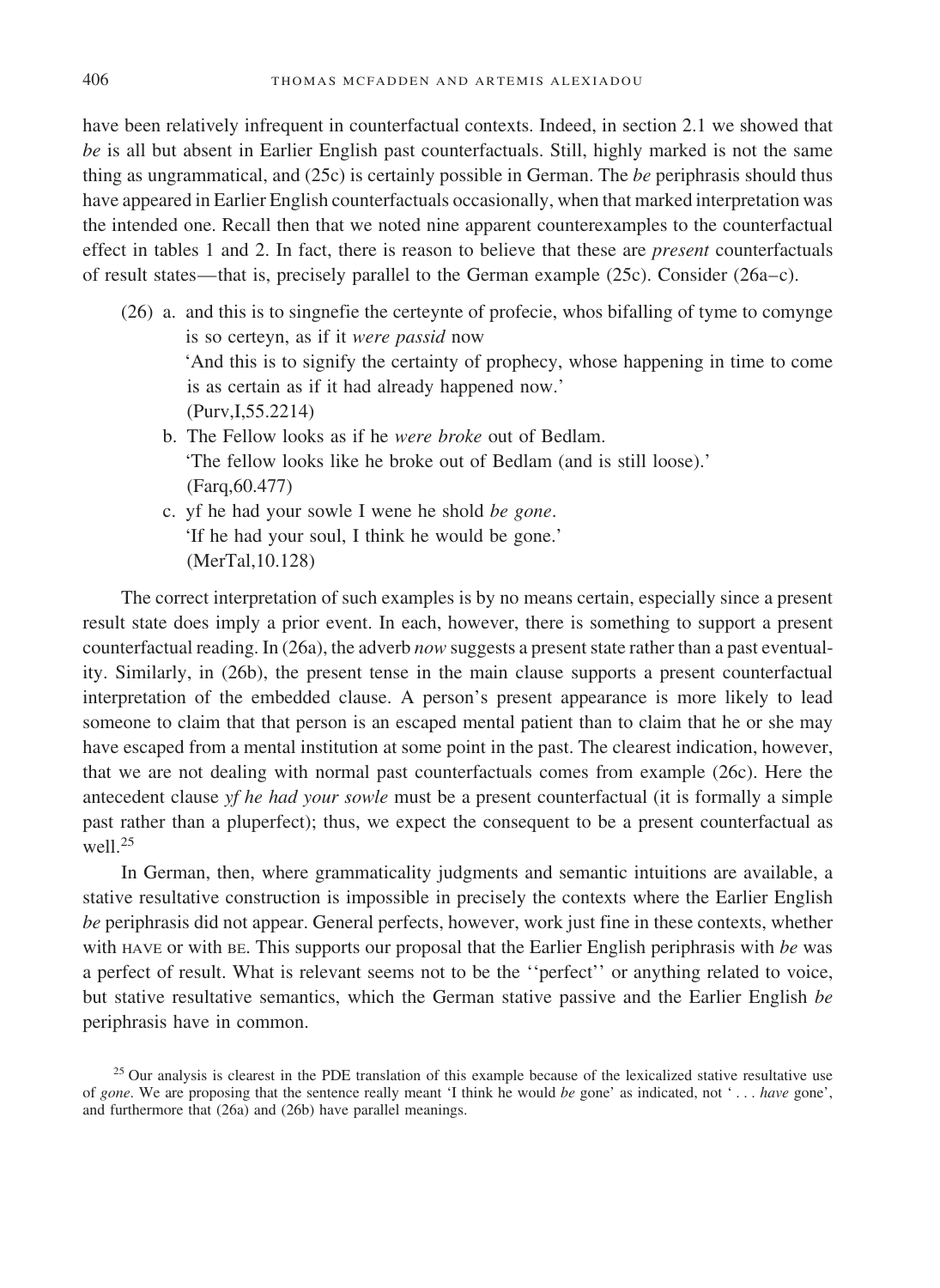## **4 A Norwegian Parallel**

From the perspective of the languages that have served as the foundation for theoretical discussion of auxiliary selection—Dutch, French, German, and Italian—it may seem odd that periphrastic ''perfects'' with HAVE and BE would have clearly distinct temporal-aspectual properties in a single language, as we are claiming for Earlier English. In this section, we present evidence that just such a contrast is clearly attested in Modern Norwegian.

At least some varieties of Norwegian display what looks like the same pattern of auxiliary distribution as Earlier English.<sup>26</sup> Only  $H = 26$  possible with unergatives as in (27a) and transitives as in (27b), but with unaccusatives, either HAVE or BE can appear as in (27c).

- (27) a. Sven *har*/*\*er jobbet* i Stuttgart. 'Sven has/\*is worked in Stuttgart.'
	- b. Sven *har*/*\*er spist* Maultaschen i Stuttgart. 'Sven has/\*is eaten Maultaschen in Stuttgart.'
	- c. Sven *har*/*er dratt* til Stuttgart. 'Sven has/is gone to Stuttgart.'

As in Earlier English, we find HAVE with duratives as in (28a) and iteratives as in (28b) and with the adverb 'ever', a strong indicator of experiential perfect interpretation as in (28c).

- (28) a. Pa˚ denne turen *har*/*\*er* Sven *dratt* fra Hamburg, via Køln, til Stuttgart. 'On this trip, Sven has/\*is gone from Hamburg, through Cologne, to Stuttgart.'
	- b. Sven *har/\*er dratt* til Stuttgart flere ganger det siste året. 'Sven has/\*is gone to Stuttgart several times in the past year.'
	- c. *Har*/*\*Er* Sven noensinne *dratt* til Stuttgart? 'Has/\*Is Sven ever gone to Stuttgart?'

HAVE is also preferred when the result state no longer holds. In (29a), the context suggests that Sven is still in Stuttgart; thus,  $BE$  is possible.<sup>27</sup> The second conjunct in (29b), however, makes clear that the result state does not hold any longer, as Sven has gone on to Tübingen. Here BE is dispreferred.<sup>28</sup>

- (29) a. Sven *harler dratt* til Stuttgart for idag, og fortsetter til Tübingen i morgen. 'Sven has/is gone to Stuttgart for the day, and will continue on to Tübingen tomorrow.'
	- b. Sven *har/?er dratt* til Stuttgart for et par timer, og så fortsatt til Tübingen. 'Sven has/?is gone to Stuttgart for a couple hours, and then continued on to Tübingen.'

<sup>26</sup> Special thanks are due to Øystein Nilsen and Øystein Vangsnes for providing the Norwegian data. <sup>27</sup> The fact that  $H$ AVE is also possible here does not contradict our analysis, as an experiential interpretation woul also be appropriate in this context.<br><sup>28</sup> Øystein Nilsen (pers. comm.) offers the following comment on these examples: "It's as if the 'be' version really

wants the result state to hold at the utterance time, while the 'have' version doesn't require that.''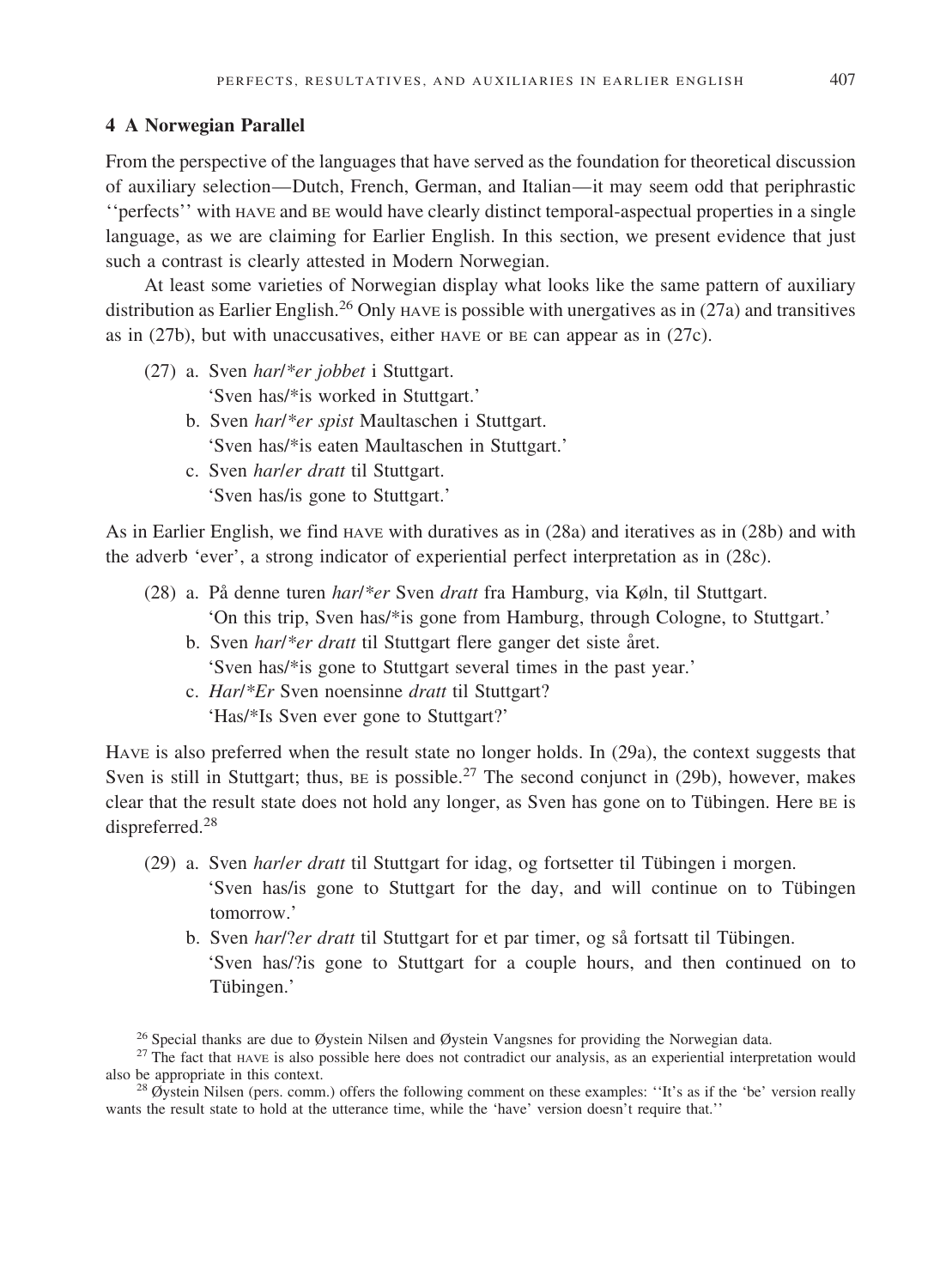Finally, as (30a) shows, BE is generally unacceptable in past counterfactuals in Norwegian, as in Earlier English. Note, however, that in the special context in (30b), native speakers report an improvement.<sup>29</sup>

(30) a. Hvis Sven *hadde*/*\*var dratt* til Stuttgart, kunne han ha sett Mercedes if Sven had/\*were gone to Stuttgart could he have seen Mercedes museumet. museum.the 'If Sven had/\*were gone to Stuttgart, he could have seen the Mercedes Museum.' b. Hvis Sven *hadde*/??*var dratt* til Stuttgart, kunne Timo ha spist middag if Sven had/??were gone to Stuttgart could Timo have eaten dinner med ham akkurat nå.

with him right now

'If Sven had/??were gone to Stuttgart, Timo could be having dinner with him right now.'

What is special in (30b) is that the consequent clause (*kunne Timo* . . . ) is about a present contraryto-fact eventuality. This makes it potentially felicitous for the antecedent clause to mean something like 'If Sven were now in Stuttgart as a result of going there'. In other words, it encourages precisely the ''present counterfactual of resultative state'' interpretation that we have been discussing for German and Earlier English.

We have not found any formal treatment of the Norwegian auxiliary pattern in the literature, but the evidence clearly indicates that it too results from a deep difference in the semantics of the HAVE and BE periphrases.<sup>30</sup> We thus have confirmation that auxiliary alternations can follow

<sup>29</sup> As Øystein Nilsen (pers. comm.) notes, "I pretty strongly prefer 'have', but 'be' feels somewhat better than some of the other bad cases."

<sup>30</sup> Yamaguchi and Pétursson (2003) have analyzed the Modern Icelandic perfect, where the facts appear to be substantially the same. They explicitly argue that Icelandic *hafa* (HAVE) forms experiential perfects, while *vera* (BE) can only form perfects of result—precisely what we are arguing here for Earlier English. They do not discuss durative, iterative, and counterfactual contexts, so we have collected additional data from Icelandic speakers, showing that these require HAVE, as in Earlier English and Norwegian.

(i) *Durative*

Í þessari ferð *hefur* Sveinn *farið* frá Hamborg, gegnum Köln, til Stuttgart. in this trip *has* Sveinn gone from Hamburg through Cologne to Stuttgart 'On this trip, Sven has gone from Hamburg, through Cologne, to Stuttgart.'

(ii) *Iterative*

Sveinn *hefur farið* til Stuttgart nokkrum sinnum á síðasta ári. Sven *has* gone to Stuttgart several times in past year 'Sven has gone to Stuttgart several times in the past year.'

(iii) *Counterfactual*

Ef Sveinn *hefði farið* til Stuttgart hefði hann getað séð Mercedes-safnið.

if Sven *had* gone to Stuttgart had he been.able seen Mercedes-museum

'If Sven had gone to Stuttgart, he could have seen the Mercedes Museum.'

We thank Tolli Eythórsson and Gunnar Hrafn Hrafnbjargarson for providing and discussing these data.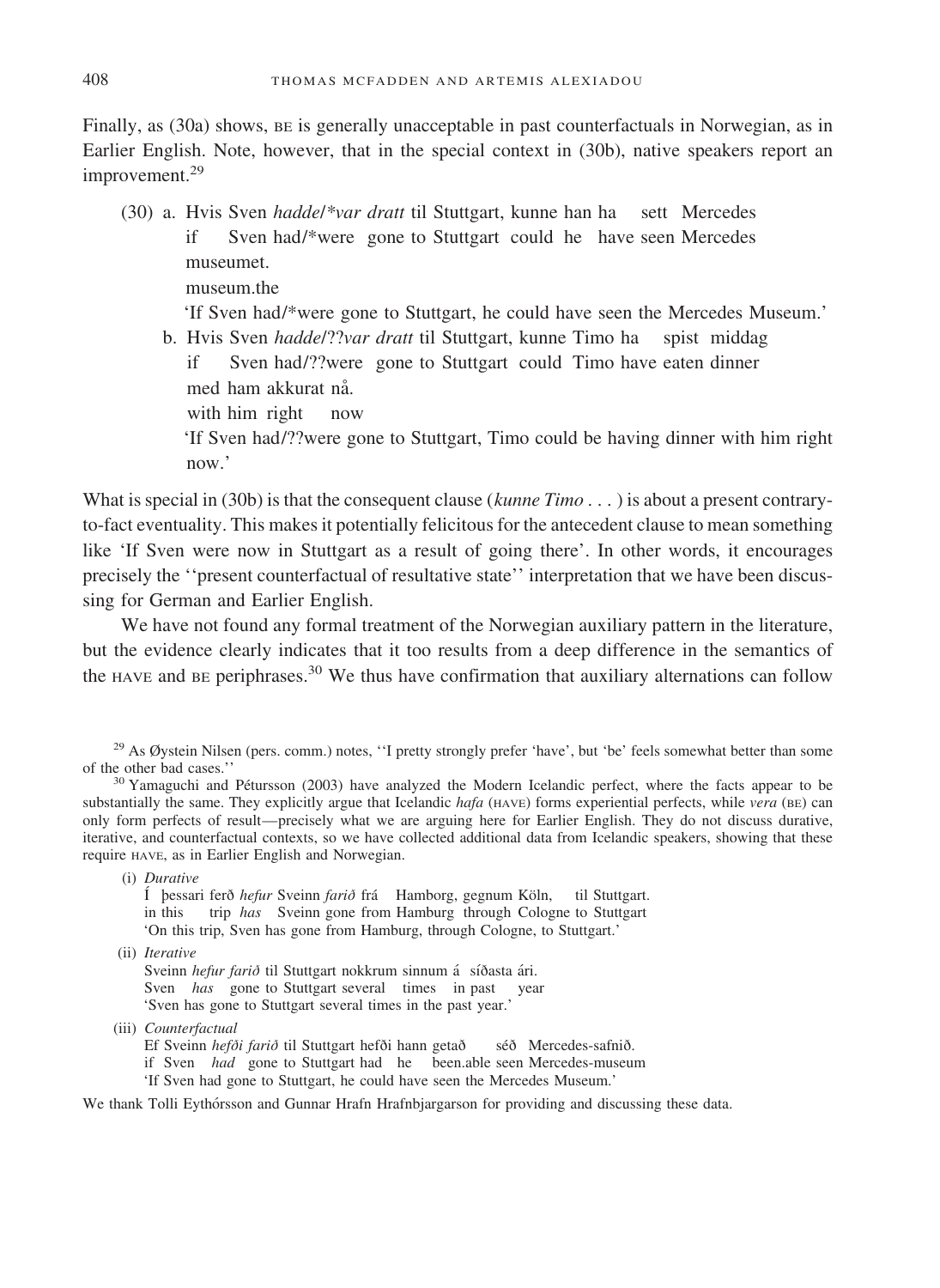the experiential perfect versus perfect-of-result divide. Indeed, we have native-speaker intuitions to establish that this really is the relevant difference. Crucially, the distribution of HAVE and BE in contexts that can be identified independent of native-speaker intuitions is the same in Norwegian as in Earlier English. This provides strong support for our semantic analysis of the Earlier English data.<sup>31</sup>

#### **5 Formalizing the Analysis**

In the preceding sections, we have presented evidence that the Earlier English periphrases with *have* and *be* were *not* a unified temporal-aspectual category, differing only in terms of auxiliary selection. Instead, the periphrasis with *have* had a more general semantics, including the experiential perfect, while the periphrasis with *be* was restricted to a perfect-of-result interpretation. We will now propose a formalization of this analysis, further clarifying in the process how it explains the data. We propose that the periphrasis with *have* in late ME and EModE was like the PDE perfect, containing material at the clausal tense-aspect level denoting anteriority to the reference time. This material is what yields experiential perfect readings (and probably also universal perfect readings). The periphrasis with *be*, on the other hand, lacked this material. Instead, it was built around a stative resultative participle combining compositionally with the normal copula.

## *5.1 Structural Details*

For the *have* periphrasis, we follow several recent works in positing a functional head Perf below T (see, e.g., von Stechow 1998, 1999, Iatridou, Anagnostopoulou, and Pancheva 2003, Pancheva and von Stechow 2004). This is the source of the anteriority semantics and is spelled out as *have*. <sup>32</sup> For an unergative perfect like the one in (1b), repeated here as (31a), we can thus propose a (premovement) structure like  $(31b)$ .<sup>33</sup>

 $31$  Auxiliary selection has been reported to be sensitive to similar factors in many other languages. See, for example, Shannon 1995 and Ledgeway 2003 for discussion of such patterns in Germanic and Romance varieties, respectively. It is unclear whether the account we propose here can be directly extended to all of these cases, as the reported restrictions on BE are not always as strong as we have shown here, or are limited to certain verb classes (as Cennamo and Sorace (2007:76) claim for verbs of indefinite change in Paduan). <sup>32</sup> We are thus analyzing this *have* as an auxiliary in the technical sense that it is the pronunciation of a functional

head in the tense-aspect system. This may not have been the case in the antecedents of the *have* periphrasis in OE and early ME before the changes that took place around 1350, nor is it the case in modern constructions like *I have my bags packed*. See section 7 for brief discussion.<br><sup>33</sup> For the assumption of category-neutral roots, see Marantz 1997. For the distinction between Voice and v, see

Pylkkänen 2002 and Alexiadou, Anagnostopoulou, and Schäfer 2006. We follow Embick 2004 and Alexiadou and Anagnostopoulou 2008 in having past participial morphology spell out an Asp(ect) head, as it does in the *be* periphrasis. What sort of semantic contribution an Asp head would make in this structure is an open question. The alternative would be to abandon the idea that there is any deeper significance to the participle here and to treat it as a syntactically conditioned allomorph of V, as in von Stechow 1999. As this implies a weaker and less interesting claim than the Asp approach, we have not adopted it here.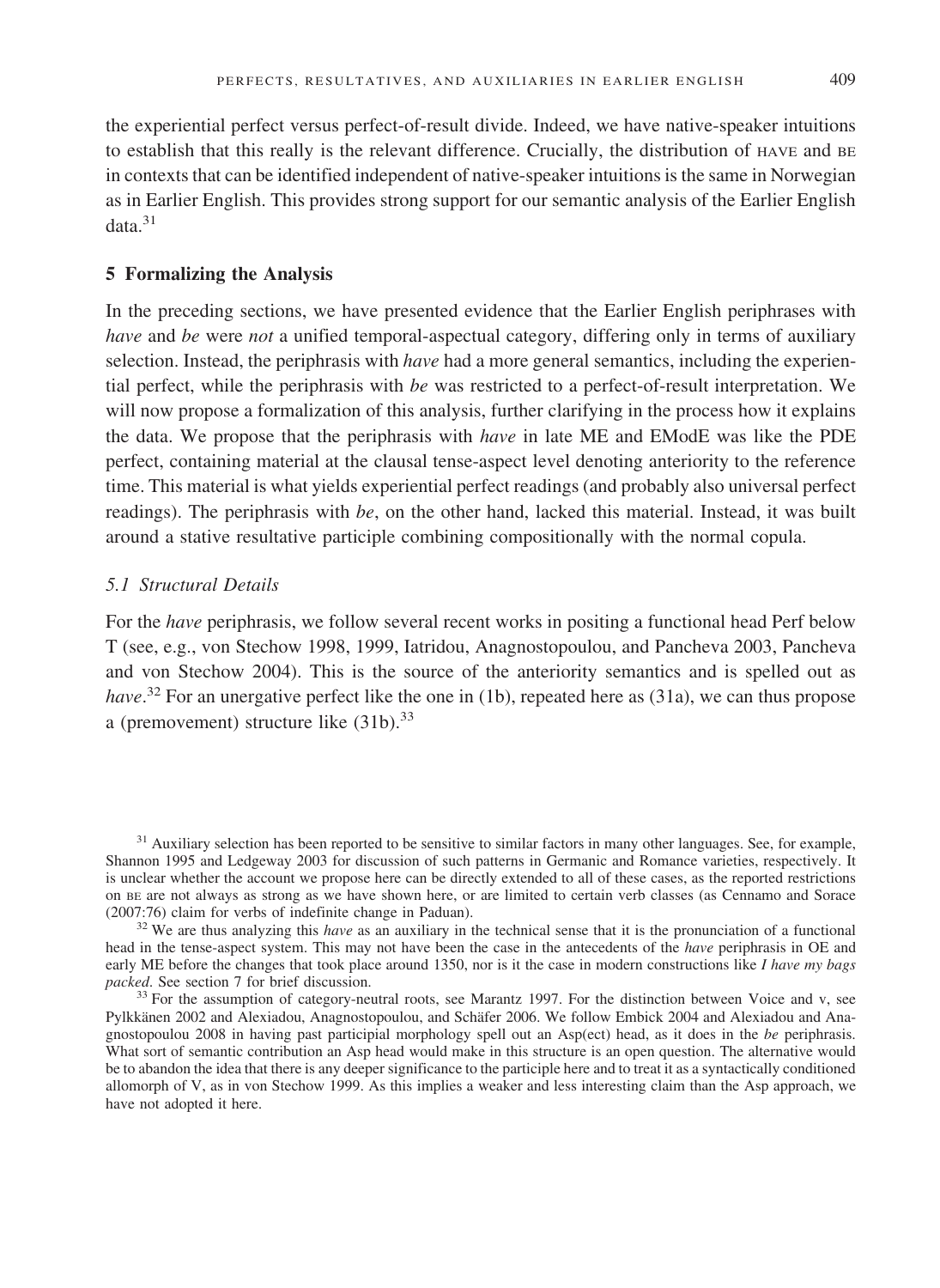(31) a. he *habe foghten* wyth be fend 'He has fought with the enemy.' (Mirk,116.3171)



What concerns us now is the semantic contribution of the Perf head. As we have seen no reason to develop a novel theory of perfect semantics, we will content ourselves with demonstrating how the structure we adopt here is compatible with one of the standard approaches.

Von Stechow (1999) develops a version of the Extended Now (XN) Theory.<sup>34</sup> Rather than expressing a simple relation between the reference and event times, the perfect introduces its own interval—the XN—which has the reference time as its right edge and extends to some contextually specified time anterior to the reference time. The eventuality is then situated within the XN, with temporal and quantificational adverbials determining exactly where.<sup>35</sup> The structure we propose

<sup>34</sup> Other presentations of the XN theory can be found in McCoard 1978, Dowty 1979, and Iatridou, Anagnostopoulou, and Pancheva 2003. We discuss von Stechow's version because it is particularly explicit about syntactic str

<sup>35</sup> Specifically, the XN is neither an operator nor a relation between times, but the restriction for a (possibly covert) quantificational adverb, with the (extended) VP constituting the nucleus. Tenses are treated as referential terms, much like pronouns (Partee 1973). The universal, experiential, and other perfect readings arise from the various possible quantificational adverbs. So, for example, a universal perfect like *I have always lived here* has an interpretation along the lines of  $\forall$ t[t in XN(pres)][I live here(t)], that is, 'for every time t, such that t is included in the XN of the present, I live here at t'. An experiential perfect is analogous, but with an existential quantifier. The ability to handle the universal and experiential readings in this unified fashion is one of the main motivations for XN as opposed to a traditional Reichenbachian approach in terms of relations between times (for discussion, see Klein 1992, von Stechow 1999, Iatridou, Anagnostopoulou, and Pancheva 2003).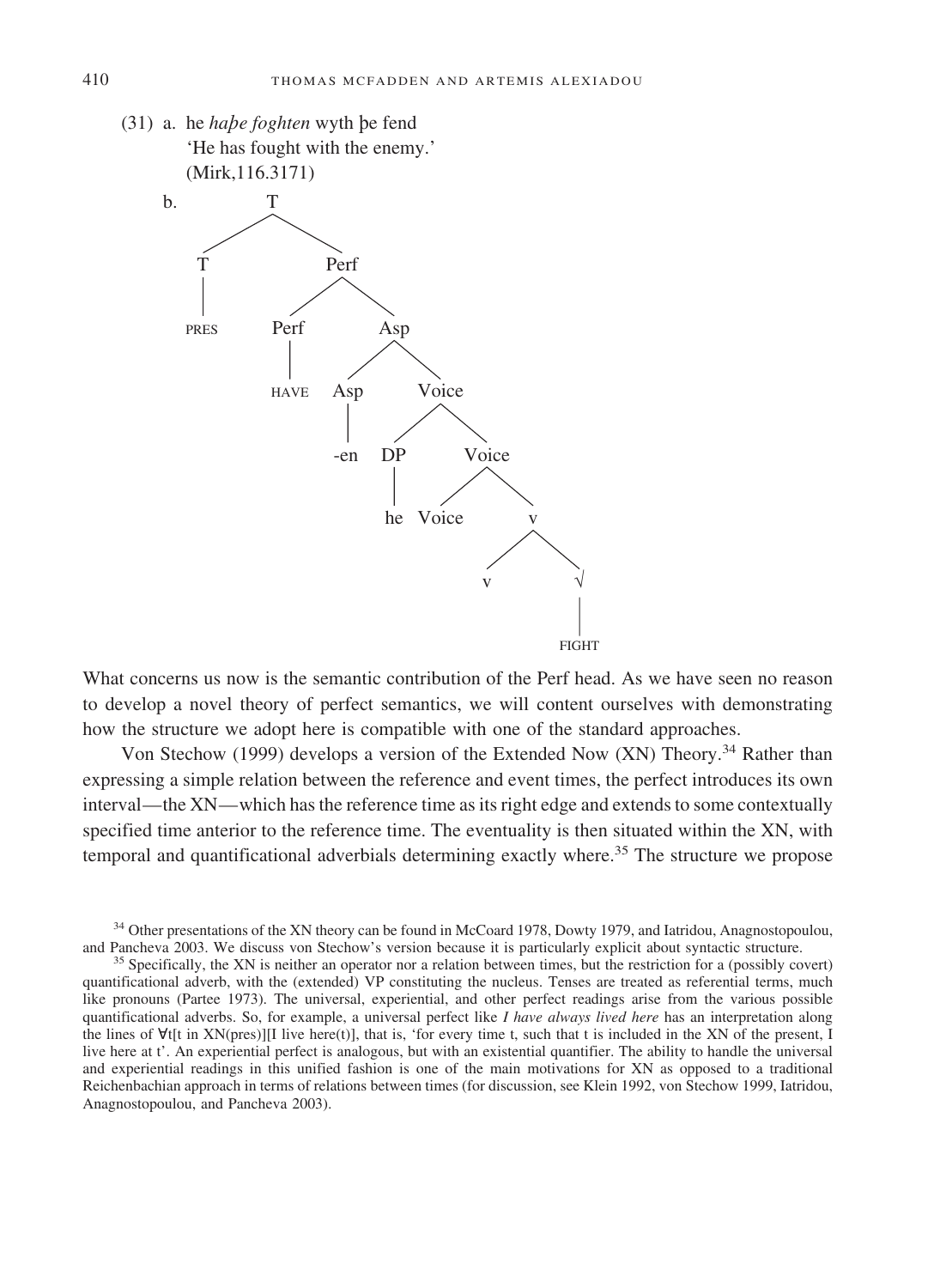for the *have* periphrasis in (31b) fits in straightforwardly with such a semantics. Indeed, in the relevant respects it is analogous to the syntactic structure von Stechow himself proposes (von Stechow 1999:sec. 6). The Perf head is what is responsible for creating an XN interval extending into the past and is spelled out as auxiliary *have*. The T head situates the ending point of that interval relative to the speech time and is spelled out as the finite tense marking. The ending point of the XN is thus analogous to the Reichenbachian reference time. The most important point for our purposes is that the *have* periphrasis contains an element (which we identify as Perf) expressing anteriority to the reference time.<sup>36</sup> The anteriority arises here from the fact that the perfect XN extends into the past from its T-anchored ending point.

The Earlier English *be* periphrasis, on the other hand, crucially lacked this Perf head, and thus also the associated anteriority. Given the comparison with German, we will adopt for it a structure similar to what has been proposed in the recent literature for stative resultative passives (see, e.g., von Stechow 1998, Kratzer 2000, Anagnostopoulou 2003, Embick 2004, Alexiadou and Anagnostopoulou 2008). Thus, for the relevant parts of a sentence like (1a), repeated here as (32a), we propose the structure in (32b).

(32) a. I *am come* as Çe bade me 'I have come as you asked me.'



<sup>36</sup> Indeed, our proposal is compatible with non-XN theories as well, as long as they incorporate a notion of anteriority that can be localized in Perf. Reichenbachian approaches like Klein's (1992) satisfy this quite simply by analyzing the perfect in terms of the event time preceding the reference time.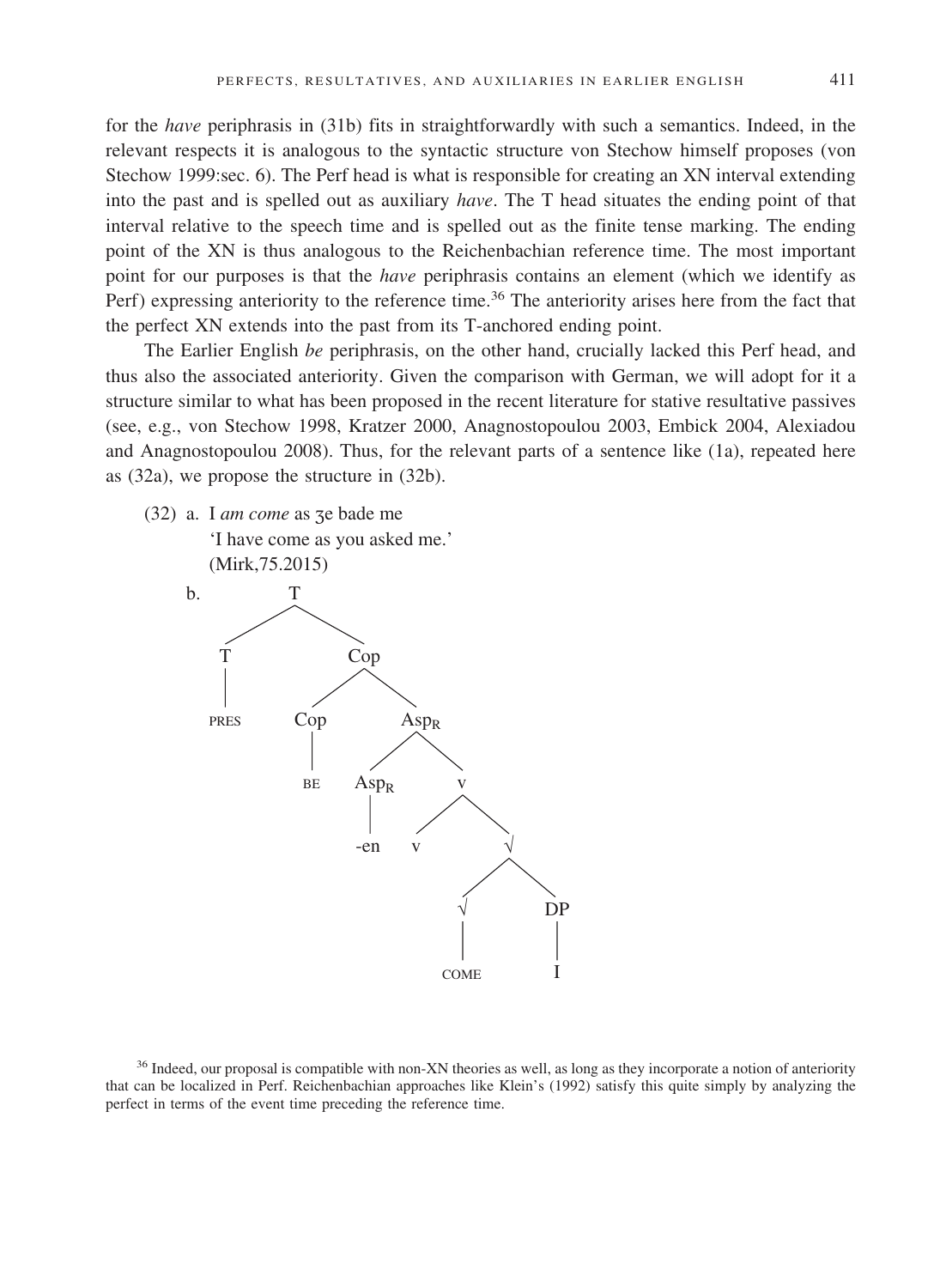Whereas we claim that *have* spells out the Perf head, auxiliary *be* is nothing more nor less than the normal copula that appears with predicate adjectives and nouns.<sup>37</sup> The Asp<sub>R</sub> head (from Embick 2004;  $R =$  *resultative*) is spelled out as the participial morphology and produces a state that is the result of an event (see von Stechow 1998, Kratzer 2000, for proposals on the semantic details).38 Because of this, it needs as its complement an eventuality that can produce a result state, a requirement that iteratives, duratives, and atelic predicates in general do not meet.<sup>39</sup> Hence, they are not eligible to appear in this structure and do not show up in the *be* periphrasis, unless they are somehow coerced to yield a result state (potentially by the addition of some adverbial element that supplies its own result state).<sup>40</sup>

Transitives and unergatives are ruled out by an incompatibility between  $\rm{Asp}_R$  and the Voice head that introduces external arguments. The output of  $\rm Asp_R$  is stative, and thus the wrong input for agentive Voice, which according to Kratzer (1996) takes an event and yields another event with an agent modifier.<sup>41</sup> So Voice cannot appear above  $\rm{Asp}_R$ . Similarly, the output of Voice (an event) is the wrong input for  $\rm{Asp}_R$  (which wants an event *plus* a state), so a structure with  $Asp_R$  above Voice is equally impossible.

## *5.2 Explaining the Counterfactual Effect*

This analysis allows us to be more explicit about why the Earlier English *be* periphrasis did not yield true past counterfactuals. Recall from section 2.2 that counterfactuality is encoded in languages like English by finite past tense morphology, which we assume spells out material in T. Crucially, a clause that is formally a simple past, like the first one in (33a), can in principle be

<sup>37</sup> We are not making any claims here about the nature or exact position of the head that *be* realizes. We label it *Cop* in place of whatever is the proper analysis of the copula. It cannot just be T; instead, it must be situated somewhere below T, since the copula can occur below finite auxiliaries that would be expected to occupy (or to have passed through) T, as in *You must be tired*. See Bowers 2001 for discussion.

<sup>38</sup> The presence of some type of Asp head is what captures the fact that both periphrases use a past participial form of the main verb. The two types involved must of course be quite different semantically, but it is not uncommon for semantically distinct categories to be collapsed into a single underspecified participial form. See Anagnostopoulou 2003, Embick 2004, and Alexiadou and Anagnostopoulou 2008 for discussion of other cases where a semantic distinction is reflected by distinct participial forms in one language or set of verbs, but collapsed into a single underspecified form elsewhere.<br><sup>39</sup> See Kratzer 2000 for discussion of how this should be formalized. One possibility is that Asp<sub>R</sub> existentially binds

the event in the denotation of the predicate in its complement, while explicitly passing on a target state argument; that is, it has a denotation like  $\lambda R\lambda s_s \exists e_s[R(s)(e)]$ . The predicate R taken as an argument of Asp<sub>R</sub> thus has to actually have such a target state argument in its denotation; otherwise, a type mismatch would result.

 $40$  An example of such a result state coming from an adverbial would be (i).

(i) he is not ronne away fro his maister 'He has not run away from his master.' (ReyFx,61.688)

The verb *run* usually shows up with *have*, because it inherently expresses an activity. Here it can occur with *be* because the adverb *away* and the PP *from his master* can supply a result state—being an escapee.

<sup>41</sup> The denotation Kratzer proposes for Voice is  $\lambda x_e \lambda e_s$  [Agent(x)(e)], which combines by Event Identification with the denotation of vP. Event Identification is only possible if the vP also has  $\lambda e_s$ , that is, if the event argument is still available for modification. Since  $\rm{Asp}_R$  existentially binds that event argument, Event Identification with Voice fails. See Kratzer 1996, 2000 and Embick 2004 for relevant discussion.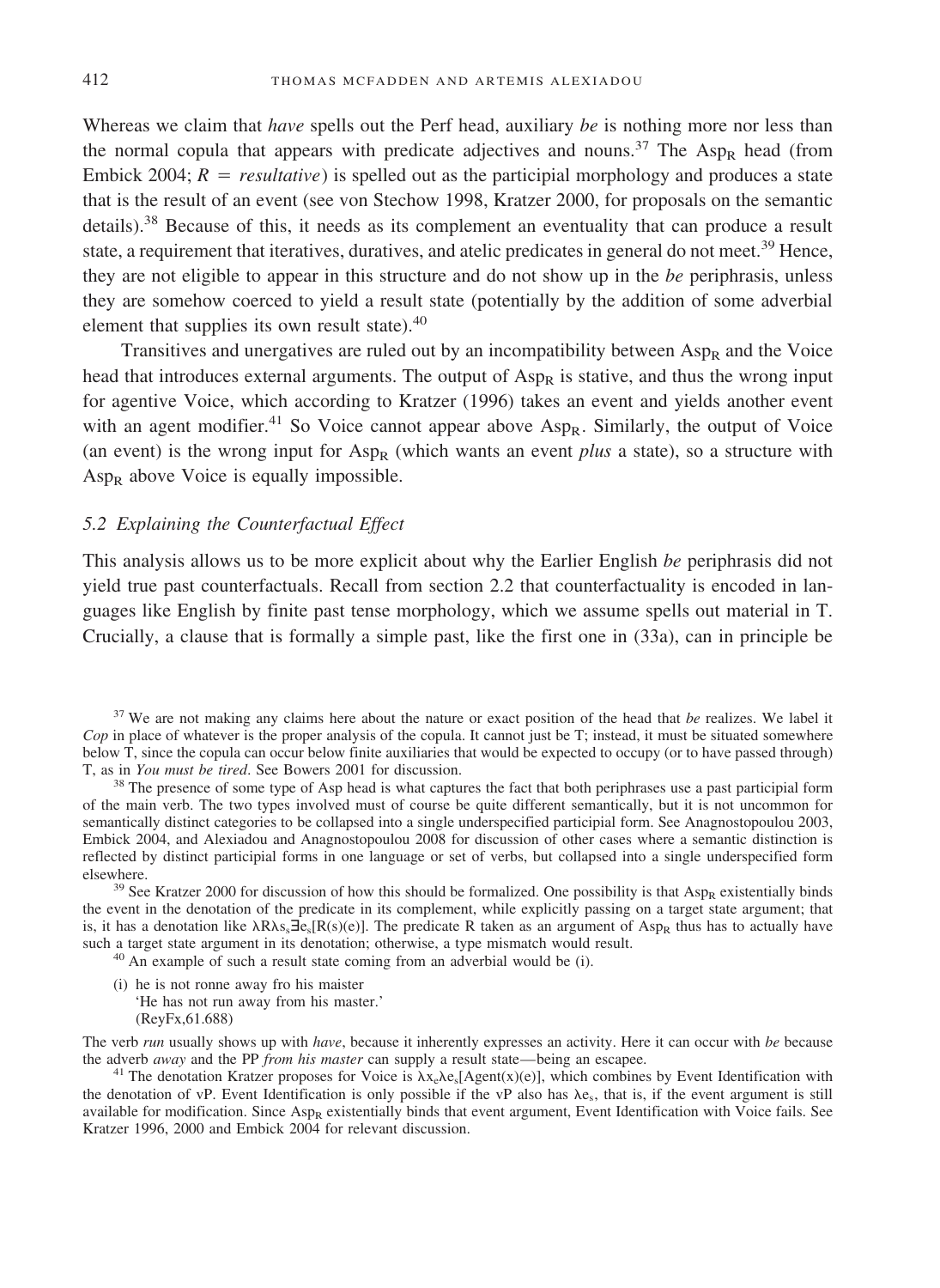interpreted as past or as counterfactual—but not as both.<sup>42</sup> In order to get a past counterfactual meaning, some additional morphosyntactic material is necessary. What we get is formally a pluperfect, as in (33b).

- (33) a. If I owned a car, I would drive to Vegas.
	- b. If I had owned a car, I would have driven to Vegas.

In such instances, the T material spelled out as past morphology on the auxiliary supplies the counterfactuality, while the perfect morphosyntax yields the ''pastness.'' This works because the *have* periphrasis has an interpretation that, although distinct from the simple past, does involve anteriority. What we refer to as ''past counterfactuals'' are thus more properly counterfactuals of anterior perfects.<sup>43</sup> The structure we propose for the *be* periphrasis, however, has no source for ''pastness'' or anteriority beyond a past T. But on the assumption that T only occurs once per clause, we get either past or counterfactual, not both. If the latter, then in strictly compositional fashion the structure produces the counterfactual of a result state reading that we saw in (26a–c).

Consider a typical PDE past counterfactual as in (34), with a verb that could have appeared in the *be* periphrasis in Earlier English. We give two possible paraphrases. The one in (35a) lays it out in explicit terms as the counterfactual of an experiential perfect—that is, as involving an eventuality anterior to the reference time, all under counterfactuality. The paraphrase in (35b), on the other hand, lays it out as the counterfactual of a result state.<sup>44</sup>

- (34) If you had come to London, I could have helped you.
- (35) a. If it were the case that at some previous time you came to London . . .
	- b. If it were the case that you were now in London as a result of coming here . . .

As the PDE *have* perfect allows a kind of perfect-of-result interpretation, it can be used (with finite past morphology) when the reading in (35b) is intended. We submit, however, that in the vast majority of cases where the PDE *have* perfect is used counterfactually, it is the reading in (35a) that is intended; in other words, this is the preferred interpretation for a sentence like (34).

 $42$  See Iatridou 2000 for an explanation of why the same T element can be interpreted either as past tense or as counterfactuality. <sup>43</sup> Evidence for this comes from sentences like *If I had gone there tomorrow, we would never have met*, what Ippolito

<sup>(2003)</sup> calls ''mismatched past counterfactuals.'' The first clause looks like a ''past'' counterfactual, but it's about something not happening in the future. This makes sense if the formal perfect just sets up an anteriority relationship between the reference time and the event time, and the past morphology just indicates counterfactuality. There is nothing then to explicitly relate these times to the speech time. The reference time presumably defaults to overlapping with the speech time, but adverbial material like *tomorrow* can exceptionally fix it after the speech time as in the example. If past counterfactuals had genuine semantic past tense, we would expect them to always indicate anteriority relative to the

 $44$  A reviewer asks for clarification of the semantic difference between (35a) and (35b)—whether there is a situation where one would be true and the other would not. The truth of (35b) depends on whether you are still in London at the reference time, whereas that of (35a) depends only on whether you came to London at some previous time, independent of how long you stayed afterward. Because of this, (35a) would not be appropriate in a context where you did in fact come to London but then left, and the speaker's ability to assist you depends crucially on your still being in London. (35b), on the other hand, would still be appropriate.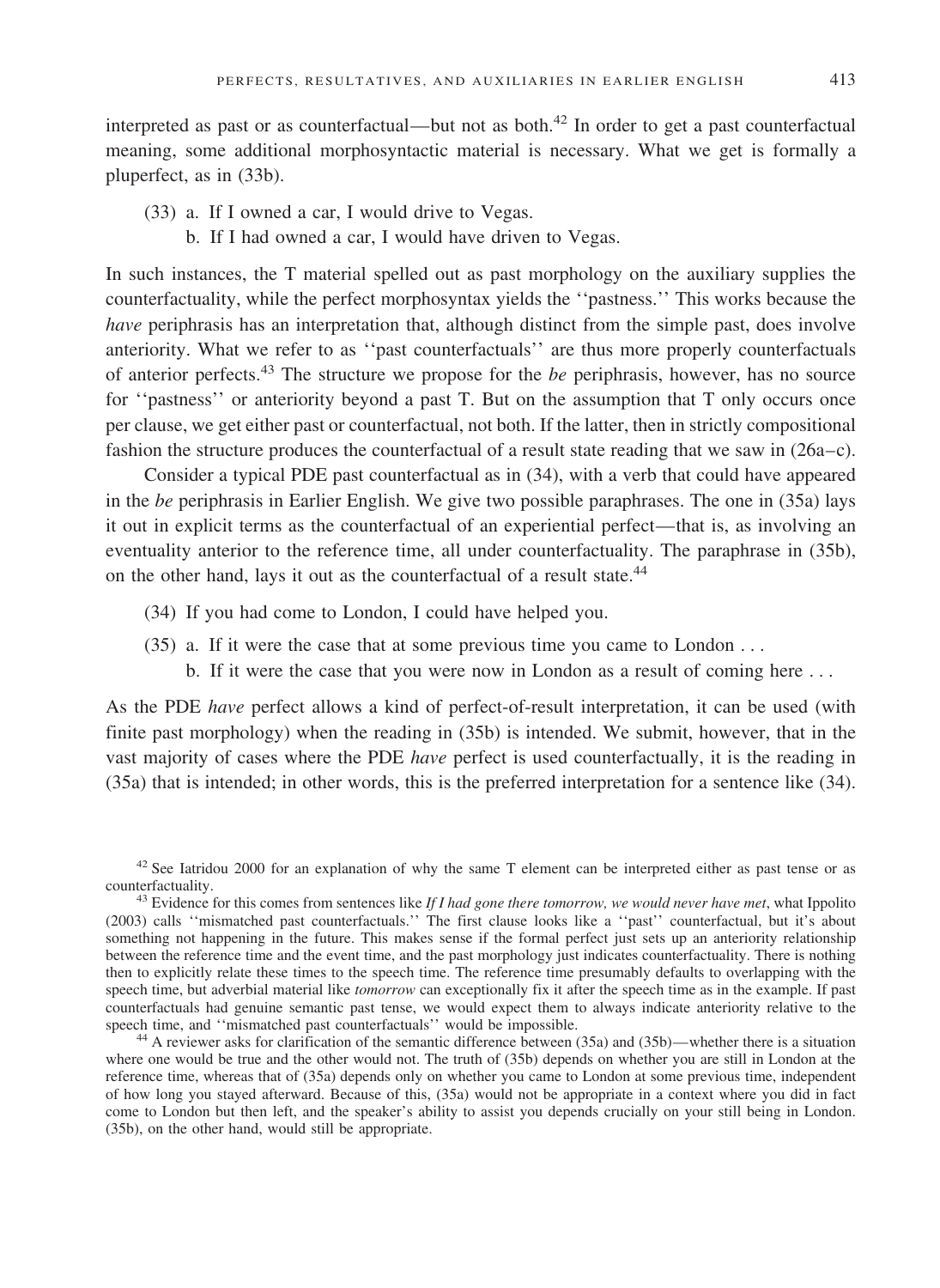We can draw out the (35b) reading, but it takes a certain kind of context. For example, we imagine that it is being said on the telephone by someone in London to someone in Manchester and change the details of the consequent clause as in (36).

(36) If you had come here to London, we could be talking face to face.

The counterfactual-of-result interpretation indicated in (35b) is thus available, but marked and uncommon. Our analysis implies that it is only this marked interpretation that the Earlier English *be* periphrasis could receive as a counterfactual. The counterfactual-of-perfect meaning paraphrased in (35a), on the other hand, could only be conveyed by the *have* periphrasis. Thus, speakers were obliged to use that construction, even with verbs like *come*, when that was the meaning they intended. Assuming that they had more or less the same sorts of things to say as speakers of PDE, this explains why ''perfect'' clauses with counterfactual semantics appear overwhelmingly with *have* in the corpora.

## *5.3 Perfect Infinitives*

The lack of a source for anteriority below T can also explain the avoidance of the periphrasis with *be* in the infinitive. It turns out that a large number of such clauses in Earlier English fit into a special and somewhat odd category, exemplified by the sentences in (37).

- (37) a. for he was commaundyd to *have londyd* at Calys by the kynge 'For he was commanded to land at Calais by the king.' (GrChr,206.1781)
	- b. she was rigged and ready in all points to *haue gone away* 'She was rigged and ready in all points to go away.' (Cov,5.53)

In PDE, the perfect infinitive is used when the eventuality of the nonfinite clause is anterior to a reference time established on the basis of the main clause. But the events described by the embedded clauses in (37) are simultaneous with or subsequent to those of the matrix clauses, so we would expect nonperfect infinitives.

Why Earlier English had perfect infinitives in such cases is not entirely clear (see Visser 1963.III.2:2222ff., for data and discussion). We can guess that, at this stage of the language, the reference time of embedded infinitives was not (always) fixed by the matrix clause (see also Los 2005). The fact that the eventualities described by the embedded clauses in (37) are in the past would thus plausibly have needed (or allowed) independent expression. Since Earlier English (like PDE) had no past infinitive, the only means for expressing this situation would be to use the *have* periphrasis, which could at least denote anteriority—perhaps to a default reference time simultaneous with the speech time. Lacking anteriority under our analysis, the *be* periphrasis would not have been appropriate. Crucially, the special context in (37) was the most common use of the infinitive periphrasis in late ME and EModE. On the basis of our readings, well over half of the examples with *have* reported in table 6 belong here. The higher frequency of the *have* periphrasis relative to the *be* periphrasis in the infinitive is thus explained.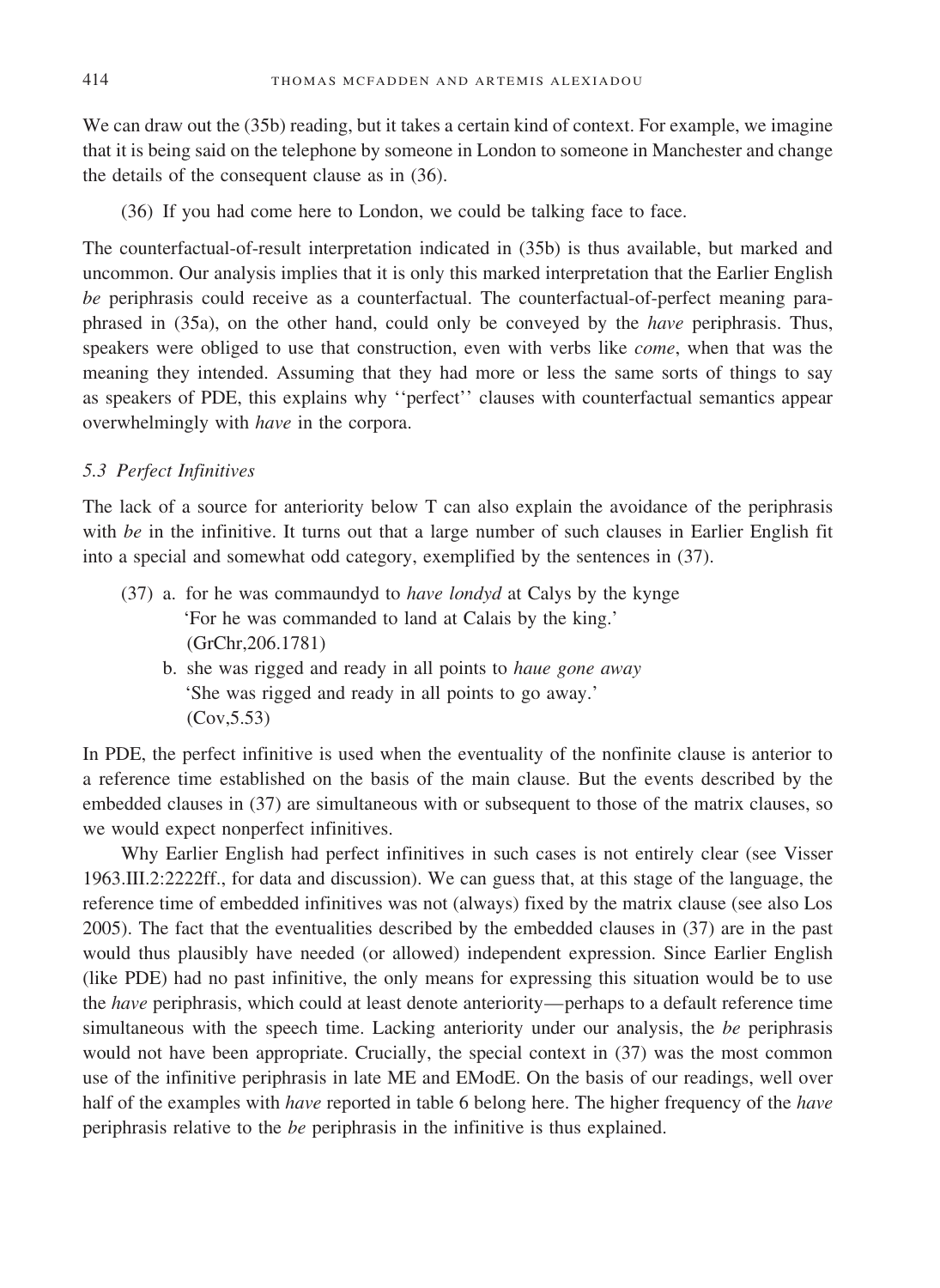## *5.4 A Prediction Confirmed: Double Perfects*

The analysis we have presented makes one additional, straightforward prediction. If Earlier English *have* and *be* spelled out distinct syntactic categories, we might expect them to cooccur. That is, if the *be* construction lacks the Perf head, it should be possible to add Perf—spelled out as *have*—on top, creating the perfect of a stative resultative. Indeed, we have found eight examples of just this type in our corpora.

- (38) a. . . . supposing that the prisoners *had beene fled* (KJNT,XVI,20A.1123)
	- b. At which time we thought our Enemies *had been come* to beset the House (EsSt,200.122)

Crucially, we have found no examples where the second auxiliary is also *have*. This is precisely what we expect if there can only be one Perf head per clause (as in PDE).

#### **6 Retelling the History**

Our analysis leads to a novel view of the historical development of the English perfect and allows a better understanding of changes in the frequencies of the two auxiliaries. Recall that the periphrases with both are generally assumed to have started out (pre-OE) as statives built around resultative participles. We are claiming that the *be* periphrasis retained this status, while the *have* periphrasis became a more general perfect.

We would like to argue that this explains a large part of the increase in the frequency of *have* relative to *be* during the ME period, which until now has been interpreted as the start of the replacement of *be* by *have*. Note that, regardless of the auxiliary involved, the periphrasis was quite rare compared with the simple past in OE, but its role expanded through ME and especially in EModE (see, e.g., Elsness 1997). We propose that this amounted specifically to the *have* periphrasis spreading into new contexts where the simple past had been used until then (i.e., the various nonresultative perfect contexts), while the *be* periphrasis remained stable as a resultative. In other words, *have* was not replacing *be* in late ME and EModE; rather, it was replacing certain uses of the simple past.

We find evidence for this if, instead of measuring the frequency of *have* and *be* periphrases relative to each other, we measure the frequency of each against the total number of clauses, as in table 7.<sup>45</sup> While the *have* periphrasis did become rather more frequent between 1150 and 1710, the periphrasis with *be* did not retreat; rather, it hovered around the same level.<sup>46</sup>

We can also clearly follow these developments in the history of the past counterfactual. In OE and early ME (before circa 1350), past counterfactuals were expressed with simple, nonperiphrastic, past subjunctives, as in (39) (from Molencki 2000).

<sup>&</sup>lt;sup>45</sup> The dip in *be* in the 1250 to 1350 period is due to an unexplained but extreme drop in the frequency of periphrases with *come* (11 examples, versus 71 in the preceding period and 116 in the following).

<sup>&</sup>lt;sup>46</sup> As a simple indication that this is real, the difference between the first period and the last is statistically significant with *have* ( $\chi^2 = 233.3$ ,  $p \le 0.001$ ), but not with *be* ( $\chi^2 = 5.09 \times 10^{-05}$ ,  $p \le 1$ ).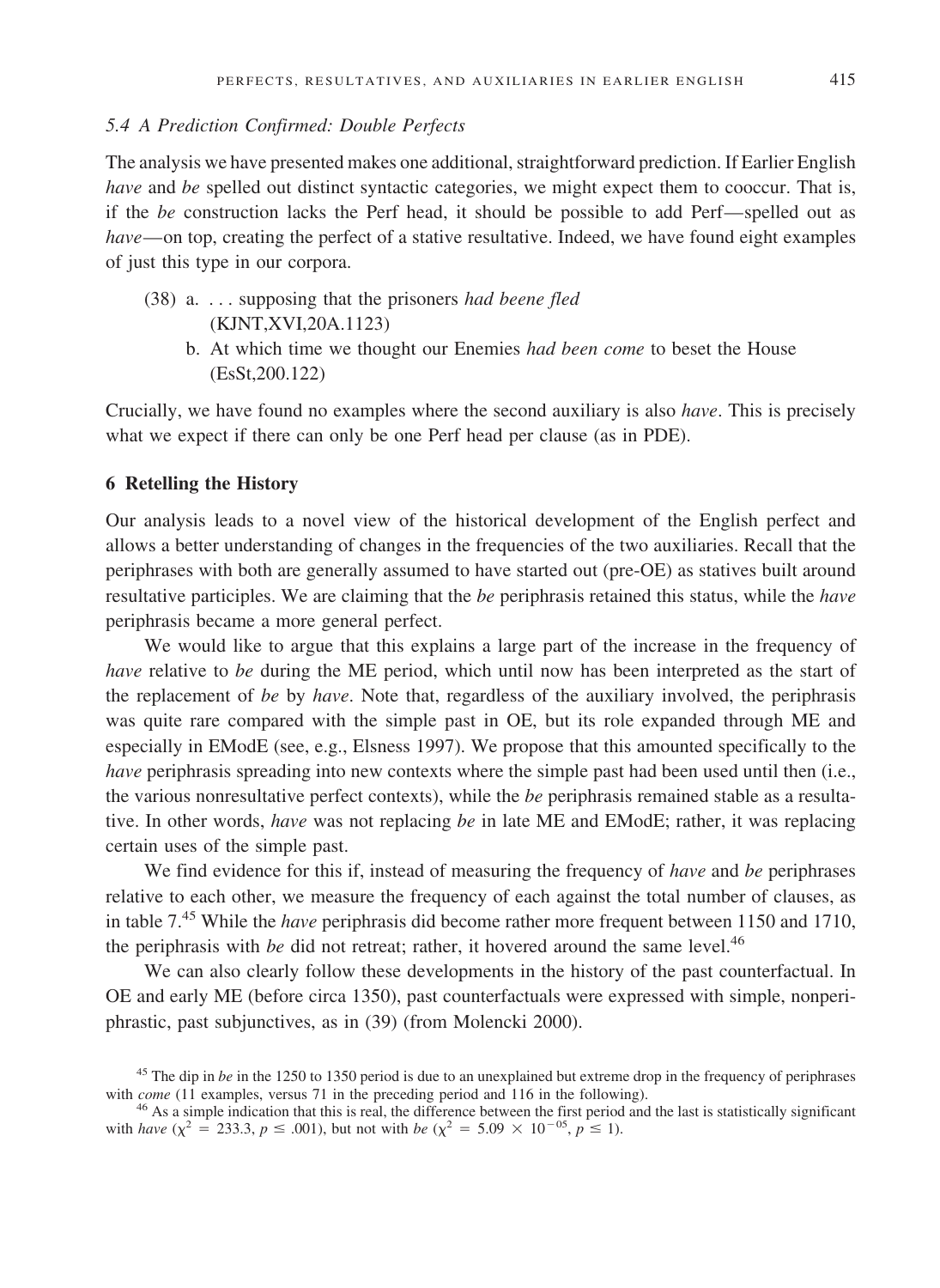| Period        | Clauses | <i>Be</i> periphrasis | $\%$ | <i>Have</i> periphrasis | $\%$ |
|---------------|---------|-----------------------|------|-------------------------|------|
| 1150-1250     | 44,050  | 152                   | .35  | 146                     | .33  |
| $1250 - 1350$ | 22,958  | 29                    | .13  | 116                     | .51  |
| 1350-1420     | 74.294  | 223                   | .30  | 573                     | .77  |
| 1420-1500     | 39,737  | 145                   | .36  | 420                     | 1.06 |
| 1500-1569     | 79,756  | 295                   | .37  | 777                     | .97  |
| 1570-1639     | 94.378  | 421                   | .45  | 1,235                   | 1.31 |
| $1640 - 1710$ | 79.928  | 276                   | .35  | 940                     | 1.18 |
|               |         |                       |      |                         |      |

**Table 7** *Be* and *have* periphrases as compared with total clauses

 $(39)$  ac hit wære to hrædlic gif he  $\alpha$  on cildcradole acweald wurde but it were too quick if he then on child.cradle killed were 'but it would have been too early if he had been killed then in his cradle' (ÆCHom i.82.28)

The finite past inflection here indicates the counterfactuality, not anything temporal. As noted by Mitchell (1985, vol. II:805), ''[U]nreality in OE is timeless; unlike Latin and MnE [PDE], OE does not distinguish grammatically between unreality in the past, present, or future.'' Presumably, this was because the construction with *have* was not yet a perfect expressing anteriority, but still only a stative resultative construction, parallel to the *be* periphrasis. If so, then the deficiency lay not in anything specific to counterfactuals, but in the (in)ability to express embedded anteriority. That this is correct is indicated by the fact that OE had nothing like a perfect infinitive (see Mitchell 1985, vol. I:388ff.) and also lacked a consistent distinction between the simple past and the pluperfect. Mitchell (1985, vol. I:247–252) discusses in detail the use of simple past forms in OE where we would expect pluperfects in PDE, as in (40).

(40) On Èam dagum w+ron on Wihtlande Èreo wif, Èa twa *wæron* blinde geond on those days were on Wightland three women the two were blind through nigon geara fec, and bæt brydde ne *geseah* bære sunnan leoht næfre nine years' time and the third not saw the sun's light never (ÆLS 21.156) 'In those days there were three women on the Isle of Wight. Two of them had been blind for nine years, and the third had never seen the light of the sun.'

Note, then, that during the OE and early ME periods, there are no periphrastic constructions with past counterfactual interpretation, nor are there any examples of the *have* periphrasis with *come*, the quintessential (and most frequent) verb that forms perfects of result predicated of the subject.<sup>47</sup> However, once the *have* periphrasis developed into an anterior perfect around 1350, it came to be used to clearly mark past counterfactuals, irrespective of the main verb involved. Not coinciden-

<sup>47</sup> We have found 93 past participles of *come* with an auxiliary in the OE corpus. All 93 have *be*.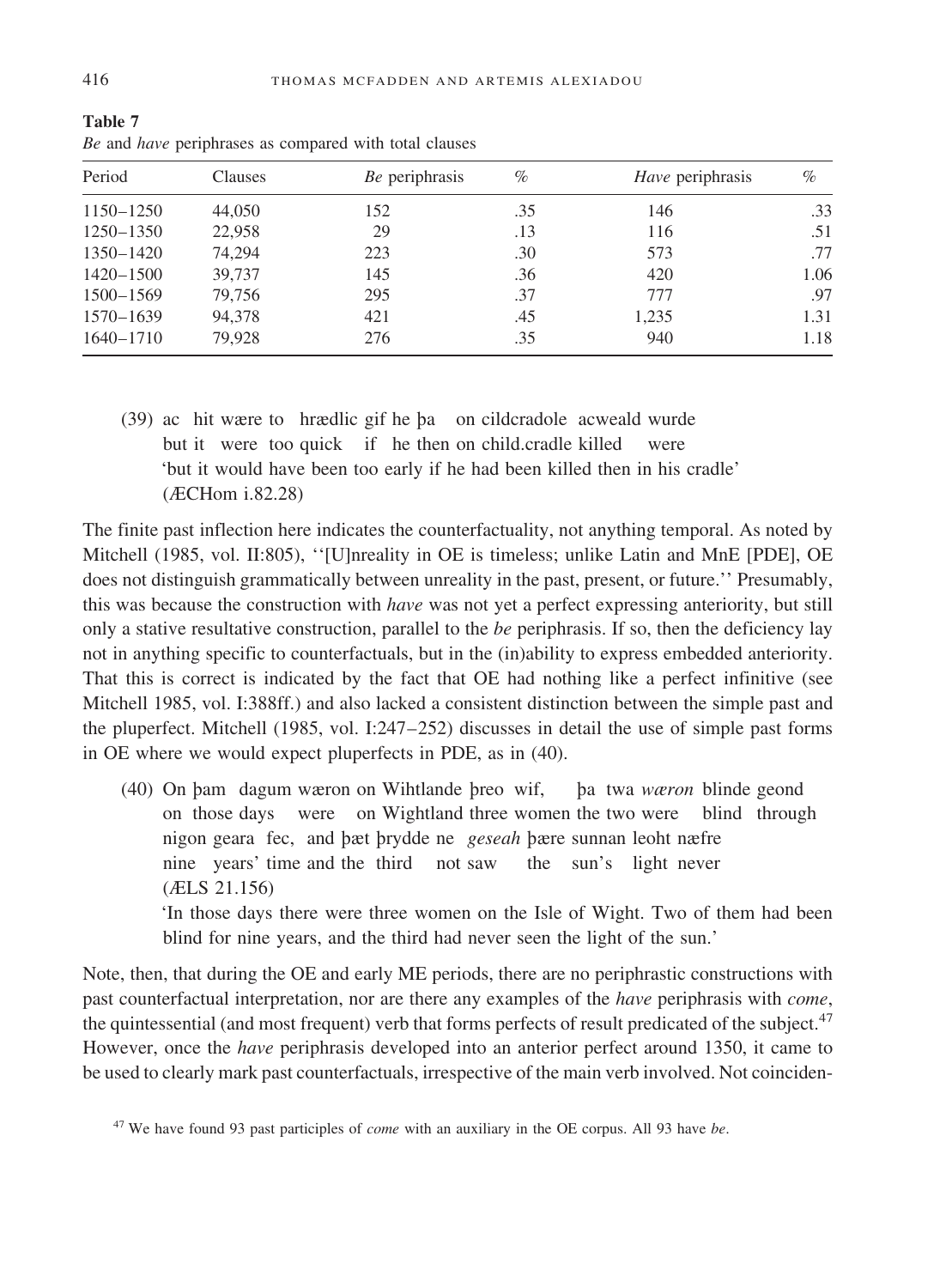tally, such past counterfactuals constitute the earliest examples of *have* occurring with verbs like *come*. In particular, the first 14 examples of *have* with *come* in our corpora occur in the period between 1350 and 1420 (alongside 97 with *be*), and 9 of those 14 are past counterfactuals. That is, the spread of *have* with *come* is simultaneous with the spread of the periphrastic past counterfactual. Crucially, *have* is not pushing into former *be* territory here. Again, past counterfactuals were uniformly expressed by the simple past before this time, never by the *be* periphrasis.

The realization that *be* was not actually receding in late ME and EModE helps explain why it held on for several centuries after *have* began to increase in frequency around 1350. This early expansion of *have* encroached on the simple past and did not affect *be*. The actual loss of *be* was a separate change, distinct from the developments we have discussed. According to the corpus data, *be* did not start to recede in favor of *have* until Late Modern English, that is, circa 1700–1900.<sup>48</sup> It only looks like *have* took 550 years to replace *be* if the initial increase of *have* is misinterpreted.

## **7 Theoretical Issues and Comparisons**

One consequence of our analysis is that the alternation between *have* and *be* in Earlier English was not really auxiliary selection as normally understood. That is, Earlier English does not display a single tense-aspect with an alternation in the auxiliary according to properties of the main predicate and its arguments. Rather, the choice of auxiliary reflects a choice between two distinct temporal-aspectual structures: *have* spells out a Perf head, while *be* is just a copula, accompanying a stative resultative participle. In this section, we will discuss some of the issues that this raises relating to unaccusativity, theories of auxiliary selection, and the definition and makeup of the perfect.

Given our analysis of the Earlier English facts, we can expect that existing theories of auxiliary selection designed to handle languages like German and Italian will be a poor fit. Indeed, to the extent that the periphrases with *have* and *be* were syntactically distinct in the way we propose, accounts of auxiliary selection strictly speaking do not apply. However, simply excluding the Earlier English data is not an interesting strategy, and we think that something can be learned from examining why they present a challenge.

Theories of auxiliary selection frequently do not generalize well beyond the languages that they were initially designed to deal with, nor do they offer much insight into why languages vary in the ways that they do (see, e.g., McFadden 2007 and Aranovich 2007 for recent critical surveys of existing theories). We suggest that one common reason for this failing has been the often tacit assumption that the perfect is a more or less homogeneous category crosslinguistically. There is good evidence, however, to reject this assumption (see, e.g., Alexiadou, Rathert, and von Stechow 2003), and the data from Earlier English are particularly clear in this regard. Once we take seriously the conclusion that the ''perfect'' is syntactically and semantically heterogeneous, we must fundamentally alter the way we attempt to explain patterns of auxiliary alternation. Our

<sup>&</sup>lt;sup>48</sup> We do not discuss this later change in any detail because no large-scale parsed and annotated corpus like those we used for OE, ME, and EModE exists for Late Modern English. One is, however, currently under development at the University of Pennsylvania, so a proper investigation will soon be possible.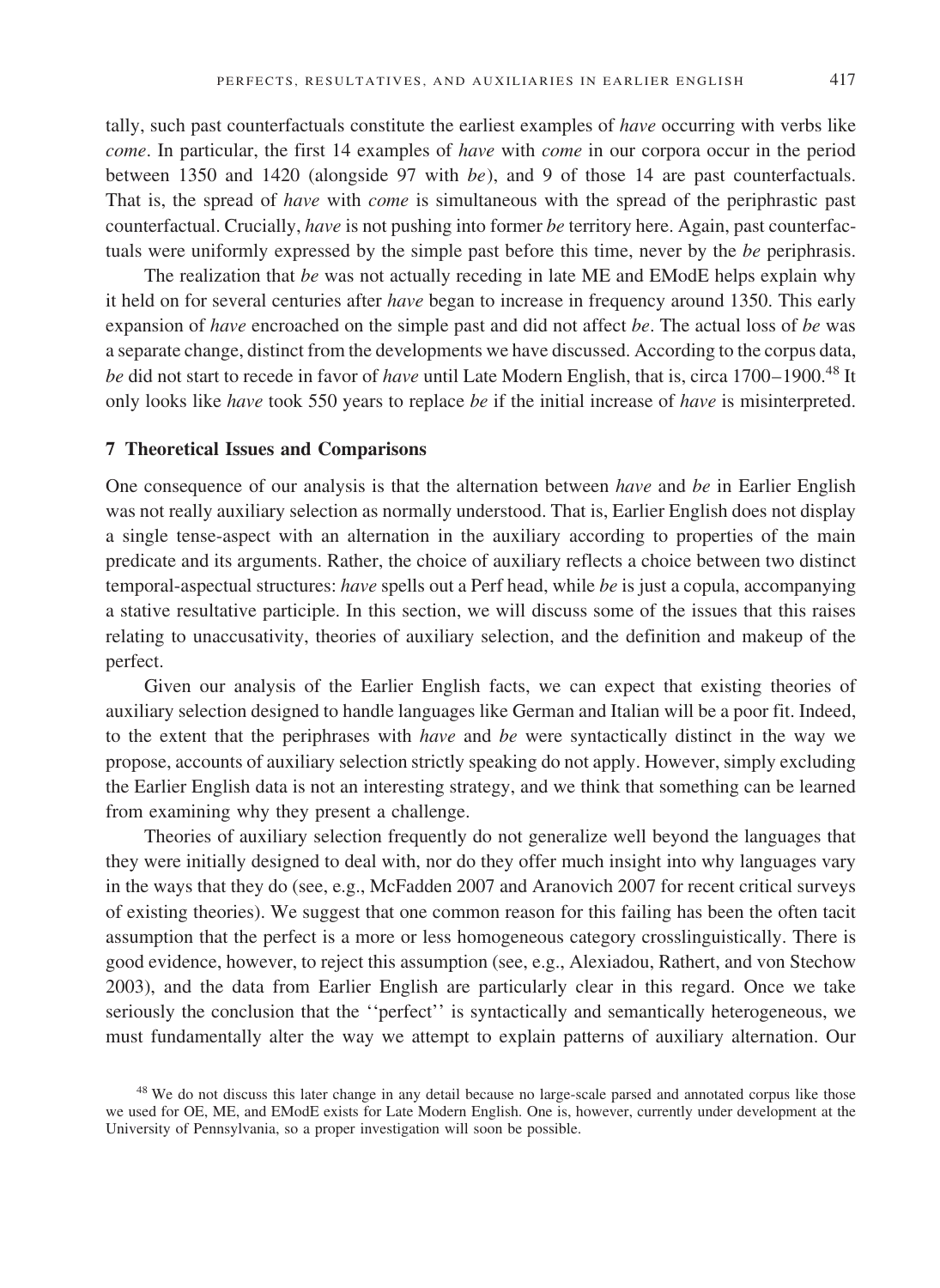analyses must be more nuanced, as there can be no single, unified theory of auxiliary selection. However, if we can identify and make reference to distinctions in the properties of the perfect, we can hope for better empirical coverage and for deeper explanation of crosslinguistic variation. All other things being equal, two languages will differ in their auxiliary patterns not because of random variation, but because their perfects are somehow different.

It will be helpful to consider here two of the most important approaches to auxiliary selection to see how they differ from the analysis we are proposing. The first, going back to Perlmutter 1978 and Burzio 1986, is to connect the choice of auxiliaries to unaccusativity. It has been argued that, in languages like Italian, German, and Dutch, BE is used with unaccusatives, while HAVE is used with unergatives and transitives. Kayne (1993) proposes to account for this difference in selection in terms of the presence or absence of a P head that is required to introduce the participial structure when there is an external argument. The auxiliary verb is always underlyingly *be*, but when the P is present, it incorporates into *be*, yielding *have*.

A second approach is taken by Sorace (2000, and much subsequent work), who proposes that auxiliary selection is determined in terms of a hierarchy of semantically defined classes of intransitive verbs, her Auxiliary Selection Hierarchy (ASH). Verbs tend more or less strongly to select HAVE or BE depending on where they fall on the hierarchy. Nonmotional, controlled-process verbs like *work* most clearly prefer HAVE, while change-of-location verbs like *arrive* most clearly prefer BE. Languages vary in where on the hierarchy they actually draw the line, thus accounting for the differences in their patterns of auxiliary selection. This approach has the advantage that it provides a means to capture crosslinguistic variation and change, something that has been notoriously problematic for unaccusativity theories.

In contrast, our analysis makes no explicit mention of unaccusativity, nor does it refer to semantic verb classes in the way that Sorace's analysis does. Instead, we have claimed that Earlier English *be* appears only in structures with a stative resultative  $\rm{Asp}_R$  head, yielding a result state holding of the subject. Restrictions on  $Asp<sub>R</sub>$  have effects similar to those of the unaccusativity requirement or Sorace's ASH in picking out the verb classes that can appear with *be*, but there are some crucial differences that merit discussion.

The clearest overlap with the other theories is that *be* is strictly ruled out in transitives and agentive unergatives. For us, however, this is due to an incompatibility between  $\rm Asp_R$  and Voice, as discussed in section 5.1, and thus follows from our analysis of the semantics of the *be* periphrasis. In other cases, our theory straightforwardly makes the right predictions where unaccusativity theories run into complications. For example, the fact that no statives appear with *be* is unremarkable: their denotation contains only a state, without the transition event that identifies it as a target state. They are thus incompatible with Asp<sub>R</sub> and can only appear in the *have* periphrasis. We need not claim that (all) statives are unergative. Similarly, the behavior of alternating verbs comes out right without any additional assumptions. Atelic activity verbs like *run* or *ride* do not have target states in their denotations; thus, it is expected that they will not appear in the *be* periphrasis unmodified. However, when there is additional material containing a target state, like a goal PP, the availability of *be* is correctly predicted. We do not have to assume that goal PPs modify argument structure or adopt a complicated definition of unaccusativity.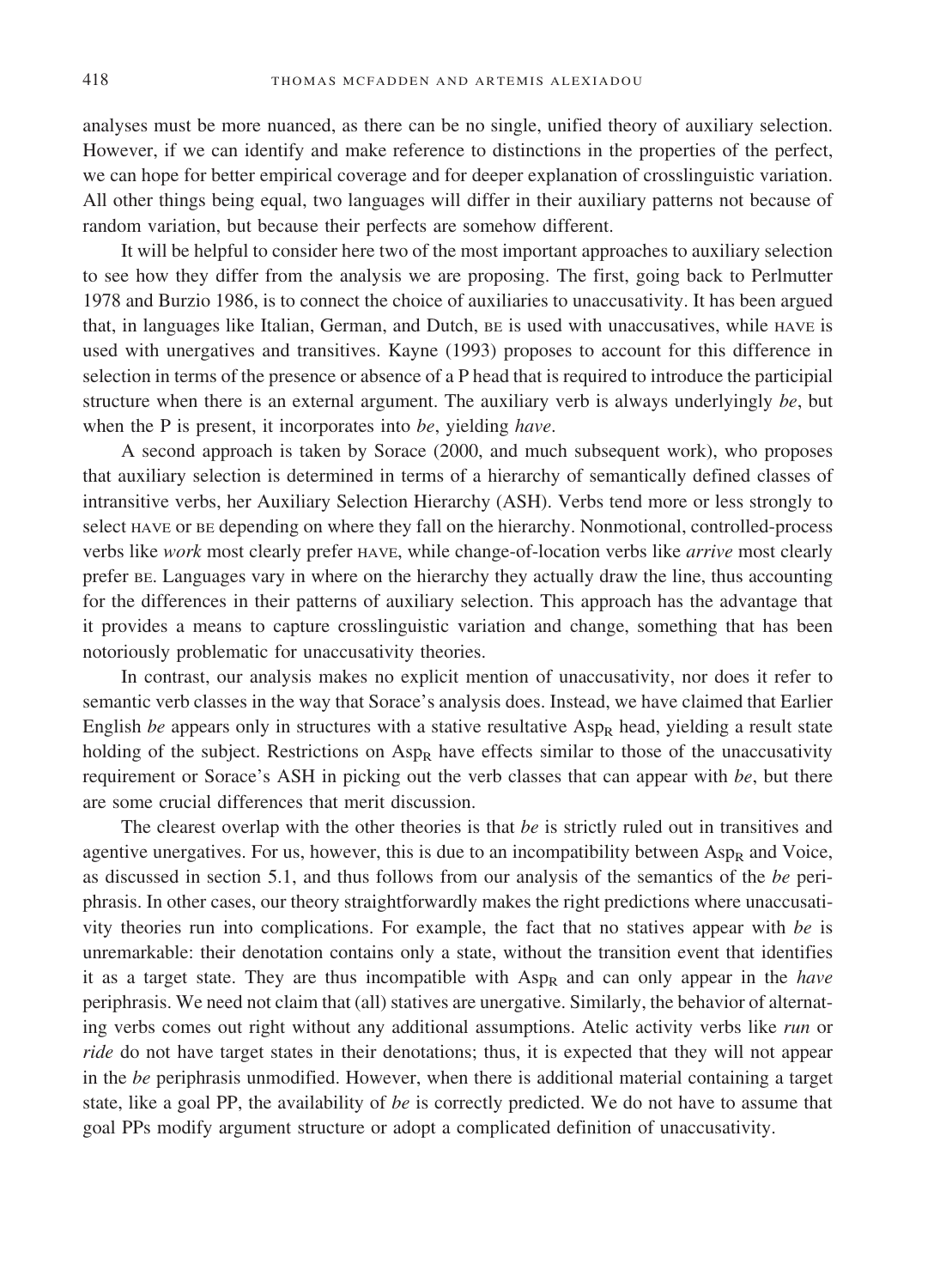Sorace's ASH has less difficulty than accounts based on unaccusativity because it is designed to accommodate the interplay of multiple factors. The definition and arrangement of the verb classes take into account both thematic notions like agentivity and aspectual ones like telicity. Still, in Sorace's account this has to be stipulated, whereas in our account of English, the various relevant factors are unified in that they prevent or facilitate the appearance of Asp<sub>R</sub> and a perfectof-result interpretation.

The widest divergence between our theory and previous ones, however, comes in those areas where Earlier English behaved differently from languages like German, Dutch, and Italian. As we have shown at length, even the most prototypical unaccusative verbs could not appear with *be* in true past counterfactuals and various other clearly experiential perfect contexts. In these cases, what is relevant is not whether the denotation of the main predicate contains a target state, but whether the claim of the clause is that this target state actually holds of the subject at the reference time. In a typical experiential perfect like *I have come here many times*, there is a target state (or several) involved in the denotation of the predicate. However, it is not claimed to hold of the subject at the reference time. There is no  $Asp<sub>R</sub>$  with a stative resultative interpretation; instead, there is a Perf head, contributing anteriority, and this Perf head is always spelled out as *have* in Earlier English, never *be*.

This of course means that our proposal for Earlier English is not intended to directly cover German, Dutch, and Italian. In these languages, no differences have been detected in the perfect semantics available with HAVE and BE. The data we discussed in section 3.3 showed that, at least for the diagnostics relevant for Earlier English, German *haben* and *sein* perfects consistently pattern together and contrast with the stative passive. It is thus reasonable to continue to speak of a single perfect.<sup>49</sup> Nonetheless, the difference we posit between these languages and Earlier English is not arbitrary: Earlier English *be* has a different distribution than German *sein* because the two are syntacticosemantically quite distinct, spelling out different syntactic heads.

This brings us to the question of what exactly the ''perfect'' is, given the crosslinguistic differences discussed in Alexiadou, Rathert, and von Stechow 2003 and our own claims that the Earlier English periphrasis with *be* was distinct from that with *have* and both German perfects. The initially disappointing answer is that there is no well-defined universal perfect category. However, it would be hasty to abandon the idea that the perfect has some reality outside of the human desire to impose order.

The approach to this dilemma that we favor is inspired most directly by Iatridou, Anagnostopoulou, and Pancheva (2003). The idea is that the perfect is not a simple category with a universal definition and consistent properties; rather, *perfect* is a cover term for a wide range of complex constructions that share a similar makeup. What unifies perfects is that they involve multiple

<sup>49</sup> For the German perfects, we would assume a structure similar to the English *have* perfect, containing an anterior Perf head. The well-known differences between English and German stem from the details of the denotations of the Perf head and probably also (present) T (see, e.g., Klein 1992, Pancheva and von Stechow 2004, for specific proposals). Note also that assuming Perf for both *haben* and *sein* perfects does not necessarily mean that the two auxiliaries have identical properties. They could, for example, realize two versions of Perf that yield the same ''perfect'' semantics when combined with (syntactically or semantically) distinct types of complements.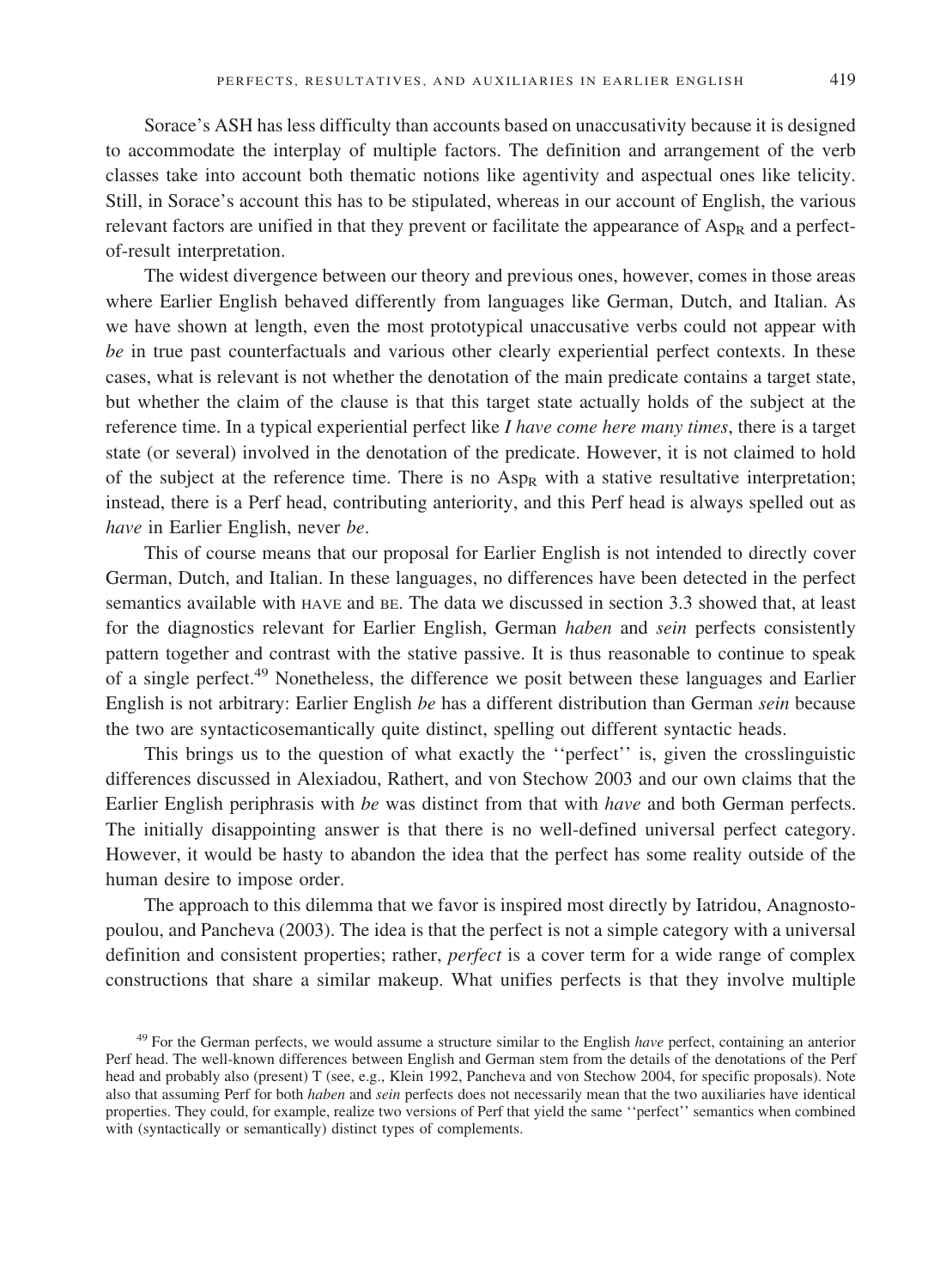pieces related to syntacticosemantic levels of tense, aspect, and potentially even Aktionsart, and convey either explicit or implicit anteriority.<sup>50</sup> What distinguishes among the various types of perfect is the presence or absence of specific pieces, the precise specification and interpretation of those pieces, and how the syntacticosemantic pieces map onto morphosyntactic ones. Perfect is then neither a primitive of the theory nor a category that has a single precise definition in terms of such primitives. Rather, we can understand it from a methodological perspective as a class of data for which a unified (if perhaps not uniform) account is desirable. The similarities among the various perfects are sufficient that we would like an explanation of how they arise, and a complete theory of tense and aspect can be expected to make possible a systematic account of these similarities as well as the differences. We will consider here one of the issues that the Earlier English data present for such a theory.

A central question regarding the perfect has always been exactly how the various readings are related. Can they all be derived from a single underlying structure, and how can we explain crosslinguistic differences in which of them are available? The literature on these issues is vast (see, e.g., Reichenbach 1947, McCawley 1971, McCoard 1978, Dowty 1979, Kamp and Reyle 1993, Klein 1994, von Stechow 1999, Kiparsky 2002, Iatridou, Anagnostopoulou, and Pancheva 2003, Pancheva and von Stechow 2004, Mittwoch 2008), but a good deal of it focuses on the distinction between universal and experiential readings. What matters for our proposal is the difference between the perfect of result and all of the others, so this is what we will concentrate on here.

We have said that the Earlier English *be* periphrasis could have a resultative interpretation, but no other, while the *have* periphrasis had at least the experiential reading in addition to the resultative. We have explicitly tied this semantic difference to a syntactic one by positing distinct structures for the two constructions, showing how the structure with *be* can yield only a resultative interpretation while the structure with *have* can yield an experiential one. This raises the important question of how we should analyze the perfects of result we do find with *have* with transitives and unergatives in Earlier English (like the examples in (16)) and indeed in PDE. One option would be to claim that the resultative *have* periphrasis is structurally analogous to the resultative *be* periphrasis, but with additional material to introduce the external argument.<sup>51</sup> This could account for the semantic parallel with the *be* examples, but it raises a difficult morphosyntactic problem. Where does the *have* come from if no Perf head is present?<sup>52</sup>

<sup>50</sup> By *implicit anteriority*, we mean the kind in a stative resultative. There is no explicit denotation of anteriority, but from the assertion of a result state, one can infer an anterior causing event.

<sup>51</sup> This would presumably require something more than just the Voice head that introduces agents in normal transitives and unergatives, since this is semantically incompatible with Asp<sub>R</sub> as we noted in section 5.1.

 $52$  An analysis along these lines may be correct for the resultatives like (3a) (*I have my bags packed*). This could be main verb *have* appearing above a small clause with something like the structure we propose for the perfect of result with *be*. This would explain why, at the reference time, the object must be not only in the relevant result state, but also somehow under the control of the subject (note *It's not here, I have it stored in my office*, but \**I have my cellphone lost*). As a reviewer points out, something like this analysis seems to be independently required for many OE examples. However, the same structure cannot be correct for the perfect of result with *have* that we are discussing here, since the latter is clearly distinct from the small clause resultatives (though it may not yet have been in the OE period). For example, the subject control semantics are missing (*I have lost my cellphone* is fine), and the relative order of the participle and the object is reversed.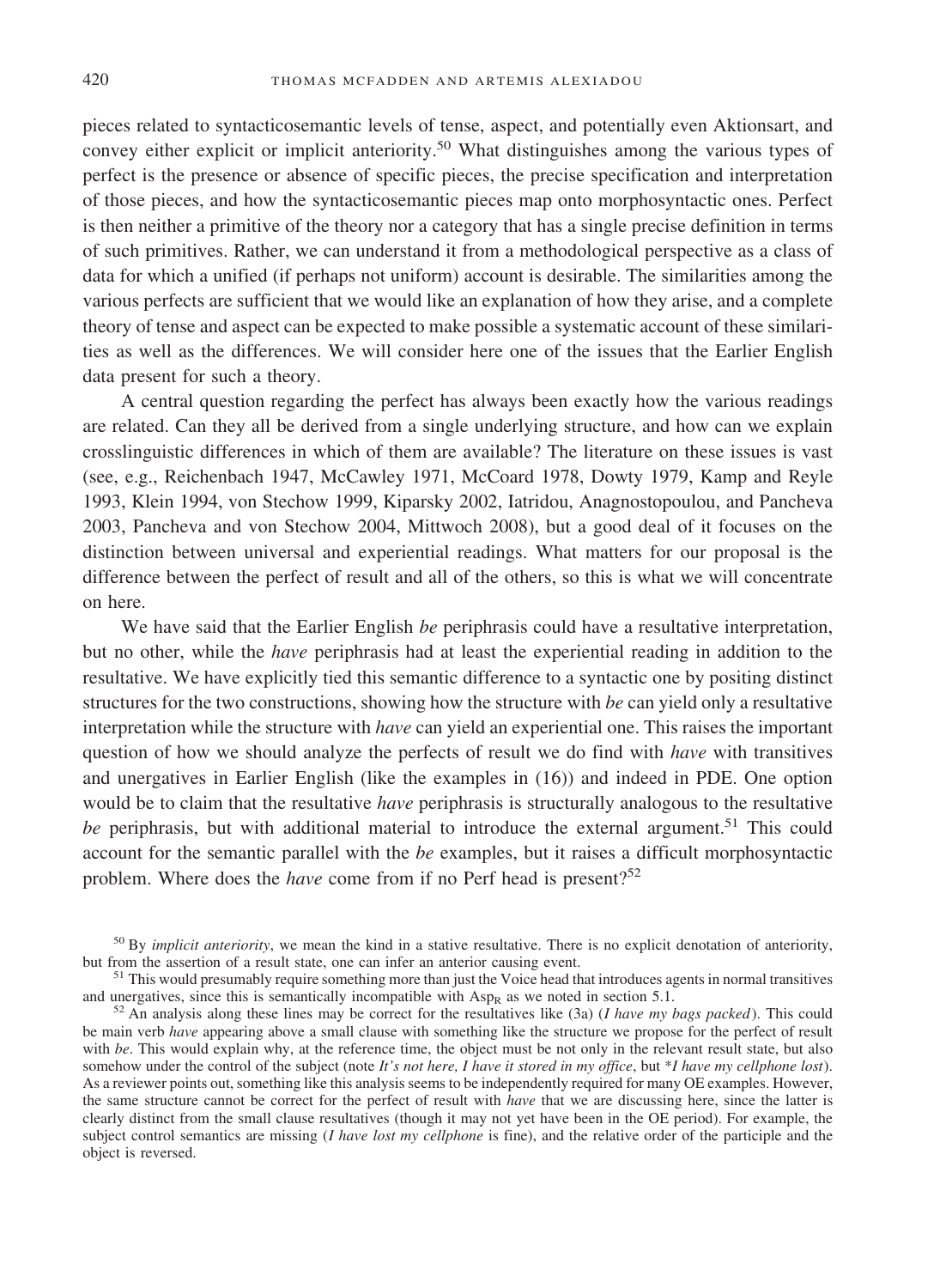Thus, we propose instead that *have* resultatives are structurally identical to other *have* perfects in Earlier English (and PDE). We then have to explain how to get a perfect-of-result reading out of the anteriority semantics of the structure containing Perf, but this turns out not to be a serious challenge. The perfect-of-result reading can be seen as the experiential perfect (the eventuality happened at some time anterior to the reference time) plus an additional implication (the result state of that eventuality continues to hold at the reference time). We can then attribute to Perf an underspecified anteriority semantics that is compatible with both experiential and perfect-ofresult readings, and have those readings be distinguished by the contribution of other elements (like adverbials and the context). Indeed, this is one of the standard strategies for deriving two or more of the readings of the perfect from a single basic denotation (see, e.g., von Stechow's (1999) approach, discussed in section 5.1, and now Mittwoch 2008 specifically on deriving the perfect-of-result interpretation from the experiential perfect).

Of course, this is compatible in an obvious way with the distribution of the two periphrases in Earlier English. With *have*, the question of whether there is a result state that continues to hold at the reference time is irrelevant, as the *have* periphrasis will be compatible either way. This point is only interesting because it is clearly distinct from what we find with *be*. When there is no appropriate result state or the result state no longer holds at the reference time, the *be* periphrasis is incompatible and does not appear. Thus, it is reasonable to claim, as we have, that the semantics of the *have* periphrasis are underspecified but compatible with a perfect of result, whereas the semantics of the *be* periphrasis explicitly denote a perfect of result.

#### **8 Summary**

In this article, we have pursued two goals. On the one hand, we have attempted to motivate a particular understanding of the alternation between *have* and *be* with a past participle in Earlier English. Specifically, we have argued that while the periphrasis with *have* showed the full range of interpretations of the PDE perfect, the periphrasis with *be* was restricted to a particular kind of perfect of result. On the other hand, we have proposed a formal analysis for this alternation and explored a series of consequences that it has for theories of auxiliary selection and the perfect in general. We have claimed that the two periphrases were structurally distinct: the *have* periphrasis involved a clause-level Perf head denoting anteriority, while the *be* periphrasis was a copular construction built around a stative resultative participle.

Our novel account of the developments in the periphrastic constructions in the history of English can be conveniently summarized in terms of the three questions we posed in section 1.1. First, why was the spread of *have* after 1350 favored by modal and irrealis contexts, past and infinitive perfects, and clauses with iterative or durative semantics? We have argued that all of these contexts are either inconsistent with or uncommon with a perfect-of-result interpretation. Since auxiliary *be* formed only perfects of result built around an  $\rm{Asp}_R$  head, it was dispreferred or impossible in those contexts. Second, why should these factors have become relevant only around the year 1350? We have shown that the *be* periphrasis was never actually possible in these contexts. In fact, in OE and early ME, neither kind of periphrasis could show up with such semantics, the simple past being used instead. What changed around 1350 is that the periphrasis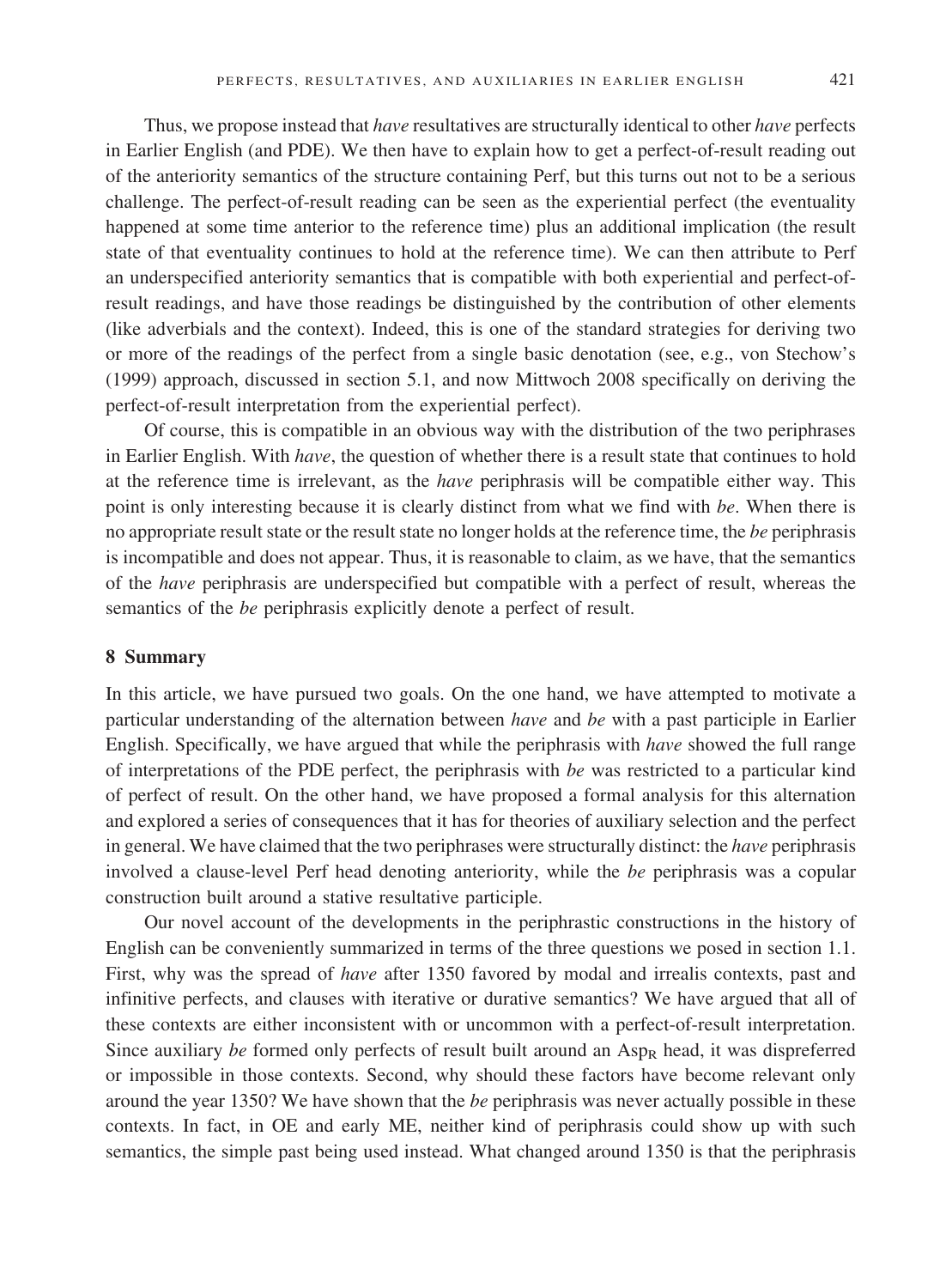with *have* developed experiential perfect semantics—that is, *have* first started spelling out the Perf head—and thus first started showing up in these contexts. This is what first made the absence of the periphrasis with *be* conspicuous. Third, why did the replacement of *be* by *have* take something like 550 years to go to completion? As our answer to the previous question makes clear, 1350 was not actually the start of the loss of *be*, but the start of an expansion of *have* at the expense of the simple past. Indeed, we have given quantitative evidence that the frequency of the *be* periphrasis was stable throughout ME and EModE, that is, up to around 1700. The actual replacement of *be* by *have* was a separate and later change, which took at most 200 years and was completed around 1900.

Our analysis is crucially based on the premise that the periphrases with *have* and *be* in Earlier English were not just two versions of a single temporal-aspectual category with different auxiliaries chosen on the basis of properties of the main predicate. Rather, they represented two structures that were syntactically and semantically distinct from each other quite independent of whatever verbs, arguments, and adverbial material might appear below. If we are correct on this point, then we have furnished additional evidence that the perfect cannot be regarded as a unified category. Rather, it is a complex of independent syntactic, semantic, and morphological pieces that tend to cooccur but have no crosslinguistically unified identity. What we hope to have shown is that theories of the subparts of this complex—here in particular the distribution of auxiliaries—not only must be informed by but also can profit from this insight.

## **Appendix: Source Texts**

The abbreviated labels, descriptions, corpus filenames, and dates for the texts from which the examples in this article have been taken are as follows:

| Abbr.        | <b>Text</b>                                          | Corpus file       | Date        |
|--------------|------------------------------------------------------|-------------------|-------------|
| Behn         | Aphra Behn's Oroonoko                                | <b>BEHN</b>       | c. $1668$   |
| <b>Brut</b>  | The Brut or the chronicles of England                | <b>CMBRUT3</b>    | c. $1400$   |
| Cov          | Robert Coverte's A trve and almost incredible report | <b>COVERTE</b>    | 1612        |
| <b>CTMel</b> | The tale of Melibee (Canterbury tales)               | <b>CMCTMELI</b>   | c. $1390$   |
| Drumd        | Letters of John Drummond                             | <b>DRUMMOND</b>   | 1690        |
| EHat         | Correspondence of Elizabeth Hatton                   | <b>EHATTON</b>    | 1690        |
| EsSt         | The trial of the Earl of Essex                       | <b>ESSEXSTATE</b> | 1600        |
| Farq         | George Farquhar's <i>The beaux stratagem</i>         | <b>FARQUHAR</b>   | 1707        |
| Fitzj        | Richard Fitzjames's Sermo die lune                   | <b>CMFITZJA</b>   | c. 1495     |
| <b>Fox</b>   | The journal of George Fox                            | <b>FOX</b>        | $1673 - 74$ |
| <b>Fry</b>   | John Fryer's A new account of East India and Persia  | <b>FRYER</b>      | $1672 - 81$ |
| Giff         | George Gifford's A dialogue concerning witches       | <b>GIFFORD</b>    | 1593        |
| GrChr        | Gregory's chronicle                                  | <b>CMGREGORY</b>  | c. 1475     |
| Har          | Thomas Harman's A caueat or warening                 | <b>HARMAN</b>     | $1567 - 68$ |
| JoTay        | All the workes of John Taylor                        | <b>JOTAYLOR</b>   | 1630        |
| <b>JPin</b>  | Letters of Jane Pinney                               | <b>JPINNEY</b>    | $1685 - 86$ |
| <b>KJNT</b>  | Authorized (King James) version of the Bible, NT     | <b>AUTHNEW</b>    | 1611        |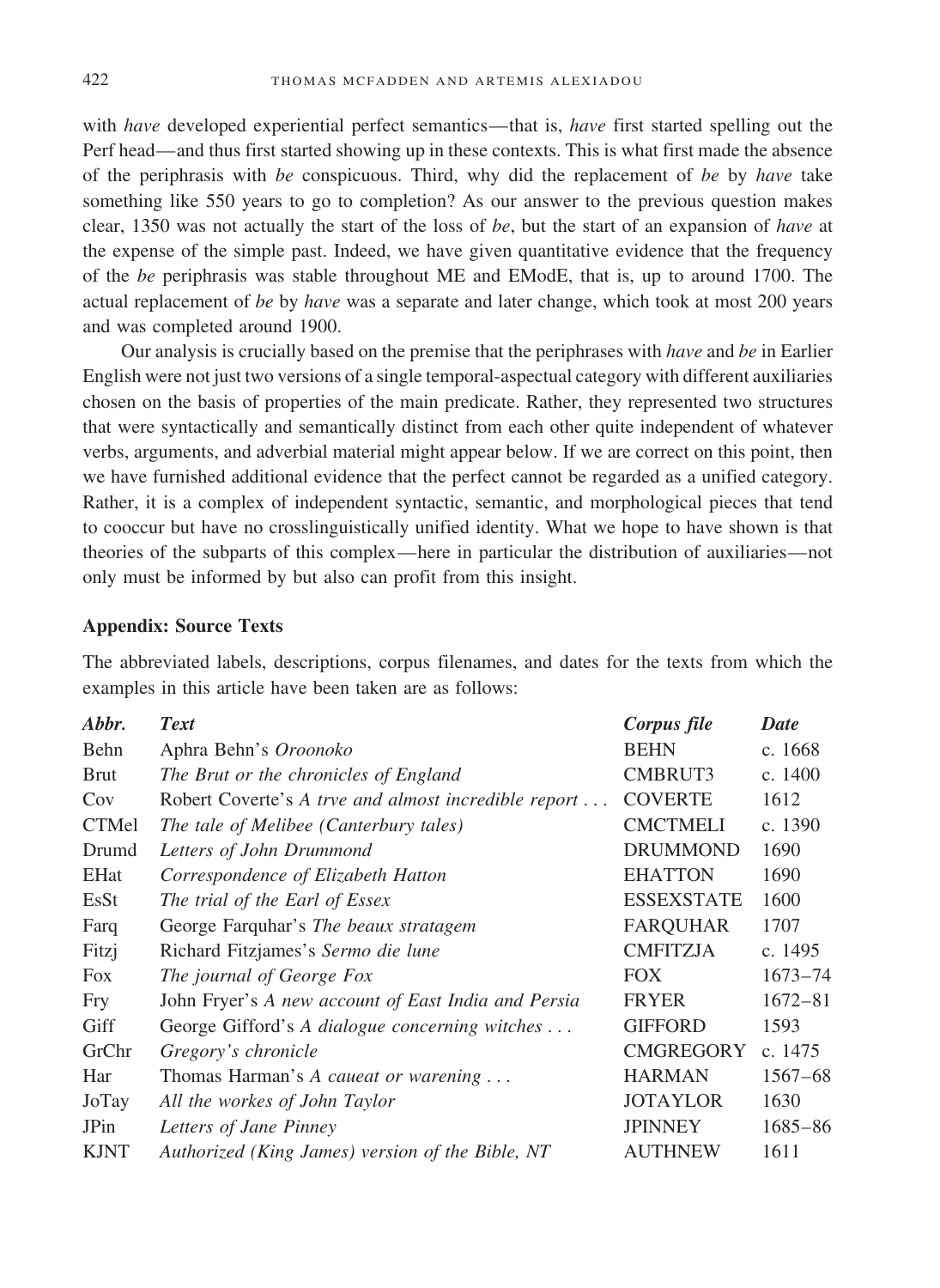| Locke        | John Locke's Directions concerning education | <b>LOCKE</b>         | 1685        |
|--------------|----------------------------------------------|----------------------|-------------|
| ManTr        | Mandeville's travels                         | <b>CMMANDEV</b>      | c. $1400$   |
| MerTal       | A hundred mery talys                         | <b>MERRYTAL</b>      | 1526        |
| Mirk         | Mirk's festial                               | <b>CMMIRK</b>        | a. 1415     |
| More         | The correspondence of Sir Thomas More        | MORELET <sub>2</sub> | $1533 - 35$ |
| <b>NTWyc</b> | The New Testament (Wycliffite)               | <b>CMNTEST</b>       | c. 1395     |
| Pury         | John Purvey's General prologue to the Bible  | <b>CMPURVEY</b>      | c. 1388     |
| RalTr        | The trial of Sir Walter Raleigh              | <b>RALEIGH</b>       | 1600        |
| ReyFx        | William Caxton's History of Reynard the Fox  | <b>CMREYNAR</b>      | 1481        |
| Vanbr        | The complete works of Sir John Vanbrugh      | <b>VANBR</b>         | 1696        |
|              | WycSer English Wycliffite sermons            | <b>CMWYCSER</b>      | c. $1400$   |

## **References**

- Alexiadou, Artemis, and Elena Anagnostopoulou. 2008. Structuring participles. In *WCCFL 26: Proceedings of the 26th West Coast Conference on Formal Linguistics*, ed. by Charles B. Chang and Hannah J. Haynie, 33–41. Somerville, MA: Cascadilla Proceedings Project.
- Alexiadou, Artemis, Elena Anagnostopoulou, and Florian Schäfer. 2006. The properties of anticausatives crosslinguistically. In *Phases of interpretation*, ed. by Mara Frascarelli, 187–211. Berlin: Mouton de Gruyter.
- Alexiadou, Artemis, Monika Rathert, and Arnim von Stechow, eds. 2003. *Perfect explorations*. Berlin: Mouton de Gruyter.
- Anagnostopoulou, Elena. 2003. Participles and voice. In *Perfect explorations*, ed. by Artemis Alexiadou, Monika Rathert, and Arnim von Stechow, 1–36. Berlin: Mouton de Gruyter.
- Aranovich, Rau´l, ed. 2007. *Split auxiliary systems: A cross-linguistic perspective*. Amsterdam: John Benjamins.
- Bowers, John. 2001. Predication. In *The handbook of contemporary syntactic theory*, ed. by Mark Baltin and Chris Collins, 299–333. Malden, MA: Blackwell.
- Burzio, Luigi. 1986. *Italian syntax*. Boston: Reidel.
- Cennamo, Michela, and Antonella Sorace. 2007. Auxiliary selection and split intransitivity in Paduan. In *Split auxiliary systems: A cross-linguistic perspective*, ed. by Raúl Aranovich, 65–100. Amsterdam: John Benjamins.
- Dowty, David. 1979. *Word meaning and Montague Grammar*. Dordrecht: Reidel.
- Elsness, Johan. 1997. *The perfect and the preterite in contemporary and earlier English*. Berlin: Mouton de Gruyter.
- Embick, David. 2004. On the structure of resultative participles in English. *Linguistic Inquiry* 35:355–392.
- Fridén, Georg. 1948. *Studies on the tenses of the English verb from Chaucer to Shakespeare, with special reference to the late sixteenth century*. Cambridge, MA: Harvard University Press.
- Hoffmann, Gerhard. 1934. Die Entwicklung des umschriebenen Perfectums im Altenglischen und Frühmittelenglischen. Doctoral dissertation, Breslau.
- Iatridou, Sabine. 2000. The grammatical ingredients of counterfactuality. *Linguistic Inquiry* 31:231–270.
- Iatridou, Sabine, Elena Anagnostopoulou, and Roumyana Pancheva. 2003. Observations about the form and meaning of the perfect. In *Perfect explorations*, ed. by Artemis Alexiadou, Monika Rathert, and Arnim von Stechow, 153–204. Berlin: Mouton de Gruyter.
- Ippolito, Michela. 2003. Presuppositions and implicatures in counterfactuals. *Natural Language Semantics* 11:145–186.
- Johannisson, Ture. 1958. On the *be* and *have* constructions with mutative verbs. *Studia Linguistica* 12: 106–118.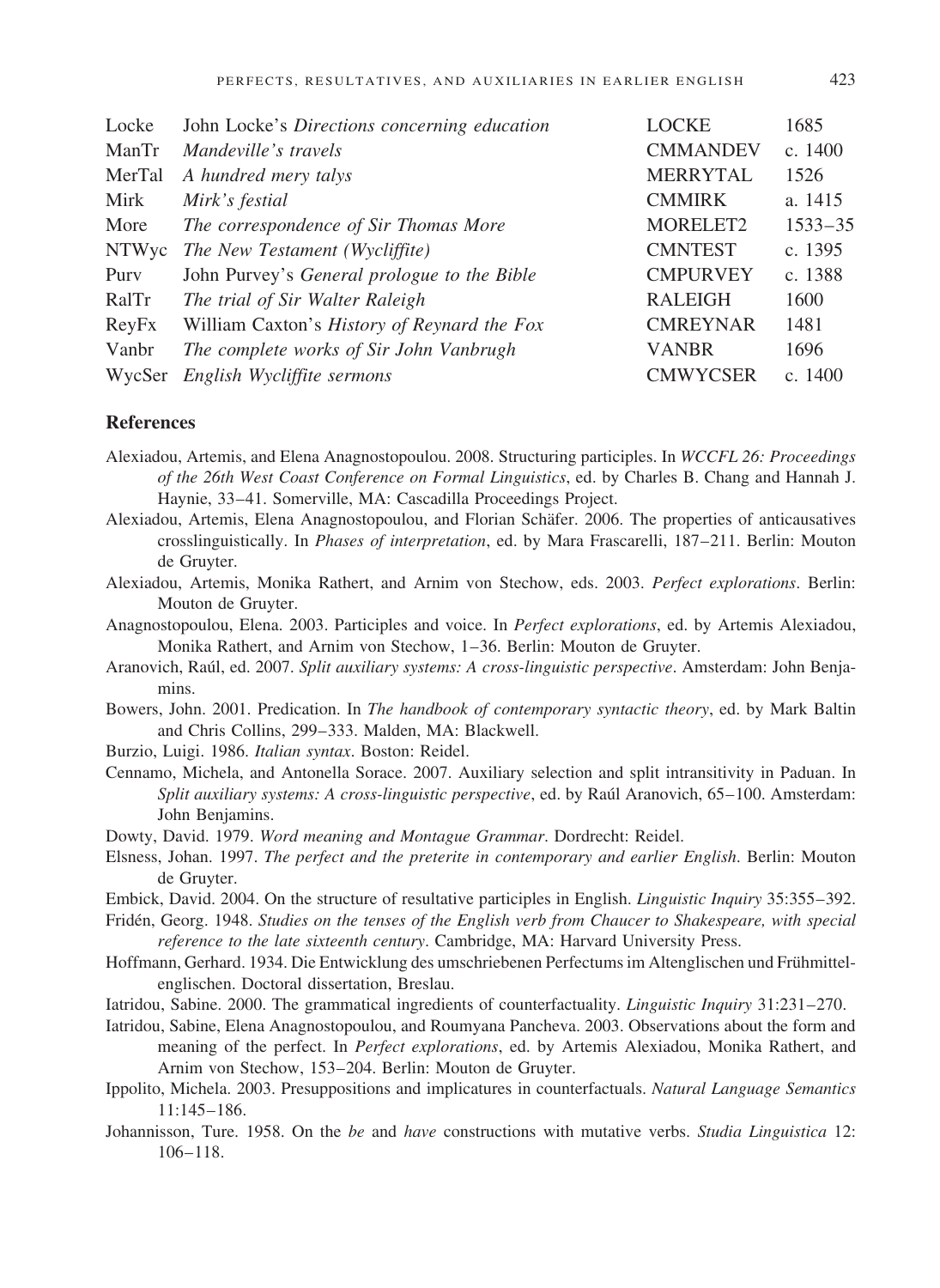- Kakietek, Piotr. 1976. The perfect auxiliaries in the language of Shakespeare. *Studia Anglica Posnaniensa* 8:45–53.
- Kamp, Hans, and Uwe Reyle. 1993. *From discourse to logic*. Dordrecht: Kluwer.
- Kayne, Richard. 1993. Toward a modular theory of auxiliary selection. *Studia Linguistica* 47:3–31.
- Kiparsky, Paul. 2002. Event structure and the perfect. In *The construction of meaning*, ed. by David I. Beaver, Luis D. Casillas Martínez, Brady Z. Clark, and Stefan Kaufmann, 113-136. Stanford, CA: CSLI Publications.
- Klein, Wolfgang. 1992. The present perfect puzzle. *Language* 68:525–552.
- Klein, Wolfgang. 1994. *Time in language*. New York: Routledge.
- Kratzer, Angelika. 1996. Severing the external argument from its verb. In *Phrase structure and the lexicon*, ed. by Johan Rooryck and Laurie Zaring, 109–137. Dordrecht: Kluwer.
- Kratzer, Angelika. 2000. Building statives. In *Proceedings of the 26th Annual Meeting of the Berkeley Linguistics Society*, ed. by Lisa J. Conathan, Jeff Good, Darya Kavitskaya, Alyssa B. Wulf, and Alan C. L. Yu, 385–399. Berkeley: University of California, Berkeley Linguistics Society.
- Kroch, Anthony, Beatrice Santorini, and Lauren Delfs. 2005. Penn-Helsinki parsed corpus of Early Modern English. http://www.ling.upenn.edu/hist-corpora.
- Kroch, Anthony, and Ann Taylor. 1999. Penn-Helsinki parsed corpus of Middle English. 2nd ed. http:// www.ling.upenn.edu/hist-corpora.
- Kytö, Merja. 1997. *BelHave* + past participle: The choice of the auxiliary with intransitives from Late Middle to Modern English. In *English in transition: Corpus-based studies in linguistic variation and* genre styles, ed. by Matti Rissanen and Merja Kytö, 17–86. Berlin: Mouton de Gruyter.
- Ledgeway, Adam. 2003. The distribution of the perfective auxiliary *avere* in Early Neapolitan: Split intransitives conditioned by modal factors. *Archivo Glottologico Italiano* 88:29–71.
- Lipson, Mimi. 1999. The loss of auxiliary selection in English. In *Selected papers from NWAV(E) 27*, ed. by Christine Moisset and Mimi Lipson, 49–61. Pennsylvania Working Papers in Linguistics 6.1. Philadelphia: University of Pennsylvania, Penn Linguistics Club.
- Los, Bettelou. 2005. *The rise of the* to-*infinitive*. Oxford: Oxford University Press.
- Marantz, Alec. 1997. No escape from syntax: Don't try morphological analysis in the privacy of your own lexicon. In *Proceedings of the 21st Annual Penn Linguistics Colloquium*, ed. by Alexis Dimitriadis, Laura Siegel, Clarissa Surek-Clark, and Alexander Williams, 201–225. Pennsylvania Working Papers in Linguistics 4.2. Philadelphia: University of Pennsylvania, Penn Linguistics Club.
- McCawley, James. 1971. Tense and time reference in English. In *Studies in linguistic semantics*, ed. by Charles Fillmore and D. Terence Langendoen, 97–113. New York: Holt, Rinehart and Winston.
- McCoard, Robert. 1978. *The English perfect: Tense choice and pragmatic inferences*. Amsterdam: North-Holland.
- McFadden, Thomas. 2007. Auxiliary selection. *Language and Linguistic Compass* 1:674–708.
- McFadden, Thomas, and Artemis Alexiadou. 2005. Counterfactuals and BE in the history of English. In *WCCFL 24: Proceedings of the 24th West Coast Conference on Formal Linguistics*, ed. by John Alderete, Chung-hye Han, and Alexei Kochetov, 272–280. Somerville, MA: Cascadilla Proceedings Project.
- McFadden, Thomas, and Artemis Alexiadou. 2006. Auxiliary selection and counterfactuality in the history of English and Germanic. In *Comparative studies in Germanic syntax*, ed. by Jutta Hartmann and László Molnárfi, 237–262. Amsterdam: John Benjamins.
- Mitchell, Bruce. 1985. *Old English syntax*. 2 vols. Oxford: Clarendon Press.
- Mittwoch, Anita. 2008. The English resultative perfect and its relationship to the experiential perfect and the simple past tense. *Linguistics and Philosophy* 31:323–351.
- Molencki, Rafał. 2000. Parallelism vs. asymmetry: The case of English counterfactual conditionals. In *Pathways of change: Grammaticalization in English*, ed. by Olga Fischer, Anette Rosenbach, and Dieter Stein, 311–328. Amsterdam: John Benjamins.